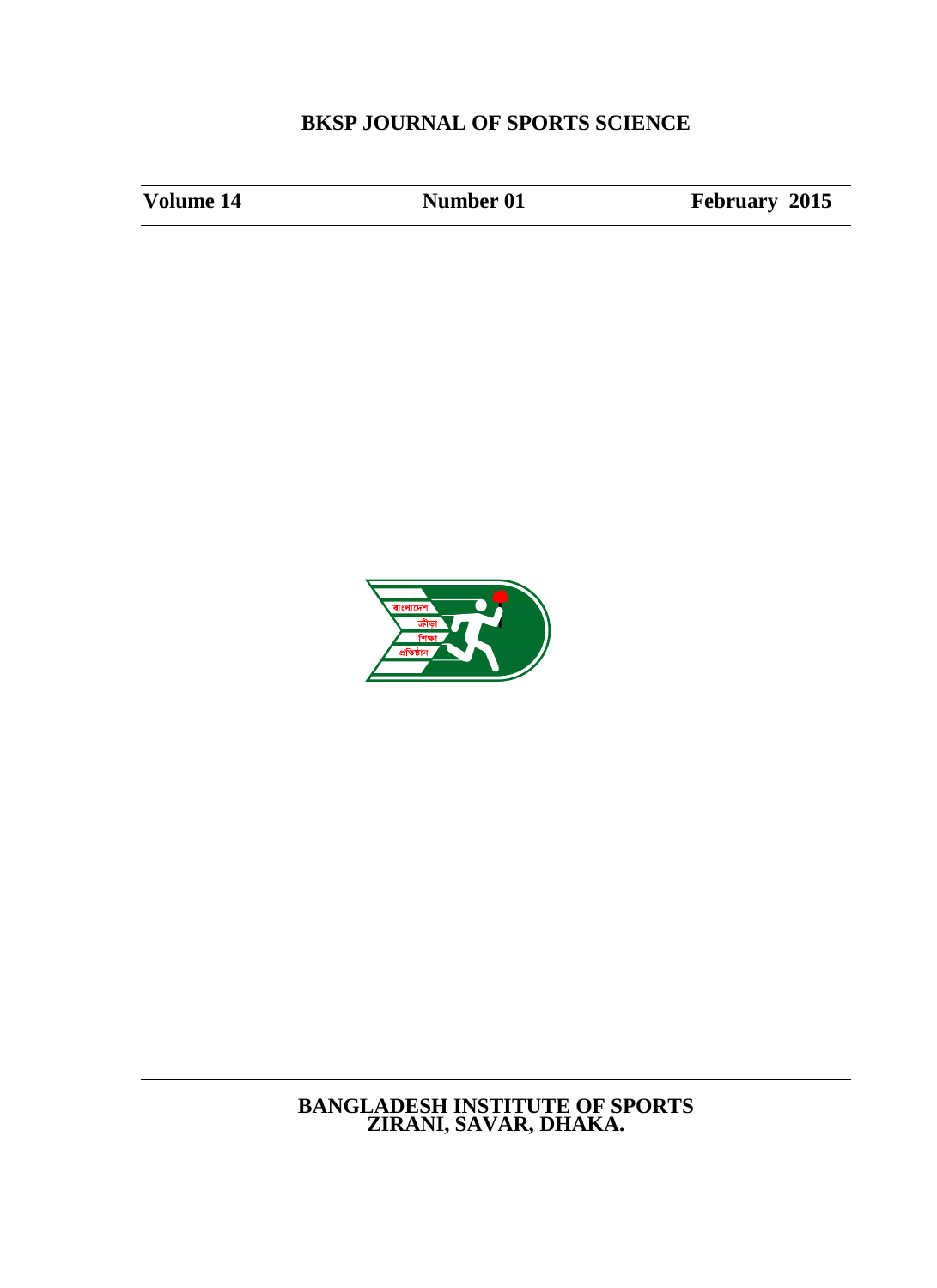# **EDITORIAL BOARD**

### **CHIEF ADVISER**

Brig Gen Ali Murtoza Khan, ndc, afwc, psc Director General

### **ADVISERS**

- 1. Md. Obaidul Huq Director (Admin & Finance)
- 2. A.B.M Ruhul Azad Director (Training)
- 3. Md. Fazlul Hoque, psc Lt Col Principal

### **EDITOR**

Dr. Md. Emadul Hoque Deputy Director (Sports Science)

### **MEMBERS**

- 1. Nusrat Sharmeen Senior Research Officer (Sports Psychology)
- 2. Md. Bakhtiar Senior Research Officer (Exercise Physiology)
- 3. Abu Tareq Senior Research Officer (Sports Biomechanics)
- 4. Sadeka Yasmin Research Associate (Sports Biomechanics)
- 5. Md. Shafiqul Islam Sports Psychologist
- 6. Abu Obaida Bhuian Physiotherapist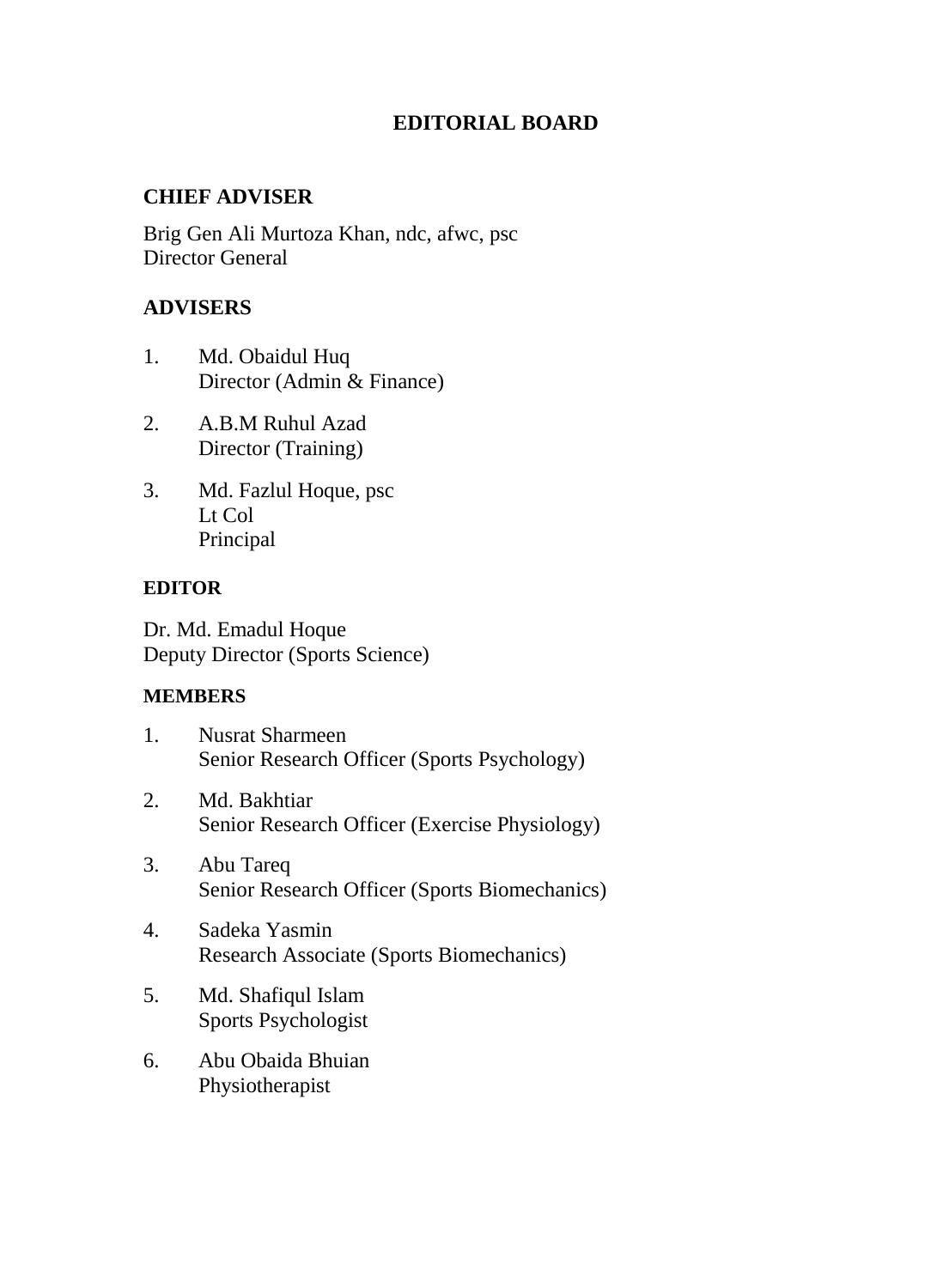# **Contents**

**Flexibility status of the sportspersons among the different games of BKSP**- Mohammad Aurongojeb Ul Reja, Md. Bakhtiar

# **Injuries Of Batsmen In Bangladeshi Cricket**-

Najibur Rahman, Sadeka Yasmin

**A Comparative Study On Achievement Motivation In Individual Sports And Team Sports**-Nusrat Sharmeen

**Ligaments and meniscus injuries of knee joint in the players of Bangladesh institute of sports (BKSP) -A Survey** – Abu Obaida Bhuian, Lotfa Akter

**Sports Competitive Anxiety And State - Trait Anxiety Status Among The Differences Sportspersons In BKSP**-Md. Shafiqul Islam, Md. Ashadur Rahman

**Comparative Study Of Personality Of Physical Education Teachers And Other Subject Teachers Of Pune City**-Dr. Showkat Hussain, Md. Ashadur Rahman, Riyaz Ahmed Dar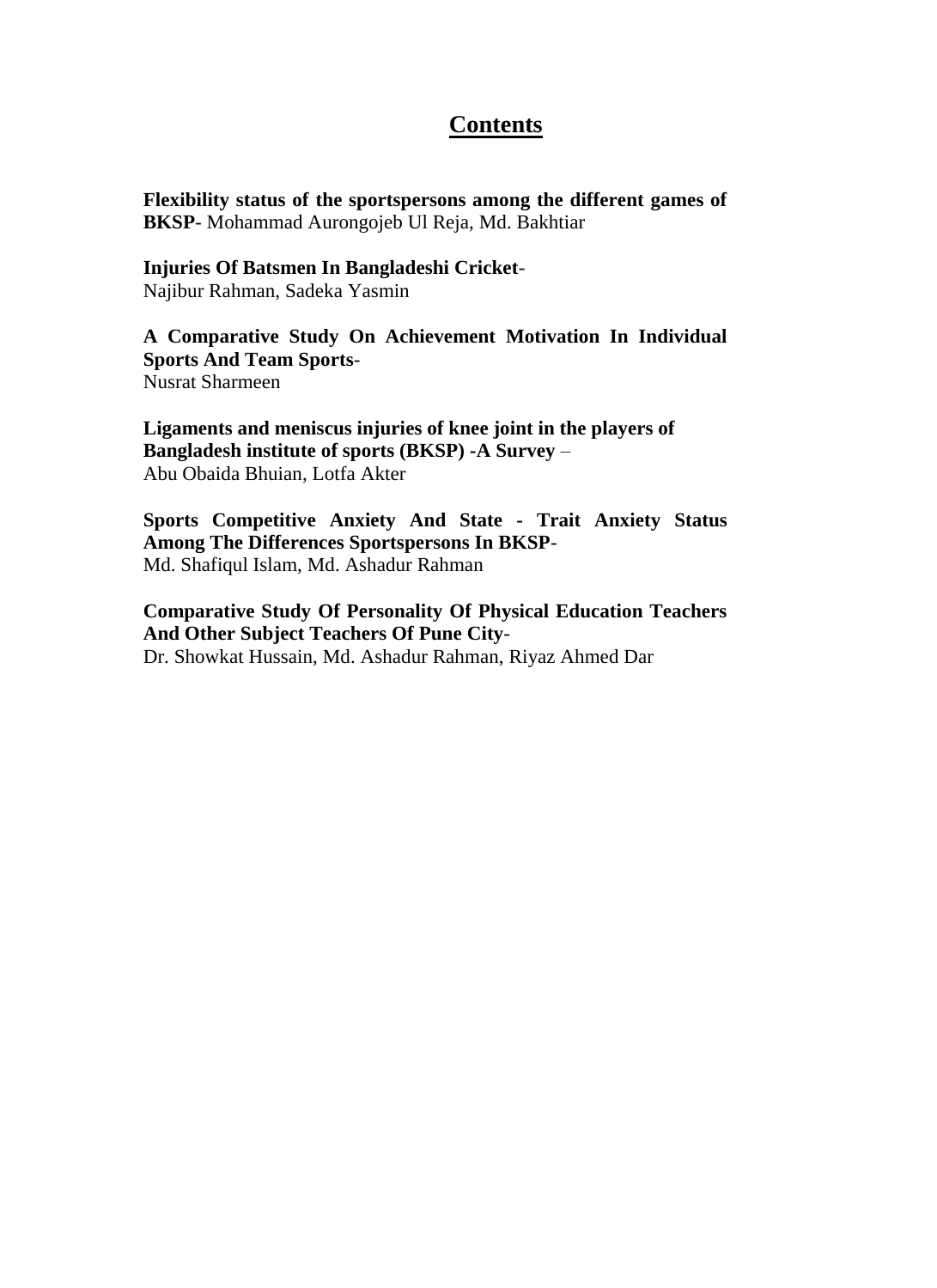### **FLEXIBILITY STATUS OF THE SPORTSPERSONS AMONG THE DIFFERENT GAMES OF BKSP**

#### **Mohammad Aurongojeb Ul Reja\* Md. Bakhtiar\*\***

### **Abstract**

The purpose of the research was to prepare a profile of the overall flexibility status of the male sportspersons of BKSP as flexibility is very important part of physical/motor fitness components. It was a quantitative study and the sample was taken from simple cross section data. The samples of the study were 84 sportspersons whose age ranged from 12 to 18 years. The subjects were male and seven samples were taken from each game on the basis of height. They were regular students of BKSP and pertaining regular sports program with warm up and cool down session where flexibility exercise took place routinely. The measurement was taken with the help of `Sit and reach test'. The collective data were transferred into flexibility percentage by the use of tables. Statistical analysis was done. The findings of the study has been drawn that, the flexibility status of the sportspersons among the games of BKSP is satisfactory. On the basis of level of low back – hamstring flexibility percentage, the present status of the subjects in different games (12 games) of the BKSP can be ranked as follows:

- i) Most of the subjects are of 80% 90% level.
- ii) Then 70% 80% level.
- iii) Next 60% 70% level.
- iv) The least of the subjects are of 90% 100% level.

Key words: Flexibility, Stretching, PNF.

### **INTRODUCTION**

Flexibility is the ability to move a joint or a series of joints through an unrestricted pain free range of motion. It refers to the degree of "normal" motion. The term stretching and flexibility exercises are often used interchangeably. Stretching refers to any therapeutic maneuver or process designed to lengthen (elongate) pathologically shortened soft tissue structures and thereby to increase range of motion or flexibility (Kisner C. and Colby L. A. 1996).

Increased flexibility attained through stretching is believed to decrease musculotendinous injuries and minimize muscle soreness.(Brukner P. and Khan K. 2009).

Good flexibility usually indicates that there are no adhesions or abnormalities present in or around the joints and that there are no series muscular limitations. It permits greater freedom of movement in all direction. The ligaments and other connective tissues are not so easily strained or torn. There apparently is a deficit relationship between injury and joint flexibility. In some cases the very tight jointed athletes are more susceptible to muscle strains and tears.

<sup>\*</sup> Scholar, Sports Science. Senior Physiotherapist, Diabetic Association Medical college Hospital, Faridpur. \*\*Senior Research Officer (Exercise Physiology), Bangladesh Krira Shikkha Protishtan, Zirani, Savar, Dhaka.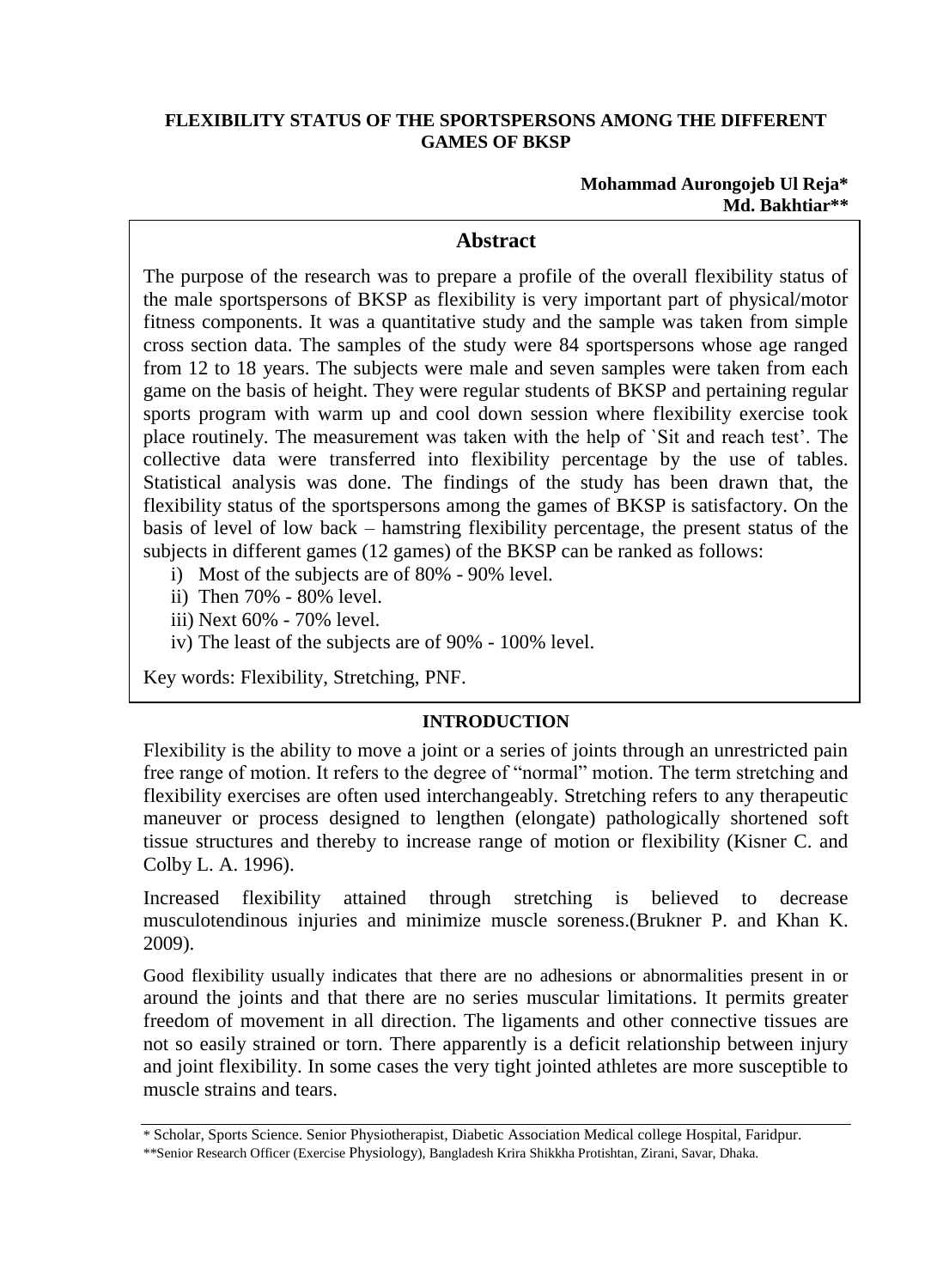Good flexibility can facilitate proper development of other motor components namely strength, speed and endurance. It helps a sportsperson to minimize the effect while doing a movement thus saving energy. An increase in flexibility must accompany an increase of strength otherwise the range of motion may be considerably affected. Studies have shown that exercise of flexibility can achieve their goal without decreasing strength. Conversely, exercise for the acquisition of great strength such as is sought by some weight lifters will result in the condition known as "muscle – boundness". In this condition, because of the enormous bulk of the muscles, tendons and ligaments and their elasticity, there is a decided inability to obtain complete flexibility and freedom of joint mobility (Carl E. Klafs and Daniel D. Ar. 1979).

### **METHODOLOGY**

The study was cross sectional, quantitative study. The subjects for the study were 7(seven) male sportspersons of each game at BKSP in sequence of more to less height, age ranged was 12 years to 18 years .The subjects were invited for their routine assessment in the exercise physiology department from 9th July to 23rd September of 2012.The subjects were regular students of BKSP, pertaining in flexibility exercise as a routine and would perform general and game specific stretching exercises during warm up and cool down sessions in sports.

### **Administration of test**

The test was administered to the subjects: Sit and reach test.

### **Test objective:**

The sit and reach test is designed to evaluate the low back – hamstring musculoskeletal flexibility.

### **Description:**

The examinees must remove their shoes to be tested. To begin the test, the examinee sits in front of the test apparatus with feet flat against the end board. The knees should be fully extended and the feet shoulder wide apart. To perform the test, the examinee extends the arms forward with one hand placed on top of the other.

Instructions in the actual test the examinee reaches forward, palms down, along the measuring scale of the testing apparatus. The reach is repeated three consecutive times and on the fourth trial, the maximum reach is held for 1 second. The distance of the maximum reach is recorded as the best score.

### **Test area:**

Any small testing area with adequate floor space would be suitable.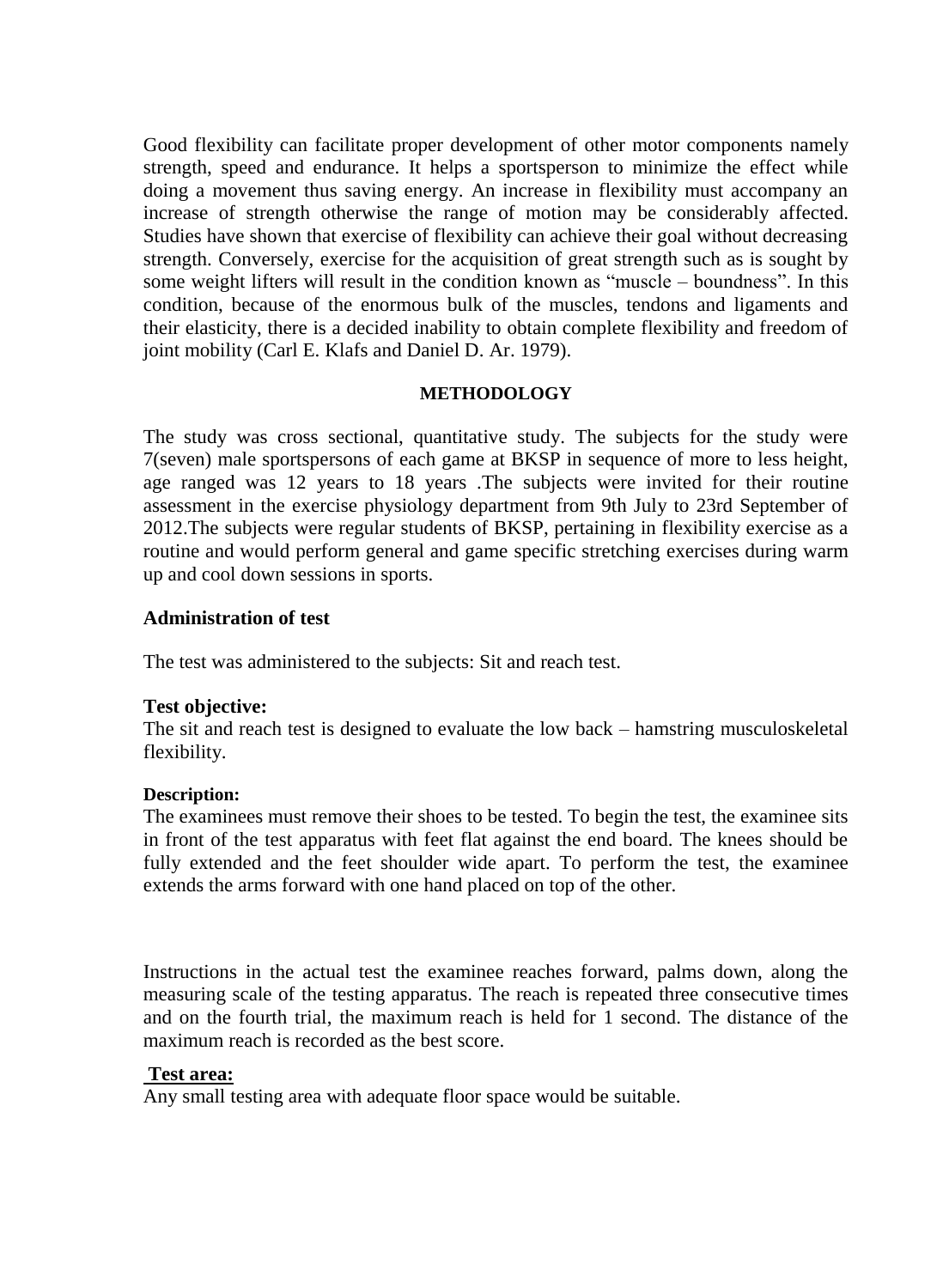### **Equipment:**

The test apparatus is a specially constructed box with measuring scale in which 23cm is set at the level of the feet.

### **Scoring:**

The score measured to the nearest centimeter, is the most distant point reached on the fourth trial. The fingertips of the both hands should reach this point. If the reach of the two hands is uneven, the test should be re administered.

### **Preparation of profiles:**

The performance of each subject was compared with the norms available in the department and marks were assigned. The marks received by each subject were plotted on the profile graph.

### **Results of the study**

Comparing with norms, marks were awarded in percentile form for each subject of each group. The subjects were arranged in separate group of games on the profile graph prepared for the purpose.

| <b>Archery</b> | <b>Athletics</b> | <b>Basketball</b> | <b>Boxing</b> | <b>Cricket</b> | Football   |
|----------------|------------------|-------------------|---------------|----------------|------------|
| Ar-02=78       | $A-143=67$       | $Ba-83=79$        | $B-86=82$     | $C-519=81$     | $F-394=82$ |
| Ar- $05 = 81$  | $A-170=87$       | Ba-105=67         | $B-74=82$     | $C-502=76$     | $F-395=72$ |
| Ar-06=75       | $A-162=87$       | Ba-113=66         | $B - 68 = 80$ | $C-555=71$     | $F-416=61$ |
| Ar-01=83       | $A-163=85$       | Ba-89=65          | $B-81=82$     | $C-528=77$     | $F-400=75$ |
| Ar-08=73       | $A-168=71$       | Ba-96=82          | $B-65=77$     | $C-468=73$     | $F-411=83$ |
| $Ar-18=78$     | $A-141=67$       | Ba-100=64         | $B-54=78$     | $C-515=79$     | $F-356=75$ |
| Ar- $19=78$    | $A-161=75$       | $Ba-99=60$        | $B-76=83$     | $C-579=76$     | $F-406=81$ |

#### **Score (in Percentage)**

| <b>Gymnastics</b> | Judo          | <b>Shooting</b> | <b>Swimming</b> | <b>Tennis</b> | <b>Hockey</b> |
|-------------------|---------------|-----------------|-----------------|---------------|---------------|
| $G-103=84$        | $J - 2 = 68$  | $Sh-103=89$     | $Sw165 = 86$    | $T-107=65$    | $H-247=83$    |
| $G-101=86$        | $J-15=87$     | $Sh-101=81$     | $Sw147=90$      | $T-108=81$    | $H-287=80$    |
| $G-100=90$        | $J-10=88$     | $Sh-105=88$     | $Sw167 = 88$    | $T-115=80$    | $H-244=83$    |
| $G-109=89$        | $J - 9 = 78$  | $Sh-95=78$      | $Sw145 = 81$    | $T-110=81$    | $H-251=81$    |
| $G-111=80$        | $J - 3 = 83$  | $Sh-102=78$     | $Sw164 = 82$    | $T-117=81$    | $H-275=81$    |
| $G-104=82$        | $J - 14 = 87$ | $Sh-81=76$      | $Sw169=75$      | $T-132=87$    | $H-248=75$    |
| $G-114=90$        | $J-1=85$      | $Sh-90=83$      | $Sw173=61$      | $T-126=85$    | $H-293=90$    |

Quantitative analysis of profiles of low back – hamstring flexibility status of the sportspersons of the different games and sports of BKSP:

| <b>Sports name</b> | $60\% - 70\%$   | $70\% - 80\%$   | $80\% - 90\%$   | $90\% - 100\%$  |
|--------------------|-----------------|-----------------|-----------------|-----------------|
| Archery            |                 | 5 sportspersons | 2 sportspersons |                 |
| Athletics          | 2 sportspersons | 2 sportspersons | 3 sportspersons |                 |
| <b>Basketball</b>  | 5 sportspersons | 1 sportsperson  | sportsperson    |                 |
| Boxing             |                 | 2 sportspersons | 5 sportspersons |                 |
| Cricket            |                 | 6 sportspersons | 1 sportsperson  |                 |
| Football           | 1 sportsperson  | 3 sportspersons | 3 sportspersons |                 |
| Gymnastics         |                 |                 | 5 sportspersons | 2 sportspersons |
| Judo               | 1 sportsperson  | 1 sportsperson  | 5 sportspersons |                 |
| Shooting           |                 | 3 sportspersons | 4 sportspersons |                 |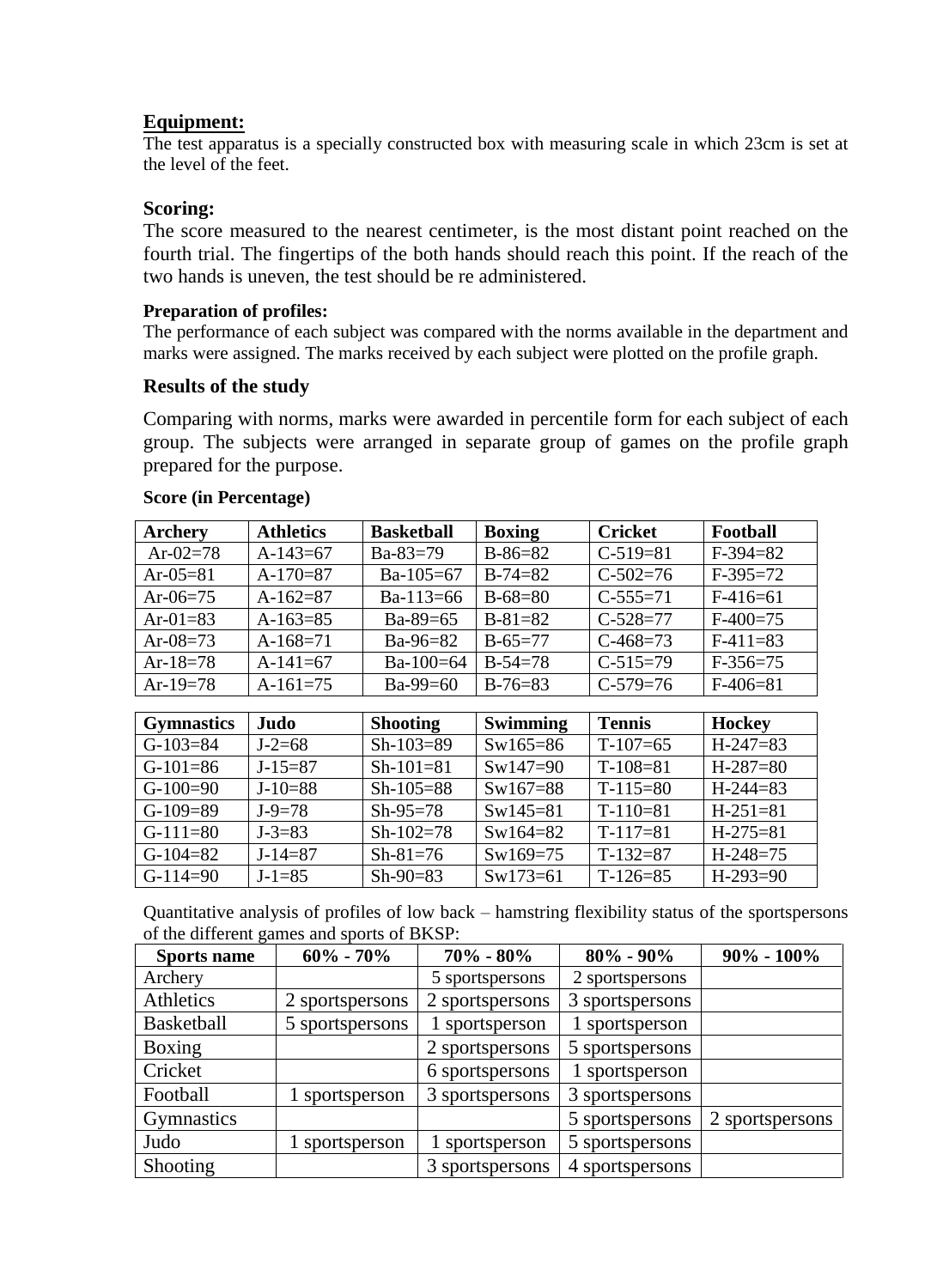| Swimming      | sportsperson  | sportsperson  | 4 sportspersons | l sportsperson |
|---------------|---------------|---------------|-----------------|----------------|
| Tennis        | sportsperson  |               | 6 sportspersons |                |
| Hockey        |               | sportsperson  | 5 sportspersons | sportsperson   |
| Total= $84$   |               | 25            | 44              |                |
| sportspersons | sportspersons | sportspersons | sportspersons   | sportspersons  |

### **DISCUSSION**

To make the profiles; the performance of each subject was compared with the norms and the levels were assigned as percentage. The findings of the study has been drawn that, the flexibility status of the sportspersons among the games of BKSP is satisfactory. Though, only seven sportspersons cannot represent the actual condition of a team but eighty four sportspersons of an institute who are taken from in different games in a specific manner can give a gross idea about the matter of the institute. On the basis of level of low back – hamstring flexibility percentage, the present status of the subjects in different games (12 games) of the BKSP can be ranked as follows:

- v) Most of the subjects are of 80% 90% level.
- vi) Then 70% 80% level.
- vii) Next 60% 70% level.
- viii) The least of the subjects are of 90% 100% level.

The level may be achieved by each subject because they were regular students of BKSP and pertaining regular sports program with warm up and cool down session where flexibility exercise took place routinely. They had to assess their health status routinely and had no nutritional deficiency.

Usually research shows that the coaches, trainers and other multi approaches use their utmost capability to improve the performance of the sportspersons. The flexibility exercises suggested would be of immense benefit for enhancing the performance. Coaches should devote adequate time for the development of the flexibility as it is one of the very important motor components. In order to systemize the process of training, the coaches may carry periodic evaluation to assess the effect of the training program on flexibility.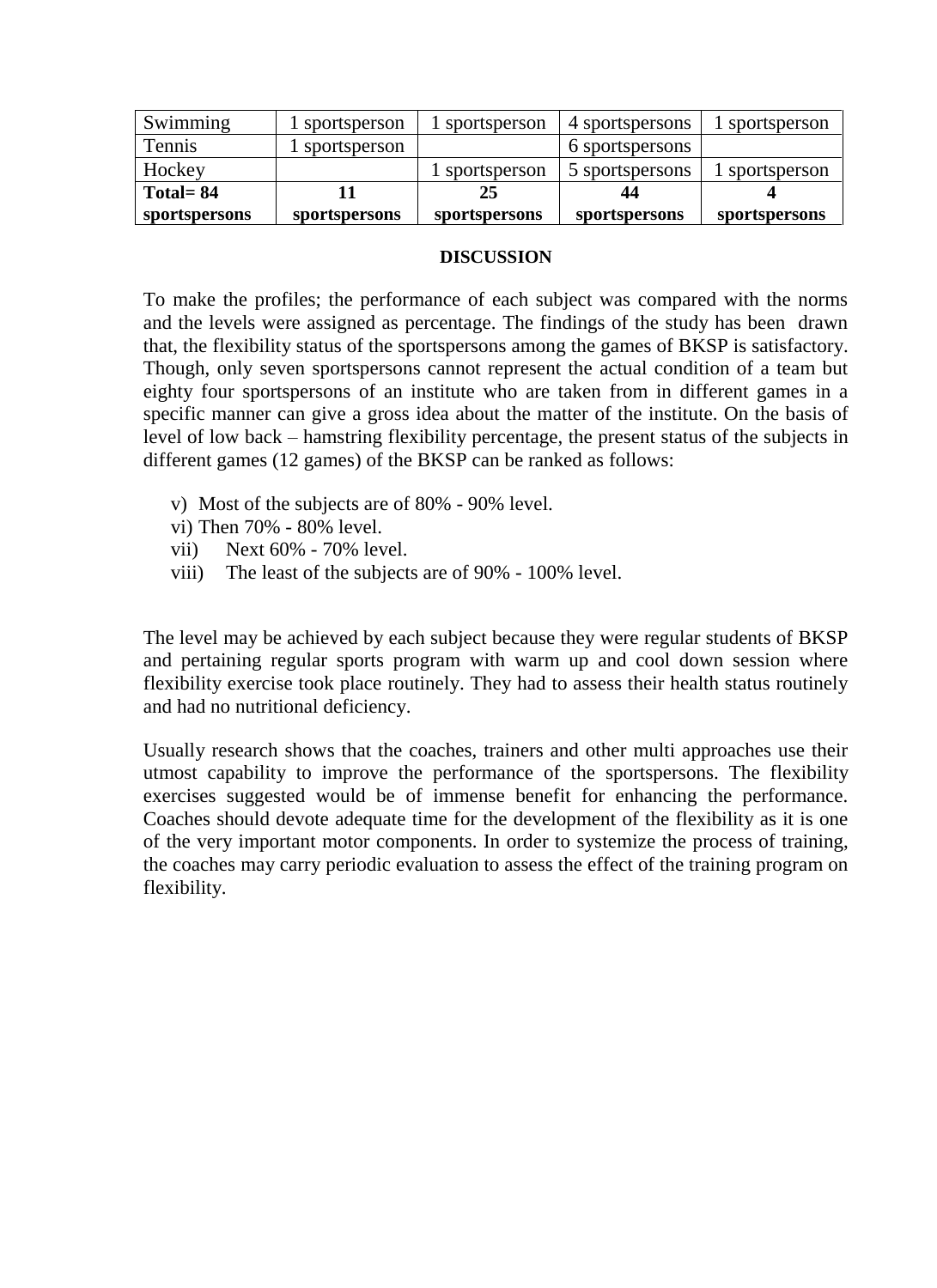#### **BIBLIOGRAPHY**

Akeson W. H. Ariel D. and Woo. S. Immobility effects on synovial joints; The pathomechanics of joint contracture, biorheology. 17 (1).  $1980: 95 - 110$ 

Alter M. J. Sports stretch. Human kinetics USA 1997

Alter M. J. Science of flexibility. Champaign. IL: Human kinetics 1996

Arnheim D. D. and Prentice W. E. Principles of athletic training 8th edition, Mosby, USA 1993. 2: 38 – 47

Brukner P. and Khan K. Clinical sports medicine 2nd edition, McGraw – Hill bood company Australia Pvt limited Australia 2009; 6: 84 -85

Clafs C. (Carl) E. and Arnheim D. D. Principles of athletic training USA 1973.

Gardinar M. D. (Dena) The principles of exercise therapy, 4th edition, UK 74 – 90

Gold Spink G. Sarcomere length during post natal growth and mammalian muscle fibres. Journal of cell science. 3 (4), 1968: 539 – 548.

Kisner C. and Colby L. A. Therapeutic exercises foundation and techniques, 3rd edition, Jaypee brothers, India, 1996. 5; 143 – 180

Kumar V. L. et.al., Modern principles of athletic training. India 2002.

Merni F. et. al. Differences in males and females in joint movement range during growth, medicine and sport, 15; 1981. 168 – 175

Nikolic V. and Zimmermann B. Functional changes of the tarsal bone of ballet dancers. Radori Farulteta U Zagrebu. 16. 1968: 131 -146.

Safrit J. M. (Margaret) Introduction to measurement in physical education and exercise science, 2nd edition, the times mirror/Mosby college publishing USA 1990. 16; 372 – 375

Simpson D. G. et al. Role of mechanical stimulation in the establishment and maintenance of muscle cell differentiation. International review of cytology. 150. 1994: 69 – 94

Uppal A. K. Principle of sports training. Friends publication (India), Delhi – 2001. 7: 109 - 120

Williams P. E. and Gold Spink G. Longitudinal growth of striated muscle fibers. Journal of cell 9 (3). 1971: 751 – 767.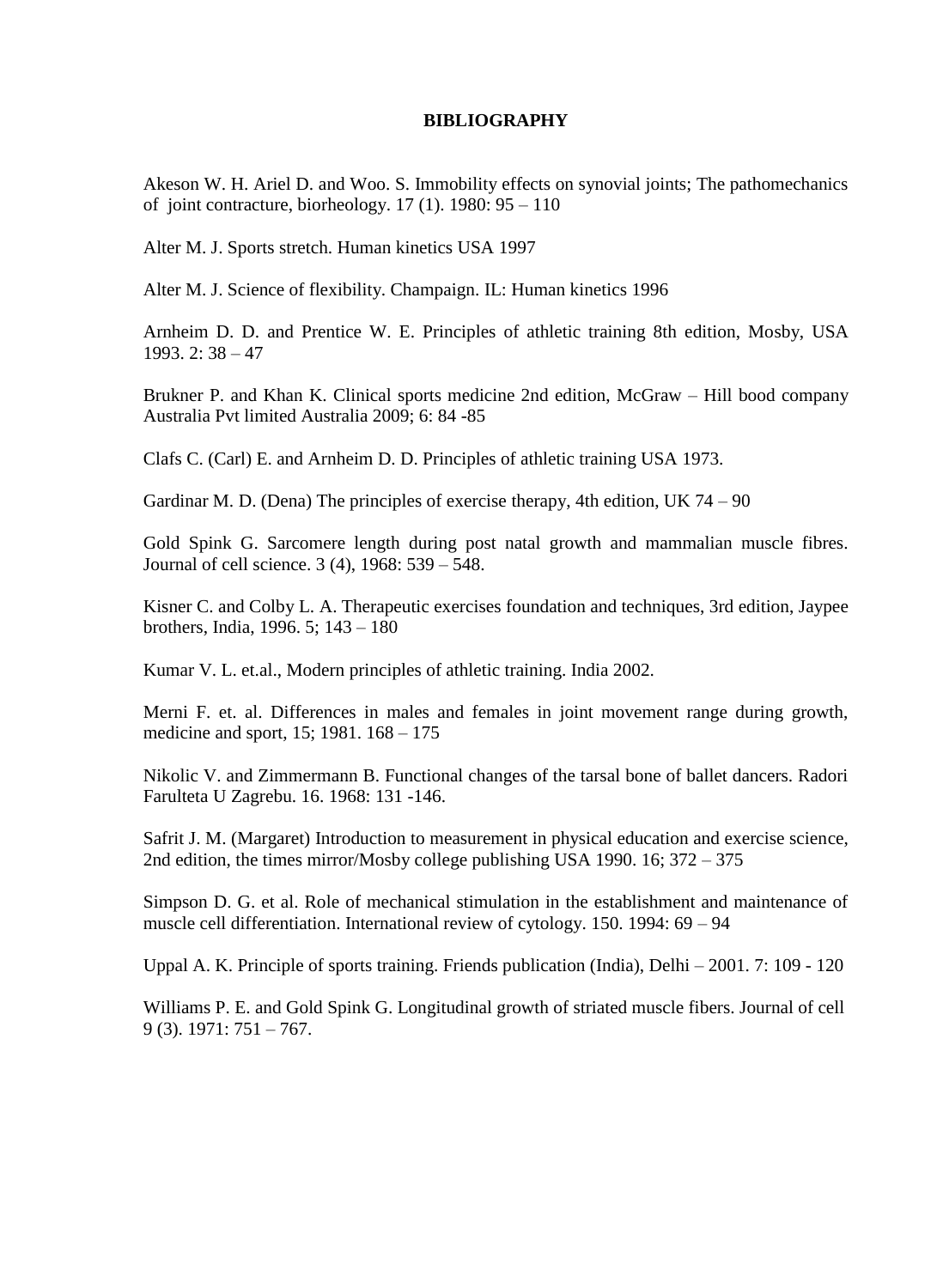# **Injuries of Batsmen in Bangladesh Cricket**

**Najibur Rahman\* Sadeka Yasmin\*\***

### Abstract

To describe and analyze the injuries of the batsmen occurring in Bangladeshi cricket. From the 25 players, 75 injuries are recorded. A questionnaire is prepared for obtaining injury related information.

On an average, one player sustains 3 injuries. Injuries are freqnent in lower limbs (41.33%) than upper limb, (40%). Primary mechanism of the injury is direct blow of ball (33.33%). Over use is the second prominent cause of injury and the percentage is 18.18%. Batsmen face injury during fielding both in game and practice session. Injury in game is more than injury in practice session. 24% of all injuries is fracture. It is two times more than knee injury. Both back pain and dislocation shows the same percentage. Finger dislocation is common. Direct blow of ball is main cause of fracture. On the other hand, running on uneven surface is the main factor of ankle sprain.

Further study is required to reduce the risk of injuries. More attention should be given on fitness training that will help to prevent injuries of batsmen.

**Key Words : Injury, Batsmen, Limb**

### **Introduction**

Cricket is now at zenith of the popularity among all games in Bangladesh, started since 1997, Bangladesh achieved the opportunity to play the Cricket World Cup for first time. Nowadays three versions (One day, T-twenty and Test) of cricket charge more physical demand to the players and players are more prone to injury than before. Along with this, for enhancing their skills, longtime repetitive practice make cricketers vulnerable to overuse injury [5].

Australia, West Indies and South Africa were undertaken the study on epidemiological nature of the injuries. On location and types of Injuries, India also published a paper.

The aims of this study are to present the profile of injuries of Batsman in Bangladesh and to analyze the impact factors to make them aware for preventing injuries.

### **Methods**

In Bangladesh First Class Cricket is played mainly in late autumn and winter and occasionally in summer season. Tour to other countries is taken place in any season of the year.

An injury, could be acute or over use, was defined as any physical damage that occurre during match or training session and which prevente the player from completing the particular match, practice or training session [4].

<sup>\*</sup> Diploma Student (Physiotherapist), Bangladesh Krira Shikkha Protishtan,Zirani, Savar, Dhaka.

<sup>\*\*</sup>Research Associate, Bangladesh Krira Shikkha Protishtan,Zirani, Savar, Dhaka.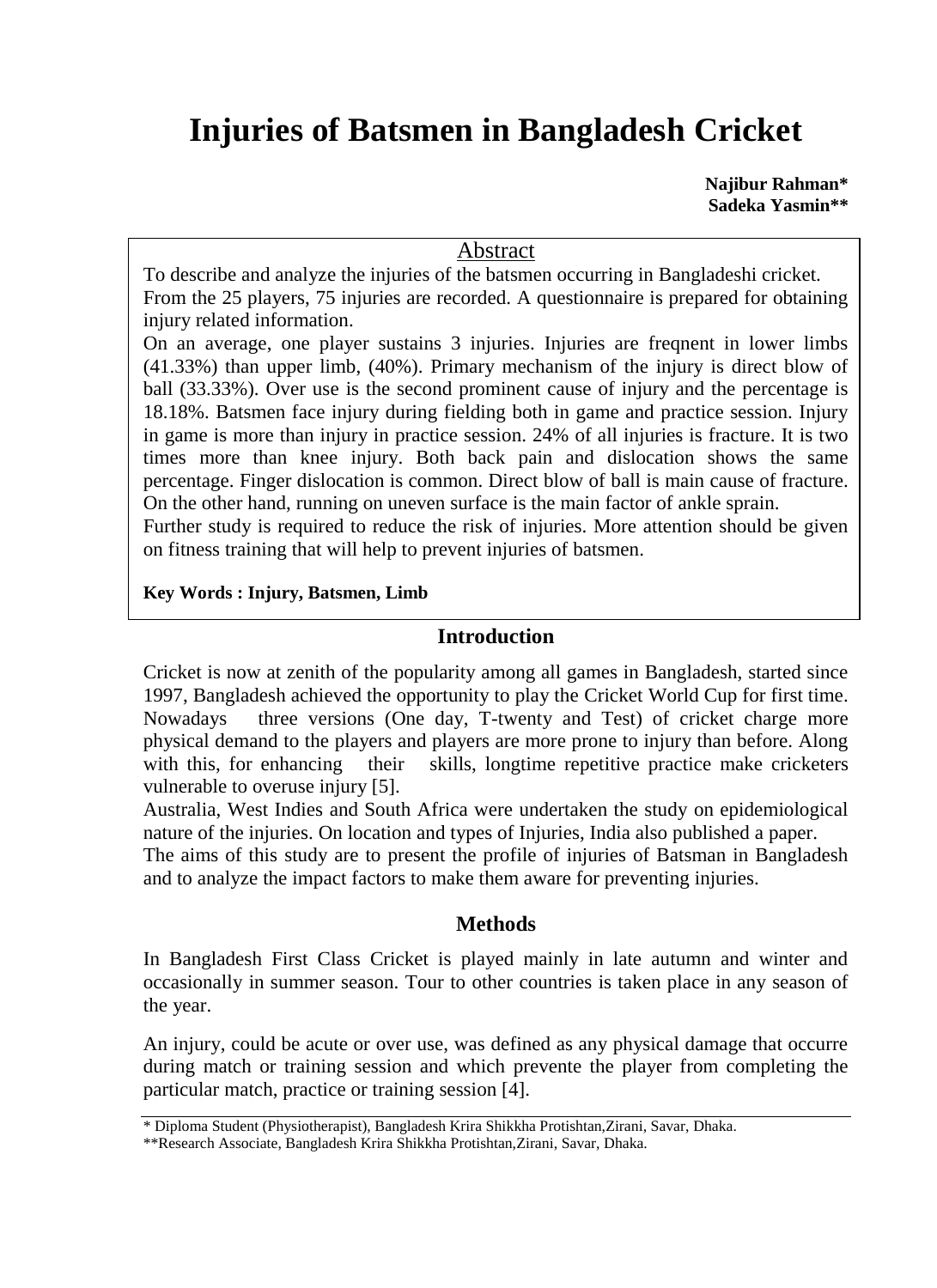A questionnaire was prepared to get following information (a) anatomical sites of injuries (b) mechanism and diagnosis (c) treatment and (d) abstention due to injury. According to the anatomical region, injuries are further categorized into (a) Upper Limb (b) Lower Limb

(c) Head, neck and face and (d) Trunk. The data were taken from 25 batsmen directly by face to face interview who are involving in playing cricket at least 5 years. Further batsmen were categorized into batsmen and wicket keeper batsmen.

No medical record was obtained from cricketers. Analysis was done by Microsoft Excel (MS Excel).

### **Results**

The seventy five injuries are recorded from twenty five batsmen. On an average one player sustains by three injuries. Among 25, maximum ten players were encountered by two injuries. After this, 7 cricketers reported four injuries.

Table 1: Number of Injuries

| Number of Number Number of<br><b>Injuries</b> | of Players Injuries | <b>Total</b> |
|-----------------------------------------------|---------------------|--------------|
|                                               | 3                   |              |
| $\overline{2}$                                | 10                  | 20           |
| 3                                             | $\overline{2}$      |              |
|                                               | 7                   | 28           |
| 5                                             |                     | 5            |
| 6                                             |                     |              |
|                                               |                     |              |
| Total                                         | 25                  | 75           |

On regional distribution, the percentage difference between upper limb (40%) and lower limb (41.33%) is only 1.33. Trunk and Head, neck and face are less commonly injured area in batsmen.

Table 2: Regional distribution of Injuries

| Sites of injury | <b>Number</b> | Percentage |
|-----------------|---------------|------------|
| Upper limb      | 30            |            |
| Lower Limb      | 31            | 41.33      |
| Trunk           |               | 10.67      |
| Head, Neck and  |               |            |
| face            |               |            |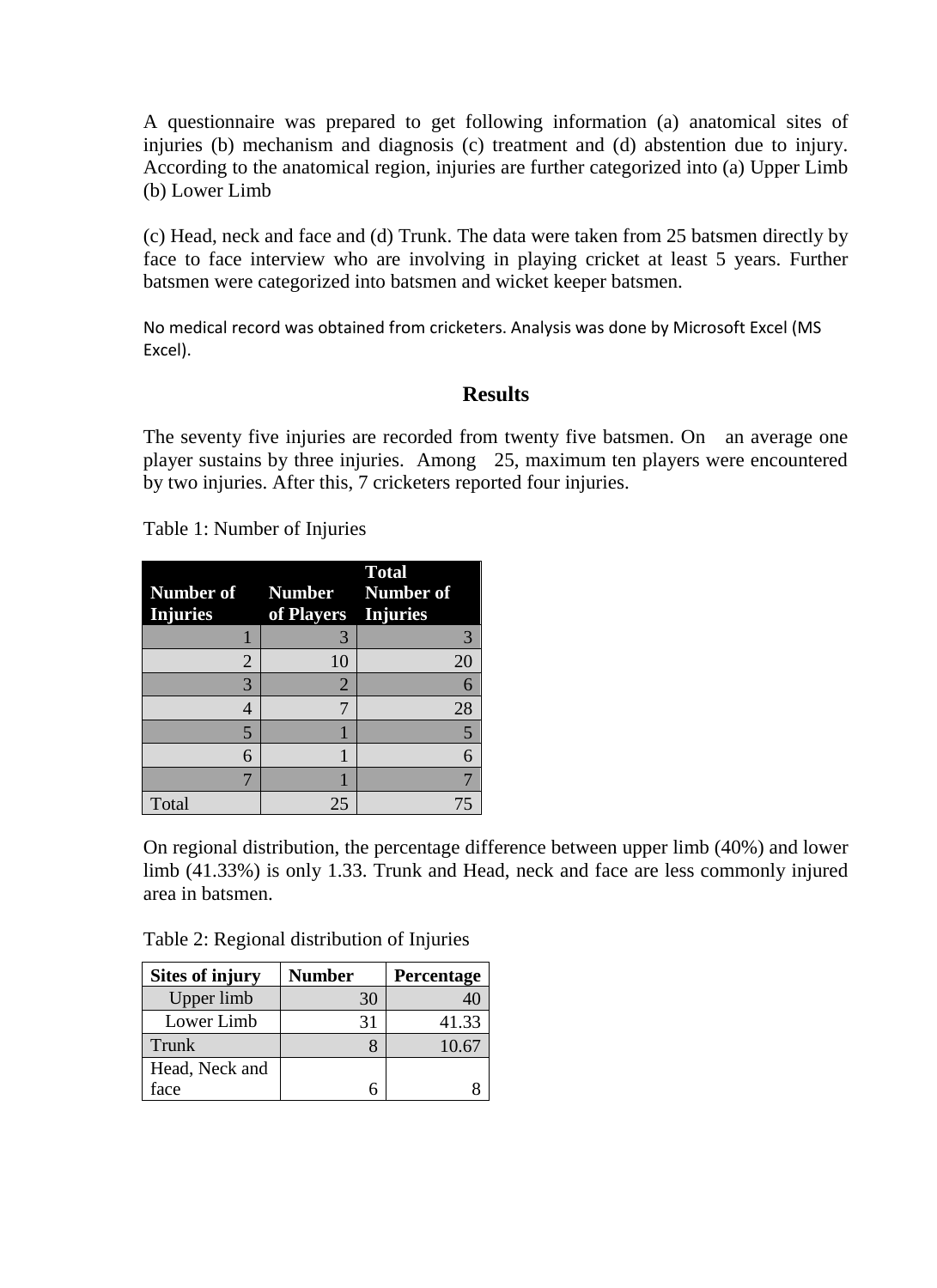In Figure 1 it can seen that percentage of fracture (24%) is at the peak of the incidence of injuries and almost doubled than knee injuries (12%) and other injuries (12%). Here other injuries are comprised of cut injury, laceration, muscle pull etc.



Both ankle sprain and groin pain is in third position by acquiring the same percentage 9.33. The percentage of back pain is eight (8) which is similar to dislocation. Batsmen complained 6 dislocations.

Out of this, accordingly finger dislocation and shoulder dislocations are 3 and 2. And rest of them is inferior radius-ulna dislocation. Approximately more than 13% injury is consisting of both facial and shoulder injury and they demand the equal percentage.



Fig 2: Percentage of Mechanism of Injury

According to the pie chart in Fig 2, main cause of the injury in direct blow of ball,33.33%. Percentage difference between overuse (18.18%) and contact to ground (8%) is 10.18. Running on uneven surface and less strength bear the equal percentage, 10.67%. Other causes, are responsible for facing injury, is 27.15%. Other causes are comprised of over stretch, running on hard surface, cross training, less warm up etc.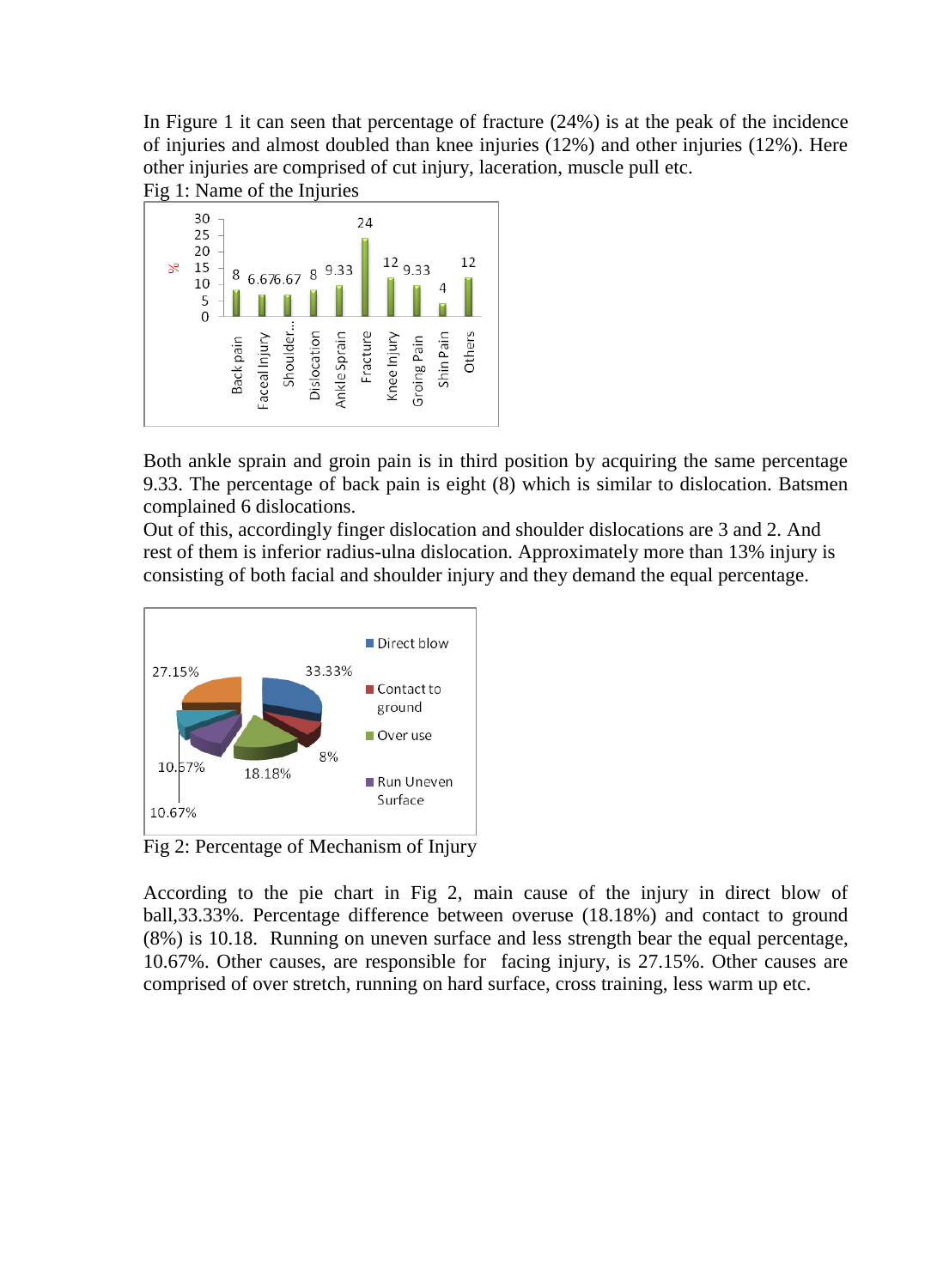

Fig 3: Time of Encountering Injury

Among seventy five injuries, times of encountering injury of fifty six are anthologized. Missing data on this regard are nineteen. The above depicted Figure shows maximum injury (37) is occurred in competitive game, mainly in fielding session,29. In practice time, the same scenario is seen. Among 19,twelve injuries occurred in practice session. The number of injury during batting cross training respectively is five and two.

### **Discussion**

A large number of injuries are acute in nature. Like the injuries incidence of other countries e.g South Africa, Australia West Indies, most of injuries are soft tissue injury. Batsmen mainly face injuries during fielding. During batting hematoma also seen. Primary mechanism of the injury is Direct blow of ball,33.33%, is most striking feature. More fielding practice can solve the problem by enhancing reflex action. For sharpening the skills, batsmen pay more attention on repetitive training without adequate rest. This triggers the overuse injury.

Running on uneven surface is one of utmost important mechanism of ankle sprain. Cross training specially foot ball is also responsible for that injury as it is highly body contact game. After facing this injury, every player should undergo proper rehabilitation. Otherwise it can be happened in several times .Fracture is in the top of all injuries and capital cause of this is direct blow of ball. Either game or practice batsmen have to pass a long period of time. In this case groin pain is really irritating for batsmen to bat for long time.

Both upper and lower limbs are vulnerable for injury for batsmen. Respectively head, neck and face injury is less common. Only teeth broken is seen in batsmen come wicket keepers. After injury, rehabilitation is most important as it treats injury as well it also reduces recurrence injury. More attention is needed on rehabilitation.

Coaches and fitness trainers should be concerned about the cause of injury and should include the necessary training program for prevention of injuries.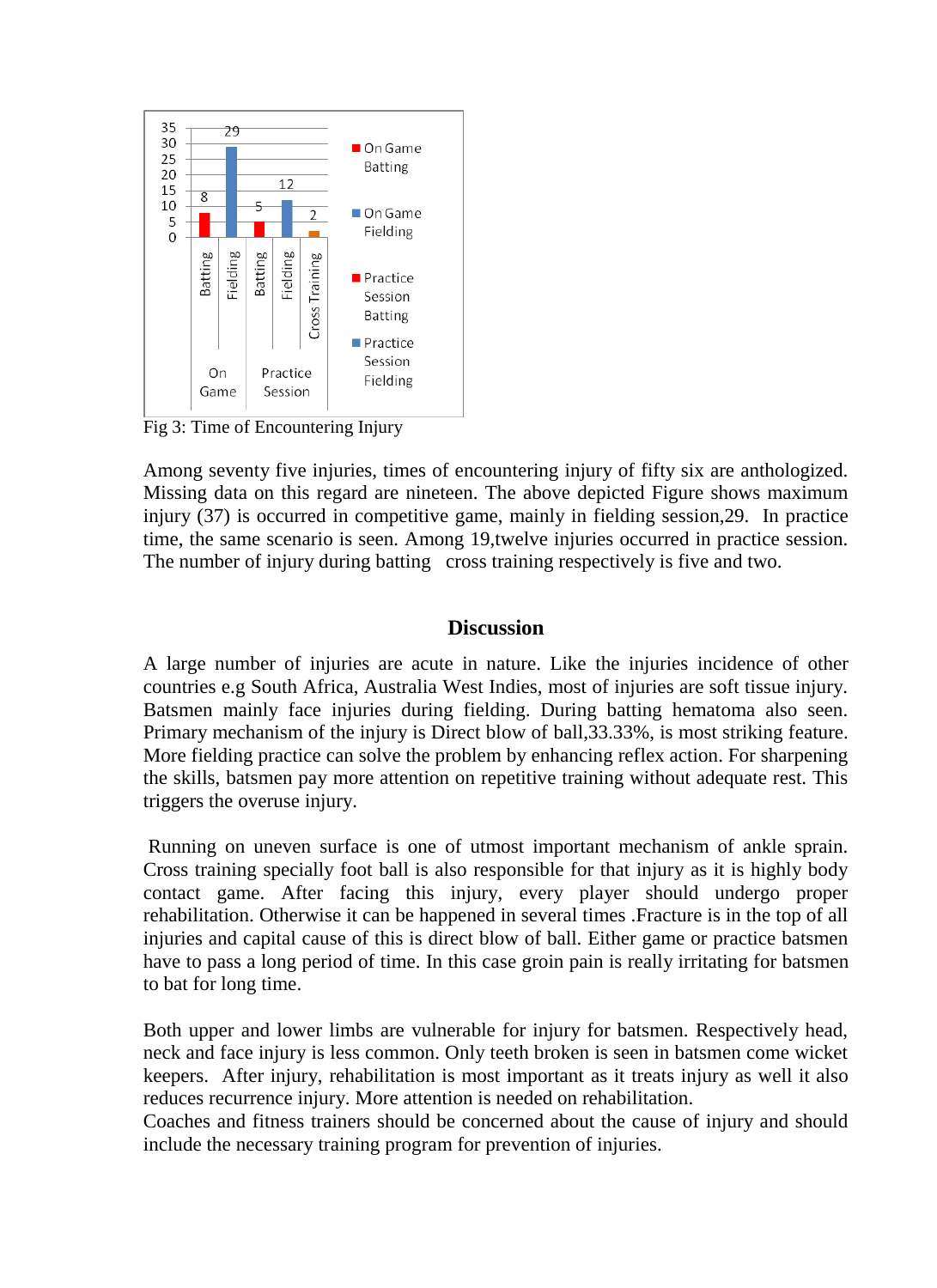### **CONCLUSION**

Injury surveillance is the fundamental process behind successful injury prevention [5]. Further

**study is necessary to lessen the risk of injury. Cricket ground should be even.**

**………………………………………………………………….. Author's affiliations Najibur Rahman, PGD student in Sports Science, BKSP Sadeka Yasmin Research Officer, Sports Biomechanics Department, BKSP.**

### **References**

- 1.Orchard J, James T, Alcott E,Carter S, Farhart P. Injuries in Australian cricket at first class level 1995/1996 to 2000/2001.Br J Sports Med2002;36;270-275.
- 2.Mansingh A,Harper L,Headley SKing-Mowatt J,Mansingh G. Injuries in West Indies cricket 2003-2004.Br J Sports Med 2006;40:119-123 doi:10.1136/bjsm.2005.019414.
- 3. Foster D, John D,Elliot B,Ackland,Fitch K. Back Injuries to fast bowlers in cricket: a prospective study.Br J Sp. Med Vol 23
- 4. Stretch R A. Incidence and nature of epidemiological injuries to elite South African cricket players. SAMJ April 2001, Vol.91No.4
- 5. Stretch R A, Raffan P R. Injury patterns of South African international cricket players over two-season period. SAJSM 2011 Vol.23 no.2 .
- 6.Milson N M,Barnard J G, Stretch R A. Seasonal incidence and nature of cricket injuries among elite South African schoolboy cricketers. SAJSM 2007 Vol.19 No.3
- 7. Stretch R A. A review of cricket injuries and effectiveness of strategies of to prevent cricket injuries at all levels. SAJSM 2007 Vol.19 No.5
- 8. Bell-Jenje T C, Gray J. Incidence, nature and risk factors in shoulder injuries of national academy cricket players over 5 years- a retrospective study. SAJSM 2005.Vol.17 No.4
- 9. Stretch R A Cricket injuries: a longitudinal study of the nature of injuries to South Africal cricketers. Br.J Sports Med.2003;37:250-253.
- 10. Orchard J W, Newman D, Stretch R,Frost W,Mansingh A, Leipus A. Methods for injury surveillance in international cricket. Br j Sports Med2005;39:22.
	- 11.Rathi U. A study of the location and types of injuries in cricket and preventive measures. Physical Education; March 2013.vol.Xll(1).Page:128-129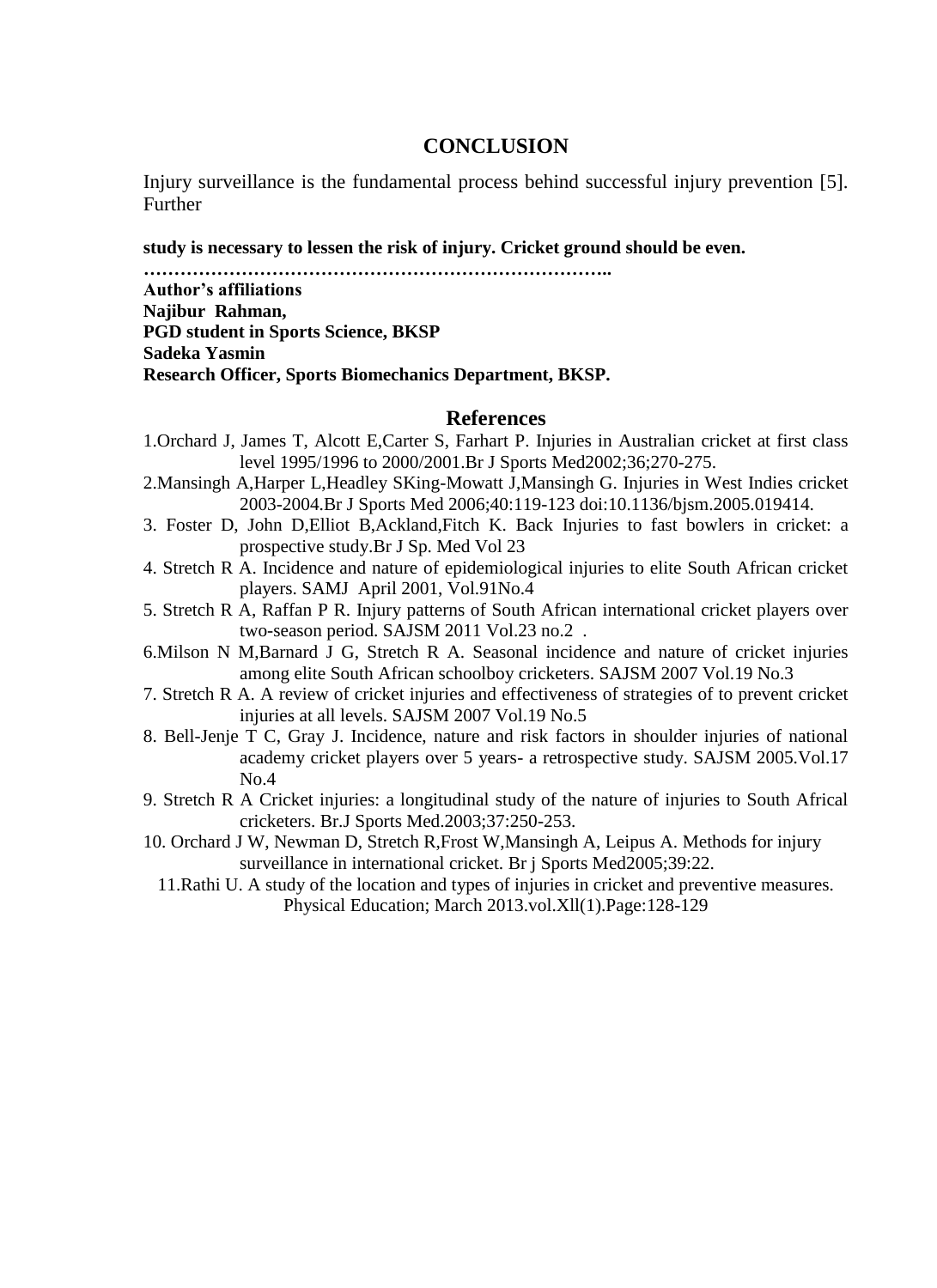# A comparative study on achievement motivation in individual sports and team sports

 **Nusrat Sharmeen\***

### Abstract

The study was conducted on 118 BKSP sportsperson belonging to three individual sports and three team sports. The individual sports are (Archery = 18), (Shooting = 20) & (Swimming = 20). On the other hand team sports are Basketball, Cricket & Football. All team sports are having 20 players. The age of the subjects ranges from 15- 20 years. A modified verson of sports Achievement motivation Inventory (SAMI) prepared by Kamlesh (1990) was administered to to all the subjects to assess sport Achivement Motivation. Mean & Standard Deviation were calculated for finding out the central tendency and variability respectively. The obtained values of means & Standard Deviations clearly reveal that in Achivement motivation the highest mean scores were in Shooting  $(41+5.43)$  among Swimming  $(38+3.52)$ and Archery (36.7+7.68). One other hand, achipment motivation highest mean score in football  $(38.25+3.52)$  amont cricket  $(28.8+4.27)$  and basketball  $(27.8+4.29)$ . The data were further analyzed by F-test to find out the significant difference of Achivement motivation within the team.

# **Introduction**

Achievement motivation, refered to as the need for achievement is an important determinant of aspiration, effort and persistence when an individual expects that his performance will be evaluated in relation to some standard of excellence such behavior is called achievement oriented. Achievement motivation is a person's effort to master a task, achieve excellence, overcome obstacles, perform better than others and take pride in exercising talent (Murry 1983). It is a person's orientation to strive for task success, persist in the face of failure and experience pride in accomplishments (Gill, 1986). It also keeps directing and pursuing an individual towards his goals (Franker 1998). Achievement motivation in sport is popularly called competitiveness.

A motivation or motive that induces a person to direct his or her behavior towards the attainment of certain goals: for example, the motivation that predisposes an athlete to avoid a particular complication. It is regard as a fundamental drive that can motivate athletes to commit large proportions of their lives to achieve particular personal goals. It is associated with a number of behavior characteristics of an athlete during a sporting situation, such as the effort applied, the ability to continue trying, the choice of action possibilities (e.g. decision to approach or avoid achievement situations) and the performance outcomes. Achievement motivation is effected by a number of factors, including an individual's desire for success and failure.

\*Senior Research Officer (Sports Psychology), Bangladesh Krira Shikkha Protishtan, Zirani, Savar, Dhaka.

According to McClelland-Atkinson model (1953), achievement motivation as a concept of both a motive to achieve success and a motive to avoid failure. The motive to achieve success is a positive motive and is very strong in outstanding players. Their dedication is high. They work harder than others, and they have in intense desire to win. The motive to avoid failure is associated with high anxiety. It may mean that the individual avoids competition altogether, or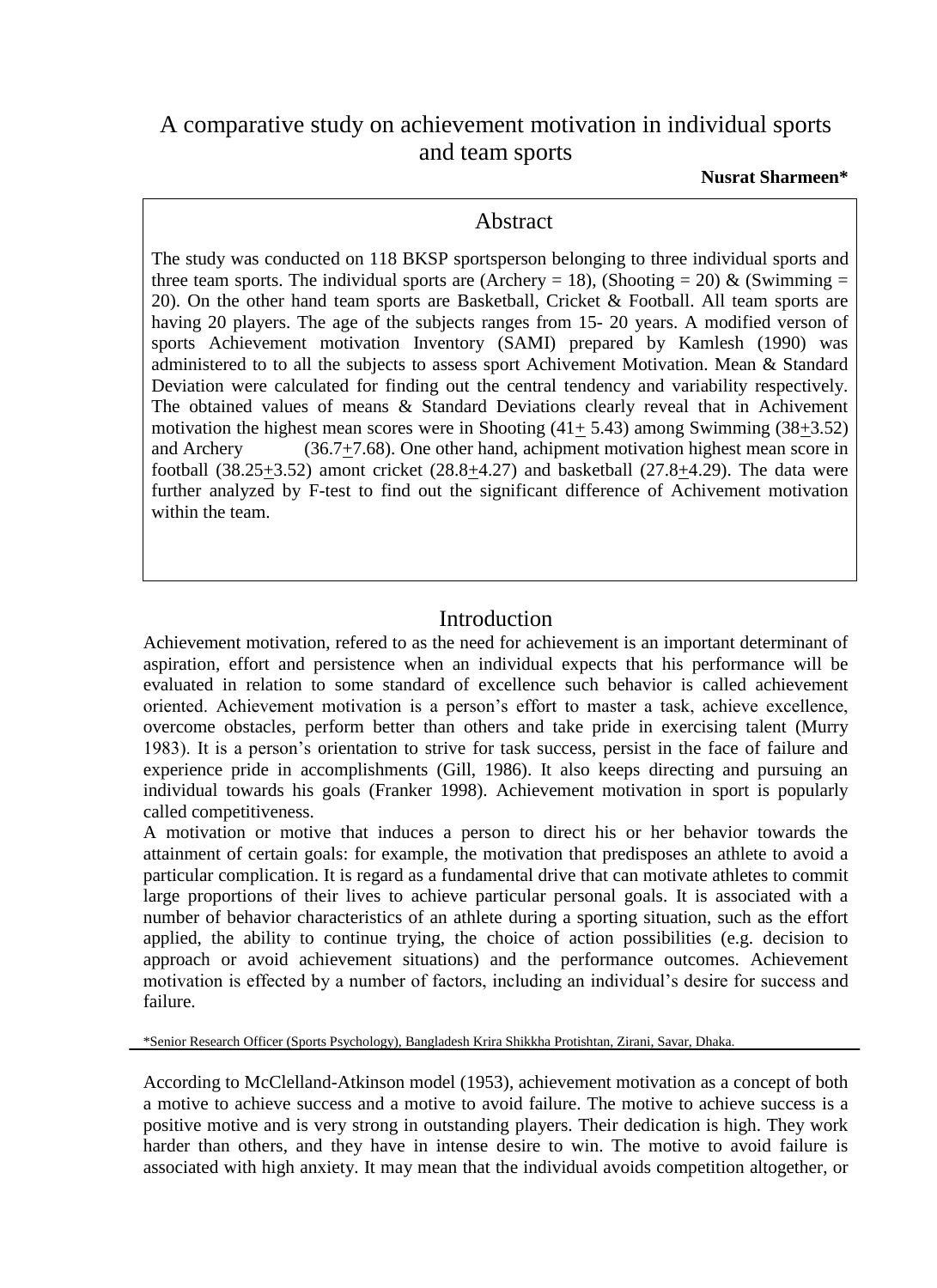adopts a cautious defensive strategy in competition with the main emphasis on avoiding failure. Actually in the process of motivation, a conflicting situation arises, which may relate both to approaching a competitive situation as achievable or winnable. Otherwise, it may give rise to a feeling of avoidance from facing the competitive situation, for the outcome of competition may be failure. In the non-anxious players who have a high motive to achieve success, a contingent achievement situation will be highly motivating. However, for those anxiety prone players with a high motive to avoid failure, a performance situation with high-percieved contingency will be motivating. A key element in achievement motivation is self-confidence. It is a major factor discriminating between those who are high or low in achievement motivation.

# Materials and Method

One hundred & eighteen players of BKSP in different sports (Archery =18), (Shooting = 20), (Swimming = 20), (Basketball = 20), (Cricket = 20) & (Football = 20) were selected as subjects for the present study. The age of the subjects ranged from 15 through 20 years. Sport Achievement Motivation Inventory (SAMI) was used to evaluate the achievement motivation perceived by young sportspersons. Sports Achievement Motivation Test (SAMT) developed by Kamlesh (1990), carrying e test – retest reliability of .70 is a test of 20 statements, the response value of which ranges between  $0 - 40$ . The validity of SAMT with the actual performance of the sportspersons had been worked out to be .55, which is marked. On the basis of percentile points norms suggested in the said test, subjects securing bellow 24 could be characterized "low" in sport achievement motivation, those scoring bellow 30 but above 24 as "moderate" and those scoring above 30 as "highly" motivated.

The data was analyzed using appropriate statistical procedures. Means and Standard Deviations were calculated for finding out the central tendency and variability respectively. F-test was used to judge the significance of the difference among the means.

### **Result**

The result of the statistical analysis of data of various system of achievement motivation of sportsperson (Team sports) of Basketball (BB), Cricket (Crik), Football (FB) and individual sports Archery (AR), Shooting (Sh), Swimming (SW) have been presented hereunder.

| <b>Sports</b>     | <b>Mean</b> | <b>SD</b> |
|-------------------|-------------|-----------|
| <b>Archery</b>    | 36.7        | 7.68      |
| <b>Shooting</b>   | 41.8        | 5.43      |
| <b>Swimming</b>   | 38.25       | 3.52      |
| <b>Basketball</b> | 27.8        | 4.29      |
| <b>Cricket</b>    | 28.8        | 4.27      |
| Football          | 38.25       | 3.52      |

#### **Table – 1**

The means and standard deviations of each sport are presented in table 1

### **Table – 2 (Indiviual sports)**

Significance of mean difference of achievement motivation in different Indiviual sports

| <b>Source of</b><br>varience | df               | SS     | mss   | —test        |
|------------------------------|------------------|--------|-------|--------------|
| <b>Treatment</b>             | $r-1$<br>$= 3-1$ | 1330.6 | 665.3 | E 77<br>J.IL |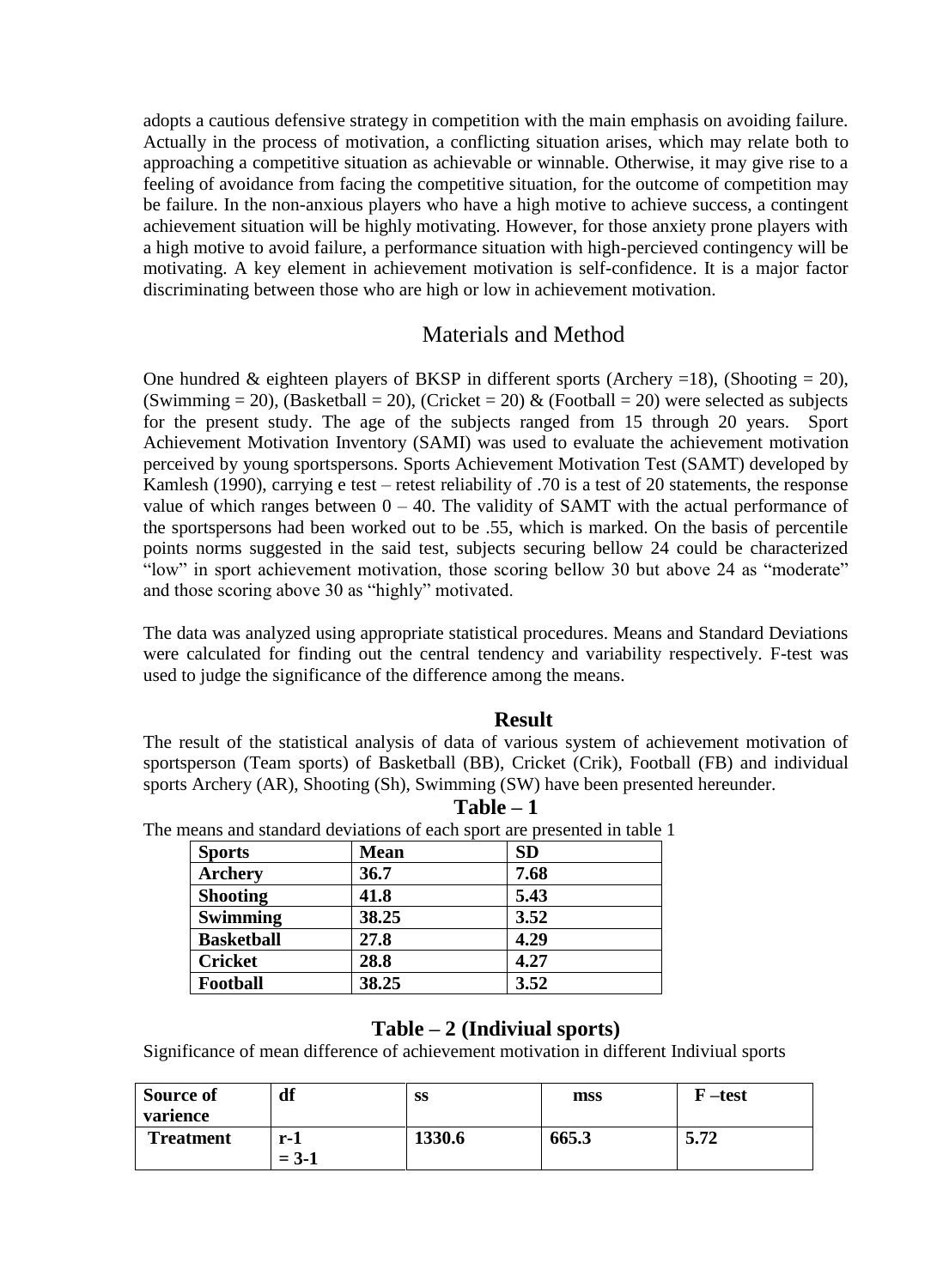|              | $=2$       |         |        |  |
|--------------|------------|---------|--------|--|
| <b>Error</b> | $N-r$      | 6629.58 | 116.31 |  |
|              | $= 60 - 3$ |         |        |  |
|              | $= 57$     |         |        |  |

 $\mathbf{F}\text{-}\n$  **value of df** (2,57) at 0.05 level = 2.76 Significant

### **Table 3**

Singnificance of mean difference of achievement motivation in different team sports

| <b>Source of</b> | df         | SS     | mss    | F-test |
|------------------|------------|--------|--------|--------|
| varience         |            |        |        |        |
| <b>Treatment</b> | $r-1$      | 1739.5 | 869.75 | 70.19  |
|                  | $= 3 - 1$  |        |        |        |
|                  | $=2$       |        |        |        |
| <b>Error</b>     | $N-r$      | 681.4  | 12.39  |        |
|                  | $= 60 - 3$ |        |        |        |
|                  | $= 57$     |        |        |        |

 $\mathbf{F}\text{-}\n$  **value of df** (2,57) at 0.05 level = 2.76 Singnificant

### **Discussion**

Achievement motivation is task oriented behavior that allows the sportspersons, performance to be evaluated according to same internally or externally imposed criterion that involves sportspersons to complete with others or that otherwise involves some standard of excellence in training as well as in competition. Achievement motivation is influenced by personal disposition, social environment and developmentally related parameters (Horn, 1992). The findings of the study show that there exists a high level of sports achievement motivation among BKSP sportspersons. Understandably, the sportspersons joining Bangladesh Institute of Sports should be high in driving force that guides the sportspersons into achieving excellence. The result also indicates that there is statistically significant differenct between different individual sports and between team sports.

### **References**

Atkinson. J.W (1964). An Introduction to motivation  $(2<sup>nd</sup>$  edition).New York: Nostrand Reinhold.

Gill D.L. Psychological dynamics of sport. Human kinetics, champaign IL, 1986.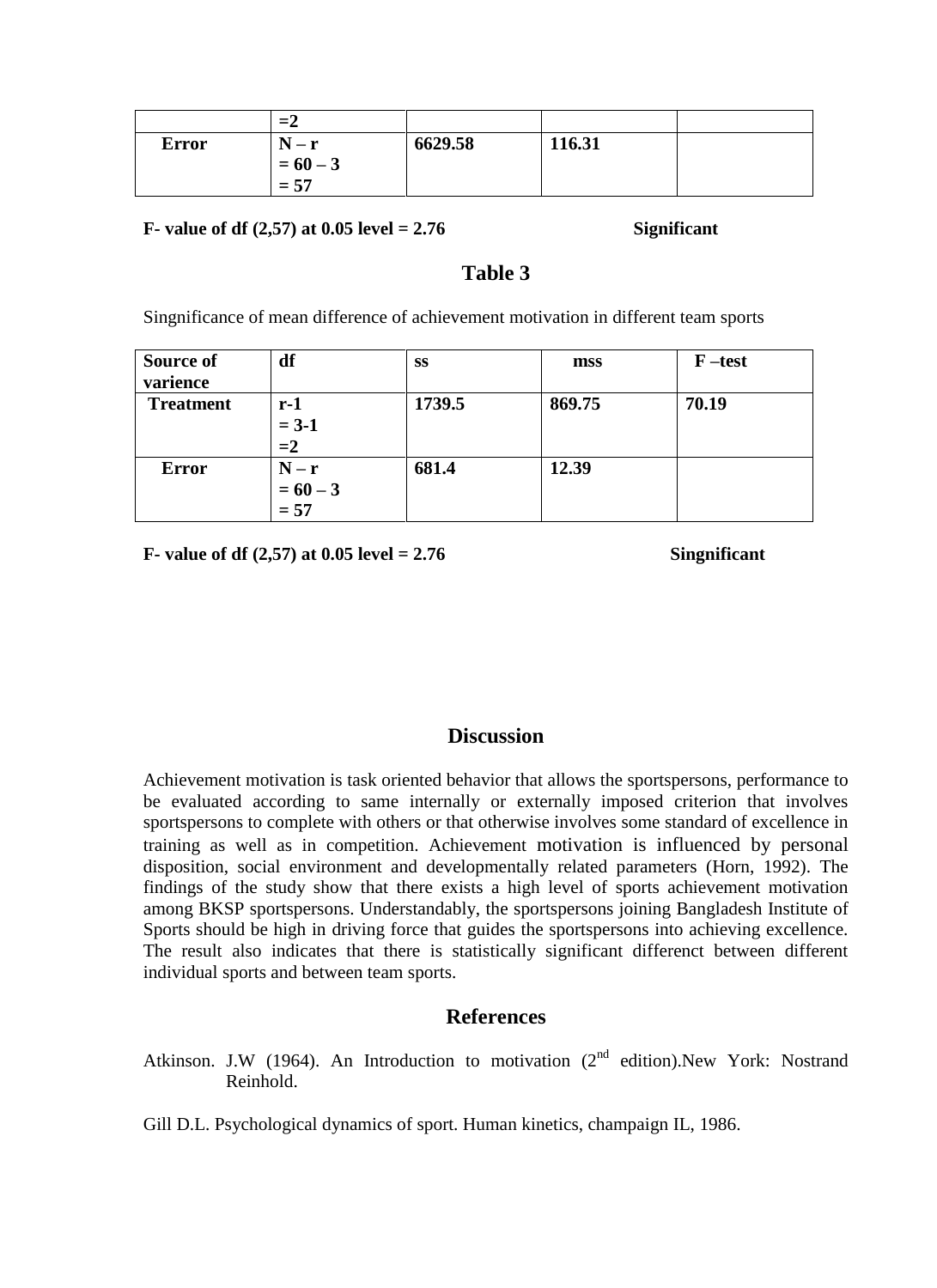- Kamlesh, M.L. Constriction and standardization of a sports Achievement Motivation test. NIS Scientific Journals; July 1990.
- Mcclelland D.C. Atkinson, J.W. Clark RA & Lowell. E.L. (1953) The achievement motivation . Appleton-century crofts, New York.

Murry.H.A (1983), Exploration in personality. Oxford University press, New York.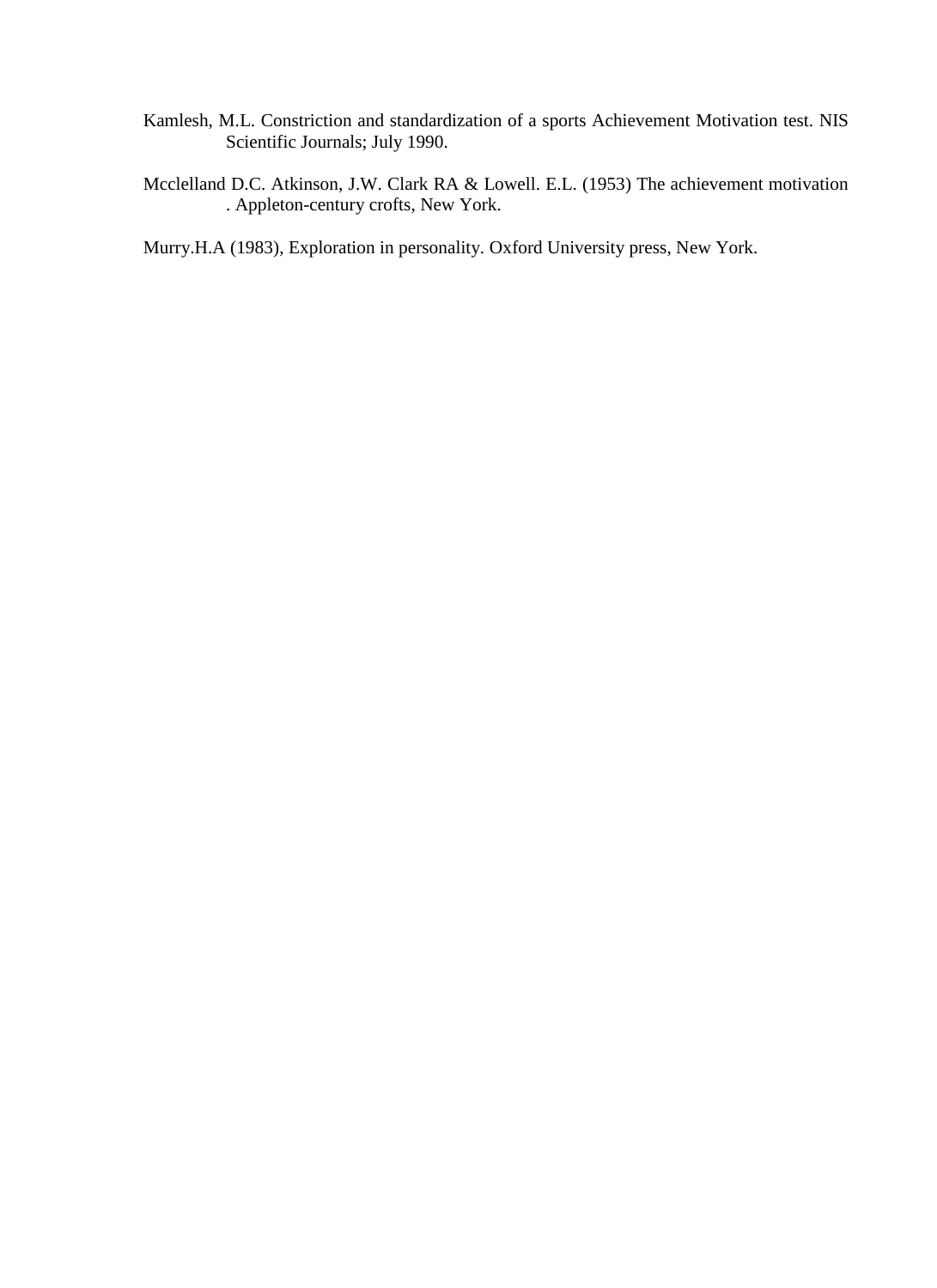# **Ligaments and Meniscus injuries of knee joint in the players of Bangladesh institute of sports (BKSP) -A survey**

Abu Obaida Bhuian\*\* Lotfa Akter\*

### **Abstract**

The aim of the study is to find out the ligament and meniscus injuries of knee joint in BKSP players in deferent events. Total 390 players (boys & girls) were tested who were in age range of 9-17 years. For this purpose six tests were selected and these are Range of motion (ROM) test for mobility. Valgus stress test and Varus stress test for Medial collateral ligament (MCL) and Lateral collateral ligament (LCL) sprain. Anterior drawer test and Posterior drawer test for Anterior Cruciate ligament (ACL) and Posterior Cruciate ligament (PCL) sprain. Mcmary test & duck test for meniscus injury. MRI test were required for some case. Among these 310 players are normal, 80 players are injured. The percentage was MCL (9.23%), LCL (4.0%), ACL (3.58%), PCL (0.51%) & Meniscus injury (3.07%). Maximum ligament injuries of knee joint to place in Football (30.61%), and others game namely Hockey (28.12%) Swimming (26.66%), Basketball (24.0%) Athletics (22.22%), Cricket (21.0%), Gymnastics (16%), Judo (13.33%), Tennis (20%), Archery (10%) Shooting (9.09%, Boxing (5%). Mimimum injuries to place in Boxing.

Key words : Ligaments, Meniscus

# **Introduction**

Acute injuries affecting the knee joint cause considerable disability and time off sport. They are common in all sports that require twisting movements and sudden changes of direction, especially the various football, basketball, hockey, and cricket etc.

The knee contains two joints, the tibiofemoral joint with its associated collateral ligaments, cruciate ligaments and menisci, and the patellofemoral joint, which obtains stability from the medial retinaculum and the large patellar tendon passing anteriorly over the patella.

The two cruciate (cross) ligaments, anterior and posterior are often referred to as the `cruciat` ligaments such in their importance in sporting activity. They are named anterior and posterior in relation to their attachment to the tibia. The role of the ACL is to prevent forward movement of the tibia in relation to the femur and control rotational movement. The ACL is essential for control in pivoting movements. Without an intact ACL, subluxation of the tibia may occur when an activity such as landing from a jump is attempted.

<sup>\*</sup>Physiotherapist, Bangladesh Institute of Sports (BKSP) Zirani, Savar, Dhaka.

<sup>\*\*</sup> Physiotherapist, Bangladesh Institute of Sports (BKSP) Zirani, Savar, Dhaka.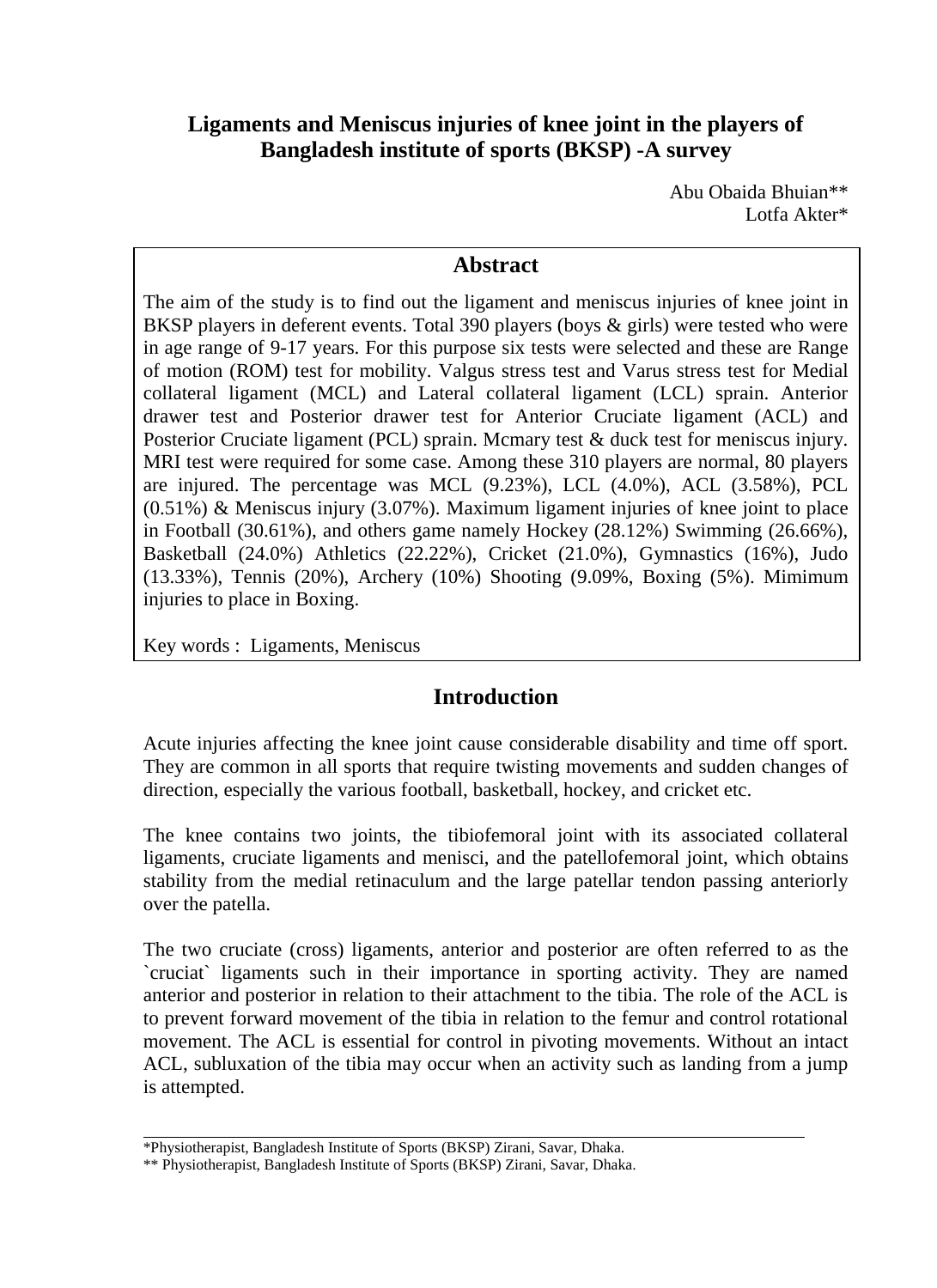The two collateral ligaments, the medial and lateral, provide medial and lateral stability to the knee joint. The medial collateral ligaments (MCL) originates from the medial epicondyle of the femur 3cm above the joint line and passes downward as a thickened band to attach to the anteromedial aspect of the tibia. The MCL prevent excessive lateral tilting of the tibia in relation to the femur during valgus stress.

The lateral collateral ligament (LCL) arises from the lateral epicondyle of the lateral border of the femur and passes downwards the attach to the head of the fibula. The (LCL: in a narrow strong and cord with no attachment to the lateral meniscus. It prevents excessive medial tilting of the tibia on the femur during varus stress.

The two menisci, medial and lateral, are intra-articular and attach to the tibial plateau.The menisci have an important role as a buffer absorbing some of the forces placed through the knee joint. Thus protecting the otherwise exposed articular surface for damage.

# **Materials and Methods**

Subjects for the study were 390 players (boys &girls) of BKSP belonging to 12 Sports events that is Archery. (20), Athletics. (27), Basketball (25), Boxing (20), Cricket (100), Football (49), Gymnastic (25), Judo (15), Swimming (30), Shooting (22) Tennis (25), Hockey (32).The age of the subjects ranged form 9-17 years. For this purpose there are six test are selected, these are Rom test, Valgus test, Varus test, anterior drawer test, posterior drawer test and Mcmary and Duck test. The evaluation of the stability test was done using the guidline of (Brukner, P and Khan, K clinical sports medicine) to find out tear or sprain in ligament .

**Survey period**-From 01-1-2012 to 31-12-2012.

**Rom Test** –The Knee joint is the largest joint in the body and classified as a synovial hinge joint. The motion possible at the knee are flexion and extension from 0 degrees of extensions these are approximately 120 to 135 degrees of flexion. Goniometer was used to measure Rom of knee joint.

**Valgus test** : This test was done to find out tear or sprain in MCL.

**Varus test** : This test was done to find out tear or sprain in LCL.

**Anterior drawer test** : This test was done to find out tear or sprain in ACL.

**Posterior Drawer test** : This test was done to find out tear or sprain in ACL.

**Mcmary and Duck test**: This test was done to find out tear or sprain in Meniscus.

**MRI** : For 100% confirmation MRI investigation were done to find out tear of ligament injury in some case.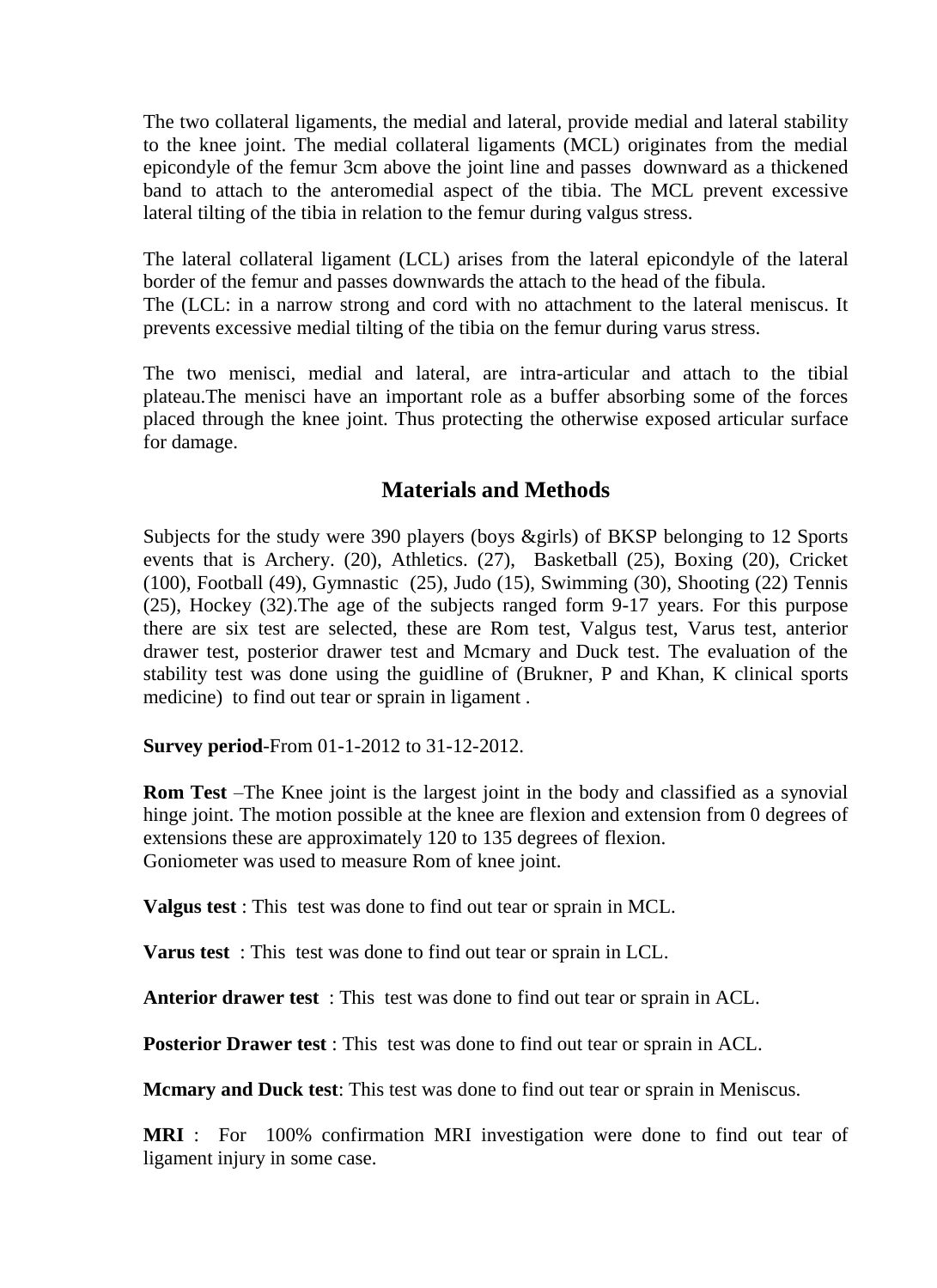# **Result**

# **Table – 1**

Number and percentage of different game of ligament injury of knee joint among BKSP player.

| Game              | Injury of knee joint |             |                |                |                          |                              |                |             |                |
|-------------------|----------------------|-------------|----------------|----------------|--------------------------|------------------------------|----------------|-------------|----------------|
|                   | Number               |             | <b>MCL</b>     | <b>LCL</b>     | <b>ACL</b>               | <b>PCL</b>                   | Meniscus       |             | Total          |
|                   | of                   |             |                |                |                          |                              | injury         |             |                |
|                   | Player               |             |                |                |                          |                              |                |             |                |
| Archery           | 20                   | n           | $\overline{2}$ | $\sim$         | $\sim$                   | $\blacksquare$               | $\blacksquare$ | $\mathbf n$ | $\overline{2}$ |
|                   |                      | $\%$        | 10%            | 0%             | 0%                       | 0%                           | $\%$           | $\%$        | 10%            |
| Athletics         | 27                   | n           | $\overline{3}$ | $\mathbf{1}$   | $\mathbf{1}$             |                              | $\mathbf{1}$   | $\mathbf n$ | 6              |
|                   |                      | $\%$        | 11.11%         | 3.70%          | 3.70%                    | 0%                           | 3.70%          | $\%$        | 22.22%         |
| <b>Basketball</b> | 25                   | $\mathbf n$ | $\overline{2}$ | $\overline{2}$ |                          |                              | 1              | $\mathbf n$ | 6              |
|                   |                      | $\%$        | 8%             | 8%             | 4%                       | 0%                           | 4%             | $\%$        | 24%            |
| <b>Boxing</b>     | 20                   | $\mathbf n$ | $\mathbf{1}$   |                |                          |                              |                | $\mathbf n$ | 1              |
|                   |                      | $\%$        | 5%             | 0%             | 0%                       | 0%                           | 0%             | $\%$        | 5%             |
| Cricket           | 100                  | $\mathbf n$ | 10             | 3              | $\overline{4}$           |                              | 3              | $\mathbf n$ | 20             |
|                   |                      | $\%$        | 10%            | 3%             | 4%                       | 0%                           | 3%             | $\%$        | 20%            |
| Football          | 49                   | $\mathbf n$ | 8              | $\overline{2}$ | $\overline{2}$           |                              | 3              | $\mathbf n$ | 15             |
|                   |                      | $\%$        | 16.32%         | 4.08%          | 4.08%                    | 0%                           | 6.12%          | $\%$        | 30.61%         |
| Gymnastics        | 25                   | n           | 1              | 1              | 1                        | 1                            |                | n           | $\overline{4}$ |
|                   |                      | $\%$        | 4%             | 4%             | 4%                       | 4%                           | 0%             | $\%$        | 16%            |
| Judo              | 15                   | $\mathbf n$ | 1              | 1              | $\overline{\phantom{a}}$ | $\qquad \qquad \blacksquare$ |                | $\mathbf n$ | $\overline{2}$ |
|                   |                      | $\%$        |                |                |                          |                              |                | $\%$        | 13.33%         |
| Swimming          | 30                   | n           | $\overline{2}$ | $\overline{2}$ | $\overline{2}$           | $\mathbf{1}$                 | 1              | $\mathbf n$ | 8              |
|                   |                      | $\%$        | 6.66%          | 6.66%          | 6.66%                    | 3.33%                        | 3.33%          | $\%$        | 26.66          |
| Shooting          | 22                   | $\mathbf n$ |                | $\blacksquare$ | $\overline{2}$           |                              |                | $\mathbf n$ | $\overline{2}$ |
|                   |                      | $\%$        | 0%             | 0%             | 9.08%                    |                              |                | $\%$        | 9.08%          |
| Tennis            | 25                   | $\mathbf n$ | $\overline{2}$ | $\overline{2}$ |                          |                              | 1              | $\mathbf n$ | 5              |
|                   |                      | $\%$        | 8%             | 8%             | 0%                       | 0%                           | 4%             | $\%$        | 20%            |
| Hockey            | 32                   | $\mathbf n$ | $\overline{4}$ | $\overline{2}$ | 1                        |                              | $\overline{2}$ | $\mathbf n$ | 9              |
|                   |                      | $\%$        | 12.5%          | 6.25%          | 3.12                     | 0%                           | 6.25%          | $\%$        | 28.12%         |
| Total             | 390                  |             |                |                |                          |                              |                |             |                |

From the table 1 it is clear that occurrence of ligament injury of knee joint namely MCL, LCL,ACL, PCL,and Meniscus injury presents in all Sports events. Maximum ligament injury of knee joint to place in Football (30.61%), and others game namely Hockey (28.12%) Swimming (26.66%), Basketball (24.0%) Athletics (22.22%), Cricket (21.0%), Gymnastics (16%), Judo( 13.33%), Tennis (20%), Archery (10%) Shooting (9.09%). Boxing (5%).Mimimum injury to place in Boxing.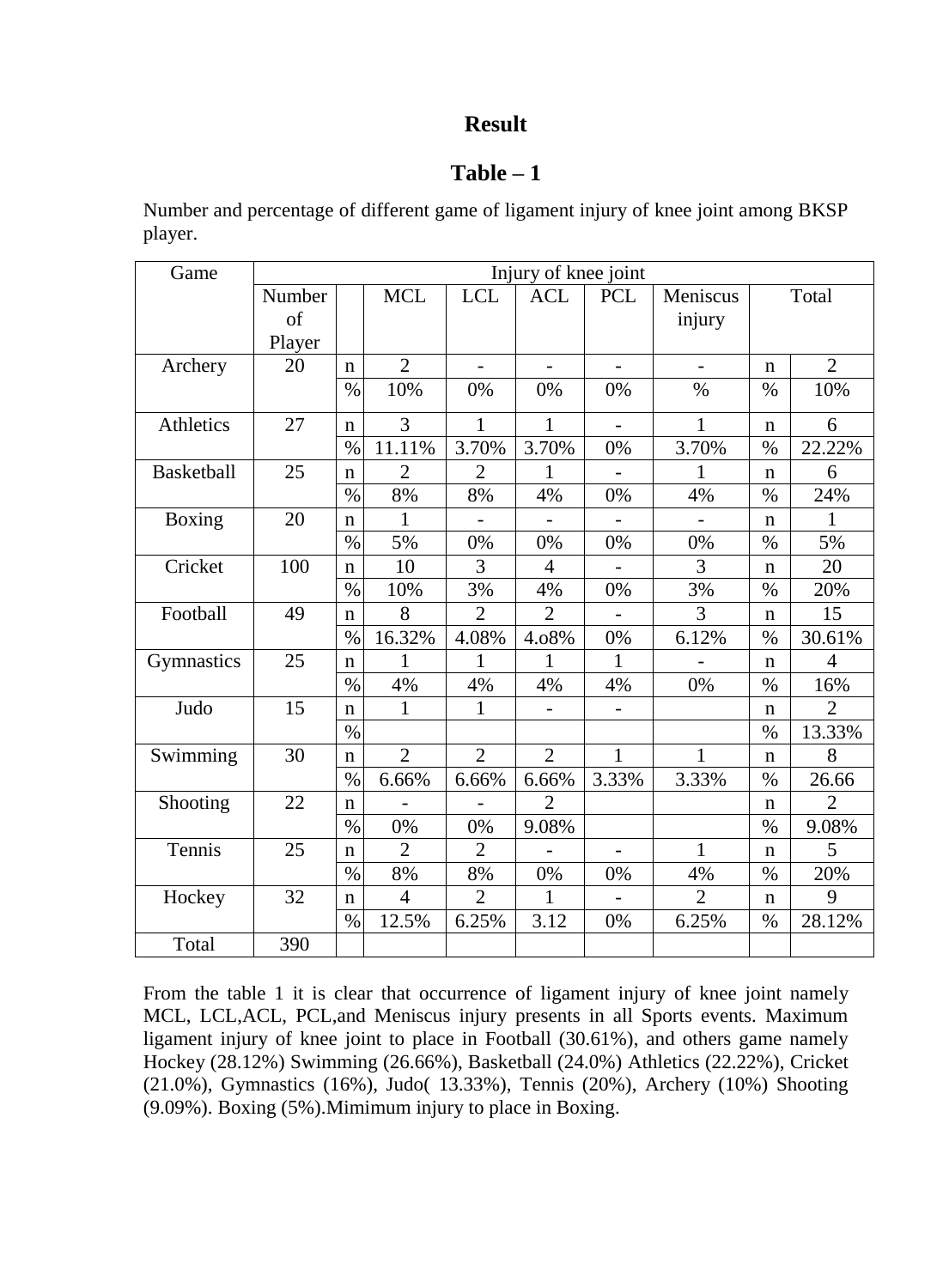# **Table – 2**

Number and percentage of different type of ligament injury of knee joint among BKSP player.

| Sl.No | Injury of the knee joint          | Number of Case | Percentage |
|-------|-----------------------------------|----------------|------------|
|       | Medial collateral ligament (MCL)  | 36             | 9.23%      |
|       | Lateral collateral ligament (LCL) | 16             | 4.0%       |
|       | Anterior Cruciate ligament (ACL)  |                | 3.58%      |
|       | Posterior Cruciate ligament (PCL) |                | 0.51       |
|       | Meniscus                          |                | 3.07%      |

The above table reveals the occurrence of the MCL injuries among the subjects is the highest (9.23%), and it is closely followed by LCL (4.0%) injury. In the respect of other selected injuries namely ACL (3.33%), PCL (0.51%) and Meniscus (3.07%).

# **Discussion**

Injury to the MCL usually occurs as a result of a valgus stress to the partially flexed knee. This occurs in downhill running and in contact sports when an opponent falls across the knee from lateral to medical MCL tears are classified on the basis of their severity into grade I (mild) First degree, grade II (moderate), Second degree or grade III (complete), third degree)

In patients with a grade MCL tears, there is local tenderness over the MCL on the medial femoral condovle but usually no swelling. When a valgus stress is applied at  $30^0$ flexion, there is painful but no laxity.

A grade II MCL tear is produced by a more severe valgus stress. Examination shows marked tenderness, sometimes with localized swelling. A valgus stress applied at  $30^0$ knee flexion course pain. Some laxity is present but there is a distinct end point.

A grade III tear of the MCL results from a severe valgus stress that couse a complete tear of the ligament fibers.

LCL tears are less common than MCL tears. They are usually due to a direct varus stress on the knee and are graded and treated in similar fashion to MCL sprain complete tears of the LCL are usually associated with other injuries and may result in posterio lateral rotatory instability of the knee.

Tears of the ACL are not uncommon. They occur in footballers, basketballer, hochey players, cricketer and downhill runner. ACL tears are the most common cause of prolonged absence from sport. Most ACL tears occurs when the athlete is landing from a jump, pivoting or decelerating suddenly. Occasionally, a tear will occur as the result of another player falling across the knee.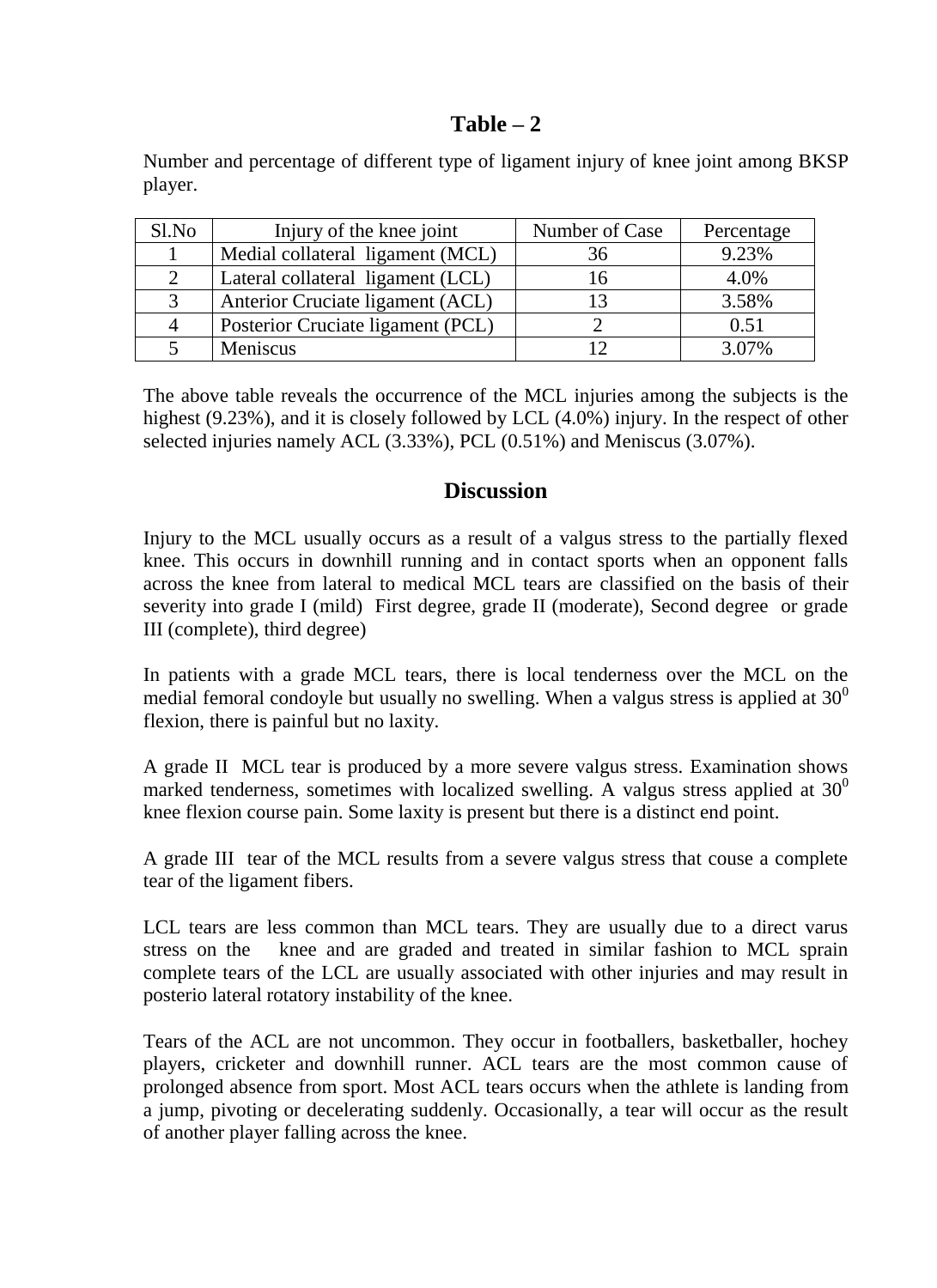The mechanism of PCL injury is either a hyperextension injury or, more commonly, a direct blow to the anterior tibia with the knee in a flexed position. The patient complains of poorly defined pain, mainly posterior, some times involving the calf. The most important time in the treatment of ligament injuries is the 24-48 hours immediately following the injury. The most appropriate method of doing this is summarized by the letters -**PRICED –MM**

P- Protection, R- Rest, I-Ice, C- Compression, E- Elevation, D- Diagnosis, M- Medication, M- Modalities

### **Conclusion**

For the better treatment the patient should consult with doctor or physiotherapist. Rehabilitation is required to return the athlete to the previous level of function. So every player should complete their rehabilitation program.

### **REFERENCES**

Brukner, P and Khan, K clinical sports medicine. Mc Graw Hill book company, Australian Pty. Ltd. Sydney, 1993.

Kisner, e & colby-L-(nd). Theraputic exercise foundations and techniques,  $3<sup>rd</sup>$  edition.

Lynn Lippert, MS, PT, chinical kinesiology for physical therapist assistance  $2<sup>nd</sup>$ , FA Davis Company, 1994.

Tidy's Physiotherapy, 12<sup>th</sup> Edition 1995. John Wright and Sons Ltd.

WWW. Physio advisor, WWW. Physiosportsmed.com

Kumar V. L. (Lawrence) G (Grey) and Panda M (Mamate) M (Manjari), Modern principles of athletic training. India 2002.

Merni F. et. all. Differences in males and females in joint movement range during growth, medicine and sport, 15; 1981. 168 – 175

Nikolic V. and Zimmermann B. Functional changes of the tarsal bone of ballet dancers. Radori Farulteta U Zagrebu. 16. 1968: 131 -146.

Safrit J. M. (Margaret) Introduction to measurement in physical education and exercise science, 2nd edition, the times mirror/Mosby college publishing USA 1990. 16; 372 – 375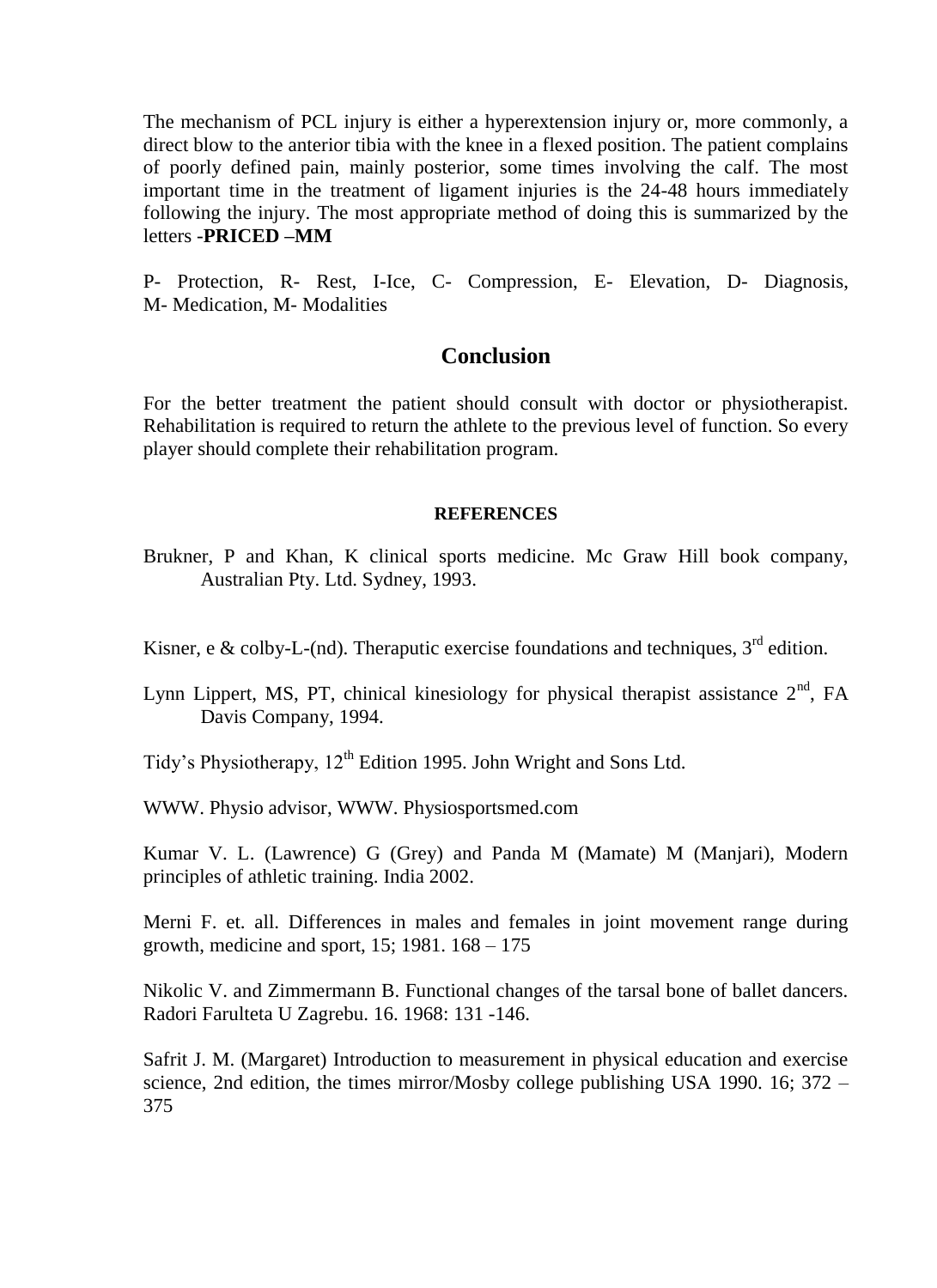### **SPORTS COMPETITIVE ANXIETY AND STATE - TRAIT ANXIETY STATUS AMONG THE DIFFERENCES SPORTSPERSONS IN BKSP**

**Md. Shafiqul Islam\*\* Md. Ashadur Rahman \***

### **ABSTRACT**

The purpose of the present study was to find out of psychological status among Archers, Athletics Gymnastics and Shooters players in BKSP. 80 sportspersons were selected for this purpose among them 20 players from Archers,24 from gymnastices , 25 from Shooters and 11 from Athletices. They were all regular and residential students of the institute. Their age were between 10 to 20. There are two variables selection for measuring Sports Competitive Anxiety and State - Trait Anxiety. Sports Competitive Anxiety Test (SCAT Martin et al., 1990) was used to measure sports competitive anxiety and Personality State Trait Anxiety Inventory (STAI Spielberg et al., 1970) was used to measure state trait anxiety. Mean, Standard Deviation and Independent t- test were used to analysis the data, and level of significant was set at 0.05. There were no significant differences found among the players.

**Key Words**: Sports Competitive Anxiety, Personality State -Trait Anxiety.

### **INTRODUCTION**

Anxiety is a common emotion and is thought to be normal as long as it does not become completely debilitating. Anxiety has been viewed as feelings of nervousness and tension associated with activation or arousal of the organism. Therefore, anxiety may be defined as negative emotional feelings characterized by apprehensions, worries caused due to relatively non-threatening events or situations. Anxiety relating to sport psychology is defined both in terms of stable and transient characteristics i.e. trait anxiety and state anxiety.

State anxiety is an existing or current emotional state, characterized by feelings of apprehension and tension (negative emotional feeling) and associated with activation of the organism.

According to Spielberger (1966), "State anxiety is an emotional state characterized by subjective consciously perceived feelings of apprehension and tension, accompanied by or associated with activation or arousal of the autonomic nervous system. State anxiety is the immediate reaction to relatively non-threatening transitory situation.

<sup>\*\*</sup> Sports Psychologist, Bangladesh Institute of Sports, Zirani, Savar, Dhaka.

<sup>\*</sup> Asst. Director, Department of Physical Education, Islamic University, Kushtia.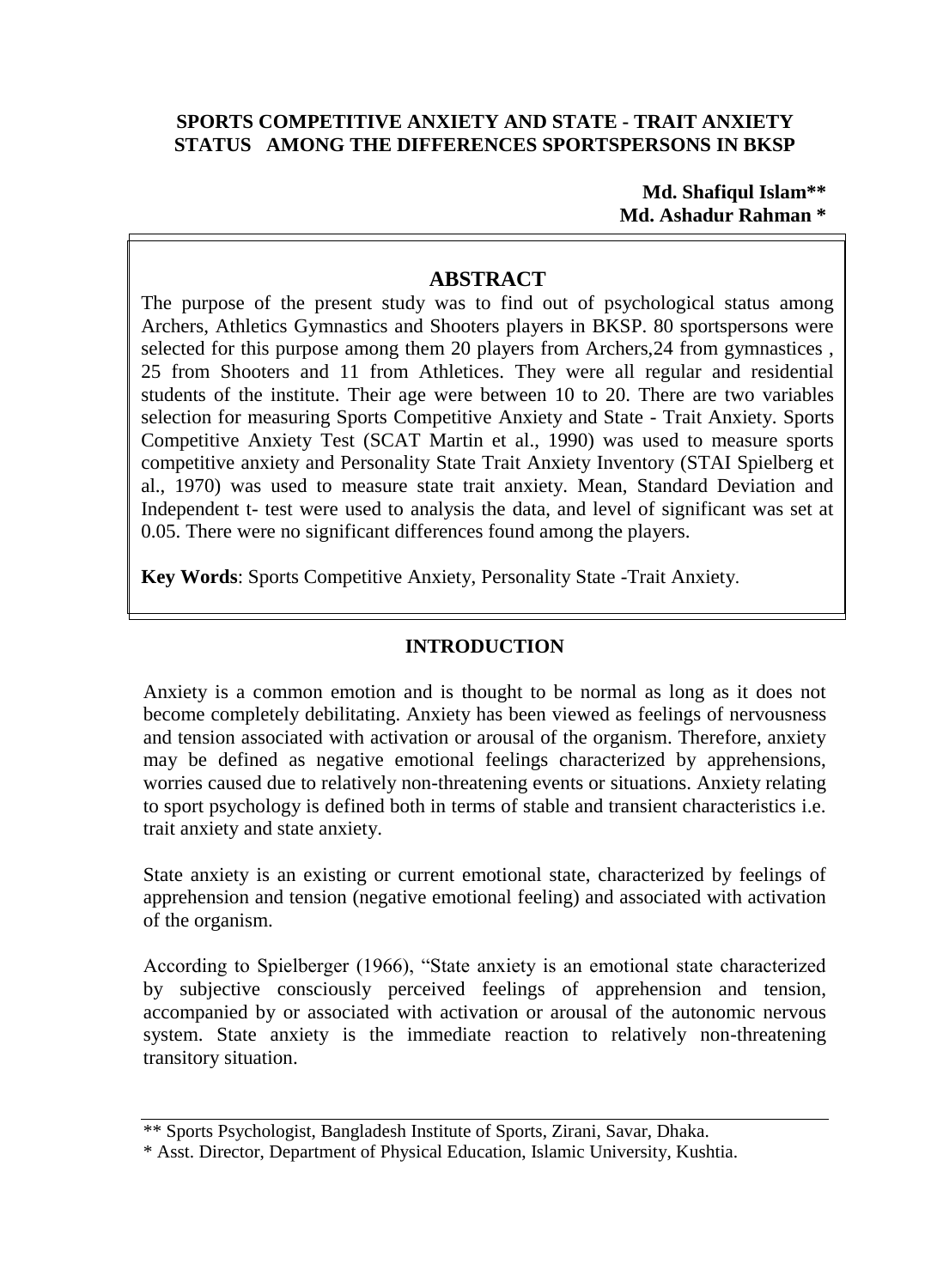Trait is a mental structure which accounts for regularity and consistency in behavior; it is a force within an individual or an accumulation of personal experience as a stable predisposition, from which personal action can be perceived for given situations (Cattell, 1950). Trait anxiety is a predisposition to perceive certain environmental stimulation as threatening or non-threatening and to respond to these stimulation with varying levels of state anxiety.

The ability to cope with pressure and anxiety is an integral part of sports, particularly among elite athletes (Hardy, Jones, & Gould, 1996; Orlick & Partington, 1988). Researchers have reported that over 50 of consultations among athletes at an Olympic festival were related to stress or anxiety related problems (Murphy, 1988). A great deal of research has been conducted examining the relationship between anxiety and performance within the field of athletics. This paper will review the relevant research from a cognitive-behavioral perspective. Landers (1980; Landers & Boutcher, 1986) suggested that unpleasant emotional reactions may accompany arousal of the autonomic nervous system and that this maladaptive emotional condition has been labeled anxiety*.* Martens (1977) suggested that anxiety reactions would result from an objective environmental demand interpreted as threatening (a perceived imbalance between the demand and one's response capabilities) by an individual. Hence, anxiety has been viewed as feelings of nervousness and tension associated with activation or arousal of the organism.

Spielberger (1966, 1972) has further noted that for a theory of anxiety to be adequate. It must differentiate between anxiety as a mood state and as a personality trait. Additionally, it must differentiate among the stimulus conditions antecedent to these forms of anxiety. Based on this argument, Spielberger (1966) proposed the state-trait theory of anxiety, which differentiates between state and trait anxiety. This condition varies from moment to moment and fluctuates proportional to the perceived threat in the immediate situation. Trait anxiety*,* on the other hand, is "a motive or acquired behavioral disposition that predisposes an individual to perceive a wide range of objectively nondangerous circumstances as threatening and to respond to these with state anxiety reactions disproportionate in intensity to the magnitude of the objective danger" (Spielberger, 1966). The state-trait theory of anxiety predicts that high-traitanxious individuals will perceive more situations as threatening and react with greater state anxiety in greater variety situations those low- trait-anxious individuals.

Anxiety has typically been measured with self-report questionnaires. Although there are many criticisms of self-report measures, especially in regard to their susceptibility to social desirability bias (Hackfort & Schwenkmezger, 1989; Neiss, 1988; Williams *&* Krane, 1989), psychological inventories have become the more popular measure of anxiety because of the ease of administration, especially in field settings. Martens defended their use by stating "the assessment of A-state through self-report measures tells us more about the subject's general state of arousal than any single or composite index of physiological measures" (1977). Martens et al. (1990) and Williams and Krane (1989), researchers need to be aware of the potential for social desirability bias and take steps to minimize it. This can be accomplished by developing a good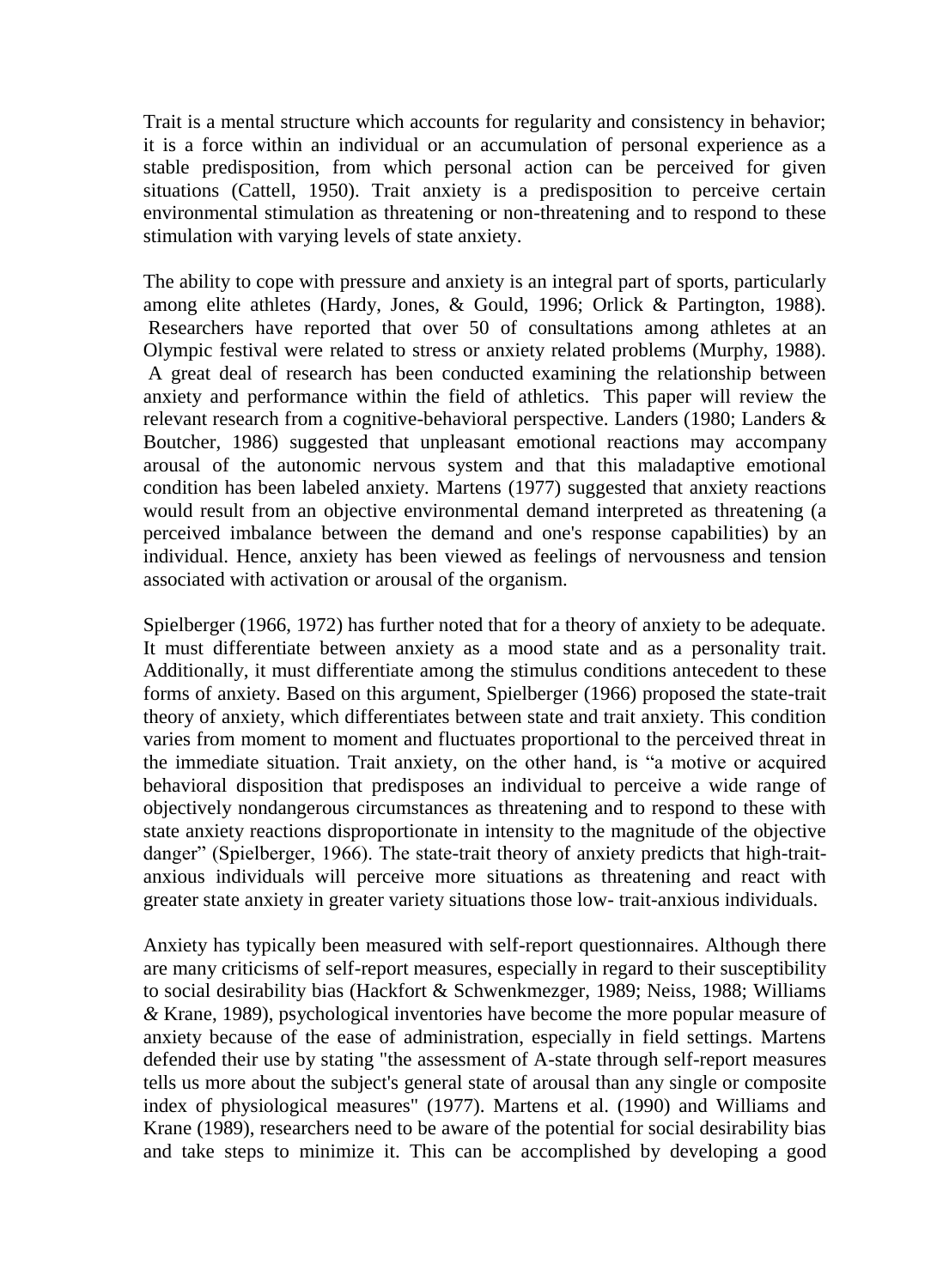rapport with athletes using anti-social desirability instructions with questionnaires, and using a social desirability scale to identify athletes likely to repress their true feelings.

Singh (1987) administered SCAT (Marten`s) to Indian athletes and hockey players and found significant differences between the two samples on sport competition anxiety. Hockey players, both male and female, were found to have less competition anxiety as compared with the players of individual events. Males exhibited less anxiety in competitive situations as compared with the females. Radha (1995) studied the selected psychological variable namely anxiety aggression, motivation and personality traits in relation to basketball performance. If psychological factors, aggression is highly correlated with the playing ability  $(r = .941)$  further, it is noted that the coefficient of multiple correlation  $(r = .981)$  revealed that psychological factor put together play an important role in the basketball performance.

Weinberg (1980) investigated the relationship between competition trait anxiety and state anxiety and golf performance in a field setting. Test low moderate and high CTA collegiate golfer (10 per cell) performed in a practice round one day and day 2 of competitive tournament. Co-relation between SCAT and state anxiety indicated that SCAT was good predicator of pre-competitive state anxiety. The direction of state anxiety and performance CTA main effects provide support for oxedine`s (1970) contentions that requiring fine muscle coordination and precision (e.g. golf) are performed best at low level of anxiety.

Dowthwaity (1984) administered Spielberger's State and Trait Anxiety Inventory and SCAT to 22 women hockey players. Consistent differences in A-State Score were found in the 1st XIth for the extreme group of high and low score on SCAT and the high SCAT group showed the greater increase from the coaching to the competitive condition. Over both teams A-State correlated significantly with SCAT.

A great deal of research has been devoted to the effect of anxiety on sports performance. Researchers have found that competitive state anxiety is higher for amateur athletes in individual sports compared with athletes in team sports (Simon & Martens, 1977). In addition, participants in individual non-contact sports have been found to report lower levels of state anxiety than participants in individual contact sports (Lowe & McGrath, 1971).

Butler (1996) suggests a mnemonic device called PRESSURE who has a hard time coping in competitions that incorporates all three phases of intervention. The word can be broken down as follows:

**Prepare** - Athletes must psychologically prepare for what they will face during the competition.

**Relax** - Diaphragmatic breathing exercises may be necessary prior to competition in order to prevent over arousal, which would result in deterioration in performance.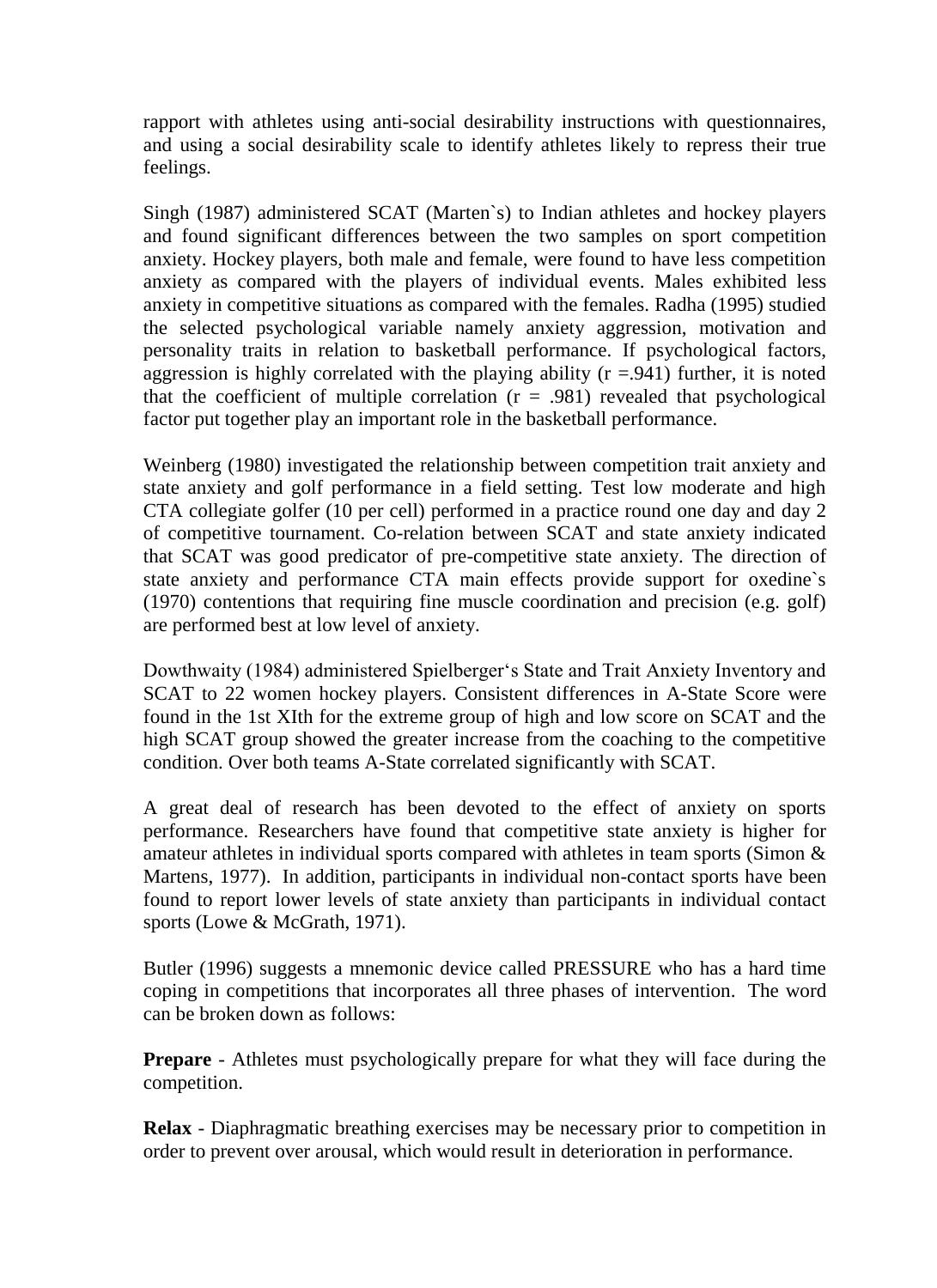**Externalize** - This involves the belief that problems are not within yourself. This can be of assistance when athletes feel that there are too many demands that are being put upon them.

**Stays Positive** - Acknowledgement of the importance that individuals should have confidence in their abilities.

**Single Minded** - Stay focused on the task at hand. This can be used both in training and competition.

**Unite** - Particularly useful within the framework of team's sports, this component encourages athletes to consider what roles others will fulfill and the importance of working together as a team throughout the competition.

**Re-evaluate** - How important is this event in the real world?

**Extend yourself** - Give your best performance every time no matter how important, or unimportant, the competition is.

Use of this mnemonic device is warranted with individuals that have problems with the three components of athletic anxiety: cognitive, somatic, and self-confidence.

### **MATERIALS AND METHOD**

The subject of the present study was 80 sportspersons among them were Archers 20, Athletics 11, Gymnastics 24 and Shooters 25 of BKSP. They were all regular and residential students of the institute. They were following same training and academic schedule. In this study Sports Competitive Anxiety Test (SCAT Martin et al., 1990) was used to measure sports competitive anxiety and Personality State Trait Anxiety Inventory (STAI Spielberger et al., 1970) was used to measure state trait anxiety. Data were collected from athletes using a Sports Competitive Anxiety Test - (SCAT) consisting of fifteen items which include 5 spurious items, 8 positive items and 2 negative items and State Trait Anxiety Inventory (STAI) contains 20 statements using 4 point ordinal scale. Descriptive statistic Mean and Standard Deviation and Independent t- test were used to analysise the data, and level of significant was set at 0.05.

### **RESULTS**

Mean, Standard Deviation and  $t -$  ratios were computed in order to analyze the separation for Archers, Athletics, Gymnastics and Shooters in BKSP. The level of significance chosen was .05 levels. The statistical analysis of data has been separately presented for Sports Competitive Anxiety and State - Trait Anxiety Inventory in Tables 1, 2, 3 and 4.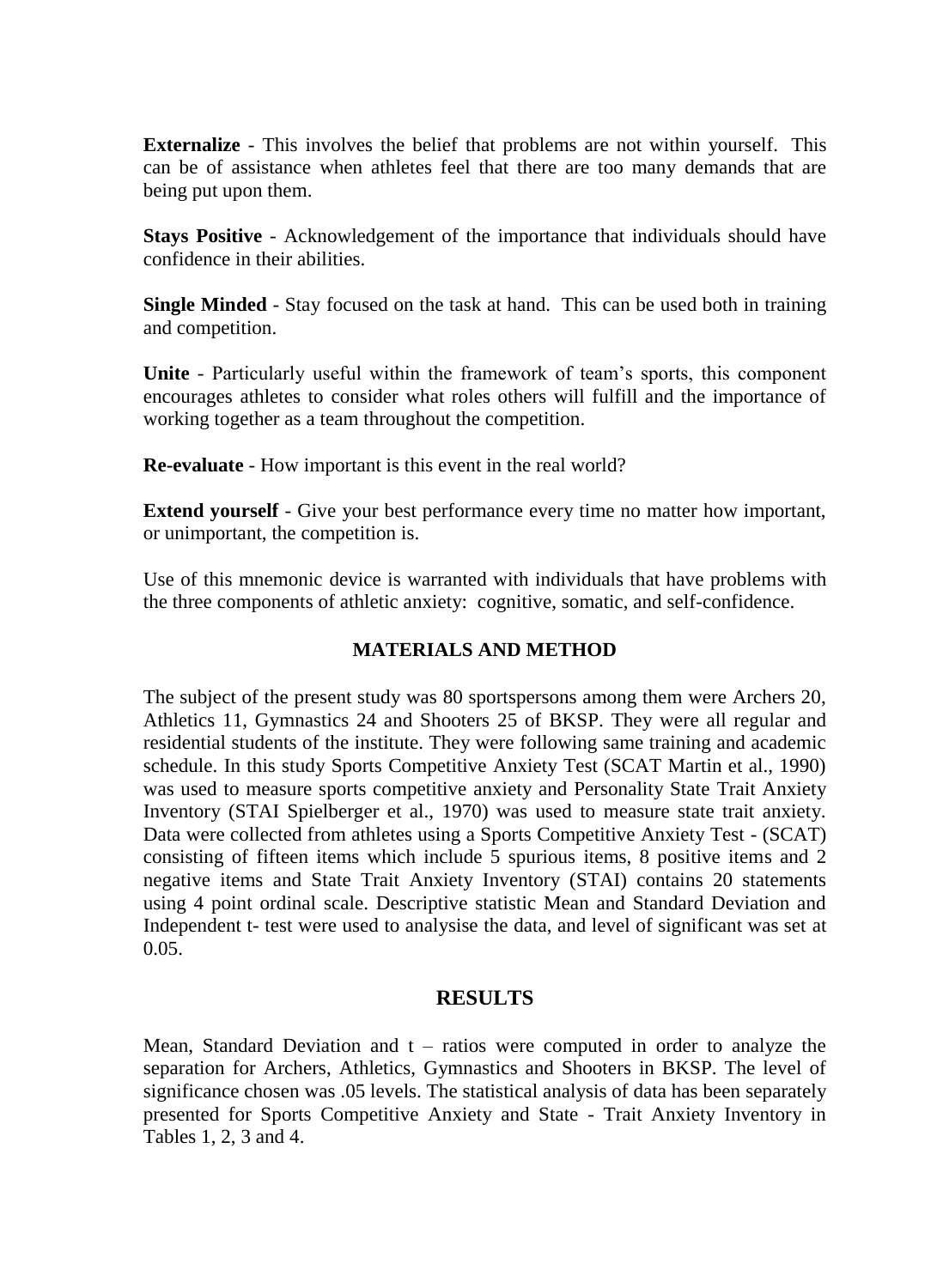### **Table 1**

### **Means, Standard Deviation and t – ratios of Sports Competitive Anxiety of the Archers and Shooters in BKSP**

| Group           | Size | Mean  | Mean       | <b>SD</b> | $t$ – ratio |
|-----------------|------|-------|------------|-----------|-------------|
|                 |      |       | Difference |           |             |
| <b>Archers</b>  | 20   | 13.75 |            | 2.93      |             |
|                 |      |       | $-1.21$    |           | $-0.278$    |
| <b>Shooters</b> | 25   | 14.96 |            | 2.85      |             |
|                 |      |       |            |           |             |

The Table 1 reveals that there is no significant difference in Sports Competitive Anxiety and Sports Competitive Anxiety between Archers and Shooters in BKSP**.** The obtained t-value of  $-0.278$  is less than the table value of  $2.02$ .

### **Table 2**

### **Means, Standard Deviation and t – ratios of State - Trait Anxiety Inventory of the Archers and Shooters in BKSP**

| Group          | <b>Size</b> | Mean  | Mean       | <b>SD</b> | $-$ ratio |
|----------------|-------------|-------|------------|-----------|-----------|
|                |             |       | Difference |           |           |
| <b>Archer</b>  | 20          | 39.45 |            | 5.11      |           |
|                |             |       | 1.05       |           | 0.088     |
| <b>Shooter</b> | 25          | 38.40 |            | 6.25      |           |
|                |             |       |            |           |           |

From The Tables 2 reveals that there is no significant difference in State - Trait Anxiety Inventory between Archers and Shooters in BKSP. The obtained t-value of 0.088 is same as the table of value of 2.02.

### **Table 3**

### **Means, Standard Deviation and t – ratios of Sports Competitive Anxiety of the Athletics and Gymnastics in BKSP**

| Group            | Size | Mean  | Mean       | <b>SD</b> | $t$ – ratio |
|------------------|------|-------|------------|-----------|-------------|
|                  |      |       | Difference |           |             |
| <b>Athletics</b> |      | 16.81 |            | 2.91      |             |
|                  |      |       | $-1.52$    |           | $-1.47$     |
| Gymnastics       | - 24 | 8.33  |            | 2.64      |             |
|                  |      |       |            |           |             |

Another Table 3 shows that there is no significant difference in Sports Competitive Anxiety between Athletics and Gymnastics in BKSP**.** The obtained t-value of -1.47 is less than the table of value of 2.04.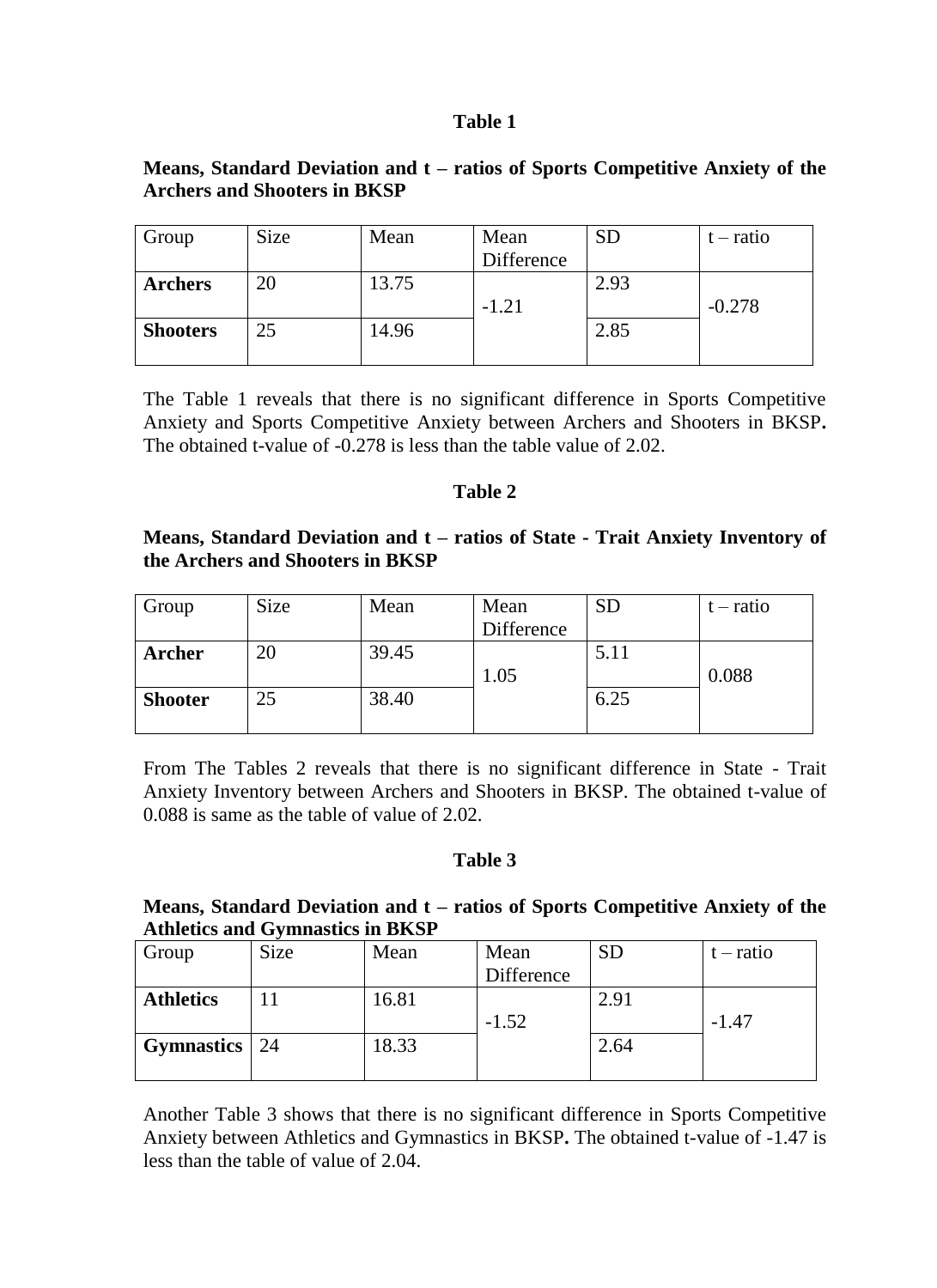### **Table 4**

| Means, Standard Deviation and t – ratios of State - Trait Anxiety Inventory of |  |  |
|--------------------------------------------------------------------------------|--|--|
| the Athletics and Gymnastics in BKSP                                           |  |  |

| Group                | <b>Size</b> | Mean  | Mean       | <b>SD</b> | $t$ – ratio |
|----------------------|-------------|-------|------------|-----------|-------------|
|                      |             |       | Difference |           |             |
| <b>Athletics</b>     |             | 44.90 |            | 2.84      |             |
|                      |             |       | 1.15       |           | 0.95        |
| <b>Gymnastics</b> 24 |             | 43.75 |            | 4.48      |             |
|                      |             |       |            |           |             |

Tables 4 show that there is no significant difference in State - Trait Anxiety Inventory between Athletics and Gymnastics in BKSP. The obtained t-value of 0.95 is same as the table of value of 2.04.

#### **DISCUSSION**

The purpose of the present study was to find out of psychological status among Archers, Athletics Gymnastics and Shooters players of BKSP. 80 sportspersons were selected for the purpose of the study. They were all regular and residential students of the institute. Their age ranged of between were 10 to 20. There were two variables selection for measuring Sports Competitive Anxiety and State - Trait Anxiety Inventory. Mean and Standard Deviation and Independent t- test were used to analyze the data, and level of significant was set at 0.05. After analysis of data the result indicated that there was no significant difference in sports competitive anxiety and state – Trait anxiety between Archers and Shooters and Athletices and Gymnastices players of BKSP. Only a little difference have found in sports competitive anxiety between Athletics and Gymnastics.

One of the most important issues which has attracted the attention of sports scientist and psychologists are to identify the factors affecting sports performance, and it has been recognized that psychological factors, in particular anxiety play an important role in competition. Researchers have found that high level of anxiety can have deteriorating effects on athlete's performance (Parnabas, 2010). Anxiety is a negative emotional state in which feeling of nervousness, worry, and apprehension are associated with activation or arousal of the body (Weinberg, 1999).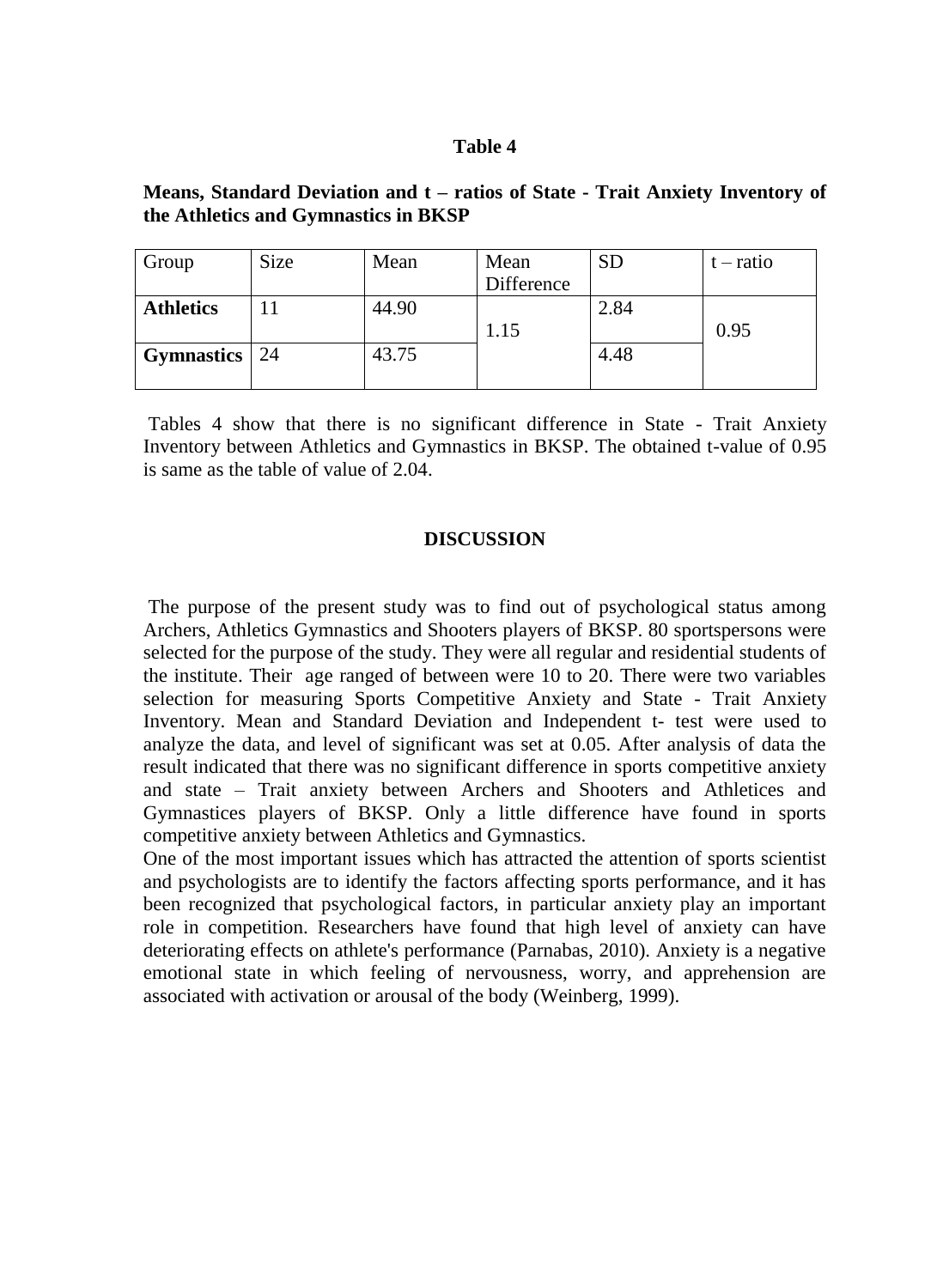#### **REFERENCES**

- Bejek, K., & Hagtvet, K. A. (1996). The content of pre-competitive state anxiety in top and lower level of female gymnasts. Anxiety, Stress and Coping: An International Journal, 9, 19-31.
- Butler (1996), Sport Psychology in Action. Butterworth-Heinemann: Oxford, England.
- Hanin, Y. L. (1980) A study of anxiety in sport. In W. F. Straub (Ed.), Sport Psychology: An Analysis of Athletic Behavior, Movement Publications, Ithaca, NY 236-249.
- Hardy, L. & Fazey, J. A., (1988). The Inverted-U Hypotheses: A Catastrophe for Sport Psychology. British Association of Sport Sciences Monograph No. 1 National Coaching Foundation, Leeds.
- Hardy, L. (1996) A test of catastrophe models of anxiety and sports performance against multidimensional anxiety theory models using the method of dynamic differences. Anxiety, Stress and Coping: An International Journal, 9, 69-86.
- Hardy, L., Jones, G., & Gould, D. (1996). Understanding Psychological Preparation for Sport: Theory and Practice of Elite Performers. Wiley, Chichester.
- Jones, G., Swain, A. B. J., & Cale, A. (1990). Antecedents of multidimensional competitive state anxiety and self confidence in elite intercollegiate middle distance runners, The Sport Psychologist, 4, 107-118.
- Jones, G., Swain, A. B. J., & Hardy, L. (1993). Intensity and direction dimensions of competitive state anxiety and relationships with performance. Journal of Sport Sciences, 11, 525-532.
- Krane, V., Joyce, D., & Rafeld, J. (1994). Competitive anxiety, situation criticality, and softball performance. Sport Psychologist, 8, 58-72.
- Lowe, R. & McGrath, J. E. (1971). Stress arousal and performance: Some findings calling for a new theory. Project Report, AF 1161-67, AFOSR.
- Martens, R. (1977). Sport Competition Anxiety Test. Champaign, IL: Human Kinetics.
- Martin, K. A., & Hall, C. R. (1997). Situational and intrapersonal moderators of sport competition state anxiety. Journal of Sport Behavior, 20, 435-446.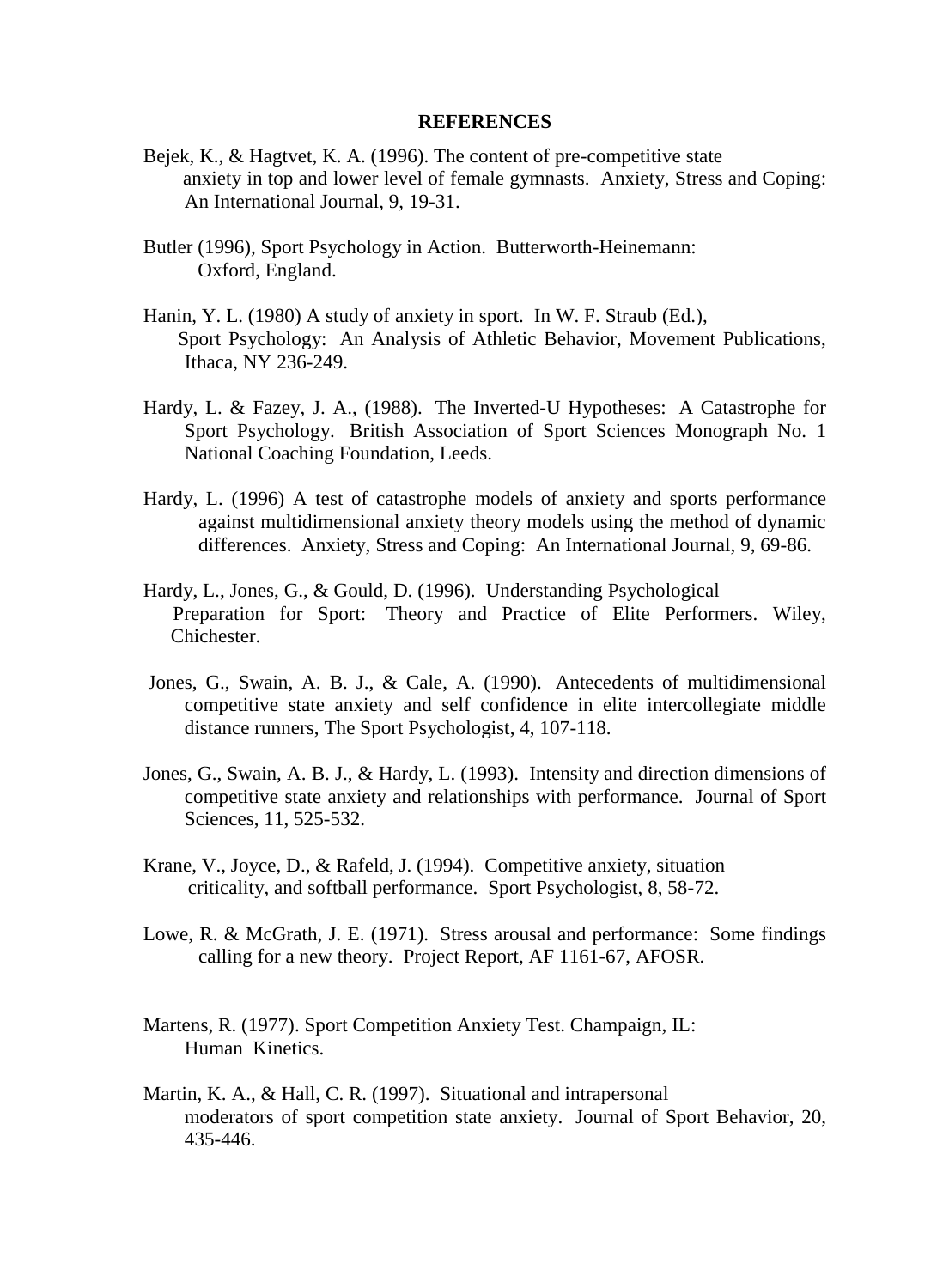- Murphy, S. M. (1988). The on-site provision of sport psychology services at the 1987 U.S. Olympic Festival. The Sport Psychologist, 2, 337- 351.
- Orlick, T., & Partington, J. (1988). Mental links to excellence. The Sport Psychologist, 2, 105-130.
- Parnabas V. A. and Mahamood Y. (2010). Competitive Anxiety Level before and during Competition among Malaysian Athletes.
- Spielberger, C. S. (1966). Theory and research on anxiety. In C. S. Spielberger (Ed.), Anxiety and Behaviour, Academic Press, New York, 3-20.
- Spielberger, C. S. (1966). Theory and research on anxiety. In C. S. Spielberger (Ed.), Anxiety and Behaviour, Academic Press, New York, 3-20.
- Thuot, S. M., Kavouras, S. A., & Kenefick, R. W. (1998). Effect of perceived ability, game location, and state anxiety on basketball performance. Journal of Sport Behavior, 21, 311-321
- Turner, P. E., & Raglin, J. S. (1991). Anxiety and performance in track and field athletes: A comparison of ZOFR and inverted-U hypothesis. Medial Science in Sport and Exercise, 23, s119.
- Vadocz, E. A., Hall, C. R., & Moritz, S. E. (1997). The relationship between competitive anxiety and imagery use. Journal of Applied Sport Psychology, 9, 241-253.
- Weinberg, R.S. and Gould, D. (1999). Foundations of Sport and Exercise Psychology (2nd Edn.). Champaign, IL: Human Kinetics.
- Wiggins, M. S., & Brustad, R. J. (1996). Perception of anxiety and expectations of performance. Perceptual and Motor Skills, 83, 1071-1074.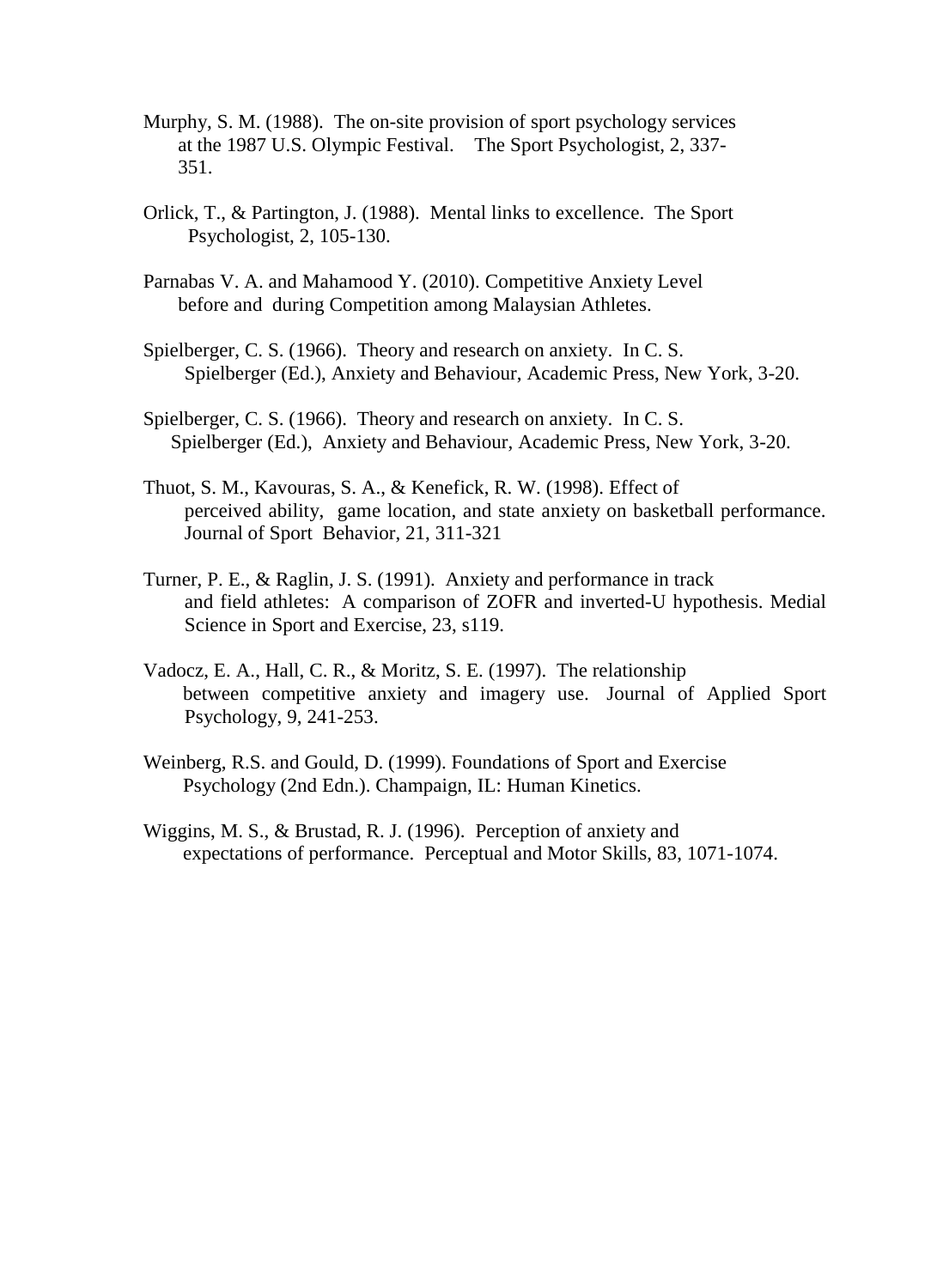### **COMPARATIVE STUDY OF PERSONALITY OF PHYSICAL EDUCATION TEACHERS AND OTHER SUBJECT TEACHERS OF PUNE CITY**

Dr. Showkat Hussain\* Md. Ashadur Rahman\*\* Riyaz Ahmed Dar\*\*\*

### ABSTRACT

The present research explores the relations of personality between physical education teachers and other subject teachers. The purpose of this study was to compare physical education teachers and other subject teachers on their level of personality factors. Total number of 76 Teachers were selected as the samples for the study from 38 secondary schools of Pune city. In which 38 were physical education teachers and rest 38 were other subject teachers. The data collection tools used in the study were the Dr. Tom Buchanan's 'Big five personality Inventory' for personality variables. Results shows, that the mean and standard deviation scores of physical education teachers & other Subject teachers on Personality factors like Extraversion, Agreeableness Conscientiousness, Neuroticism and Openness, are 28.815818(*+*4.82592) & 28.5526 (+4.14401), 24.6842(+3.09407) & 25.0526(+3.36875), 34.5263(+4.89201) & 34.3684 (+4.13568), 20.7895(+2.95148) & 20.8684(+3.94675), 23.7105(+ 3.84783) & 24.2105 (+3.81433) respectively. The level of significance was kept at 0.05 to test the hypothesis. The calculated't' of Personality factors of physical education teachers and other subject teachers is like, Extraversion = 0.255, Agreeableness=0.497, Conscientiousness =0.152, Neuroticism=0.099 and Openness=0. 569 respectively, all these't' values of personality factors are not significant at 0.05 level of significance. In the all five personality factors, there was no significant difference between physical education teachers & other Subject teachers, thus set hypothesis was accepted. Researcher also observed that in the personality factors, physical education teachers were more energetic, outgoing, sociable, careful, focused and methodical as compare to other subject teachers. On the other hand other subject teachers were more trusted, friendly, cooperative, emotional, less relaxed, tense, imaginative, cultured and less practical in nature as compare to physical education teachers. In the present study we found that there is no significant difference in the personality factors and self esteem of physical education teachers and other subject teachers, so we can conclude that their personality are similar and will not affect their teaching. Rather we can say that both groups of teachers are the two sides of a same coin and also are sailing in the same boat in the matter of personality factors.

**Key Words**: **Extraversion, Agreeableness, Conscientiousness, Neuroticism and Openness,**

<sup>\*</sup> Assistant Professor, Govt. College of Physical Education, Ganderbal Jammu & Kashmir, India 191131

<sup>\*\*</sup> Assistant Director, Department of Physical Education, Islamic University, Kustia

<sup>\*\*\*</sup> Research Scholar, Department of Physical Education, University of Pune Maharashtra , India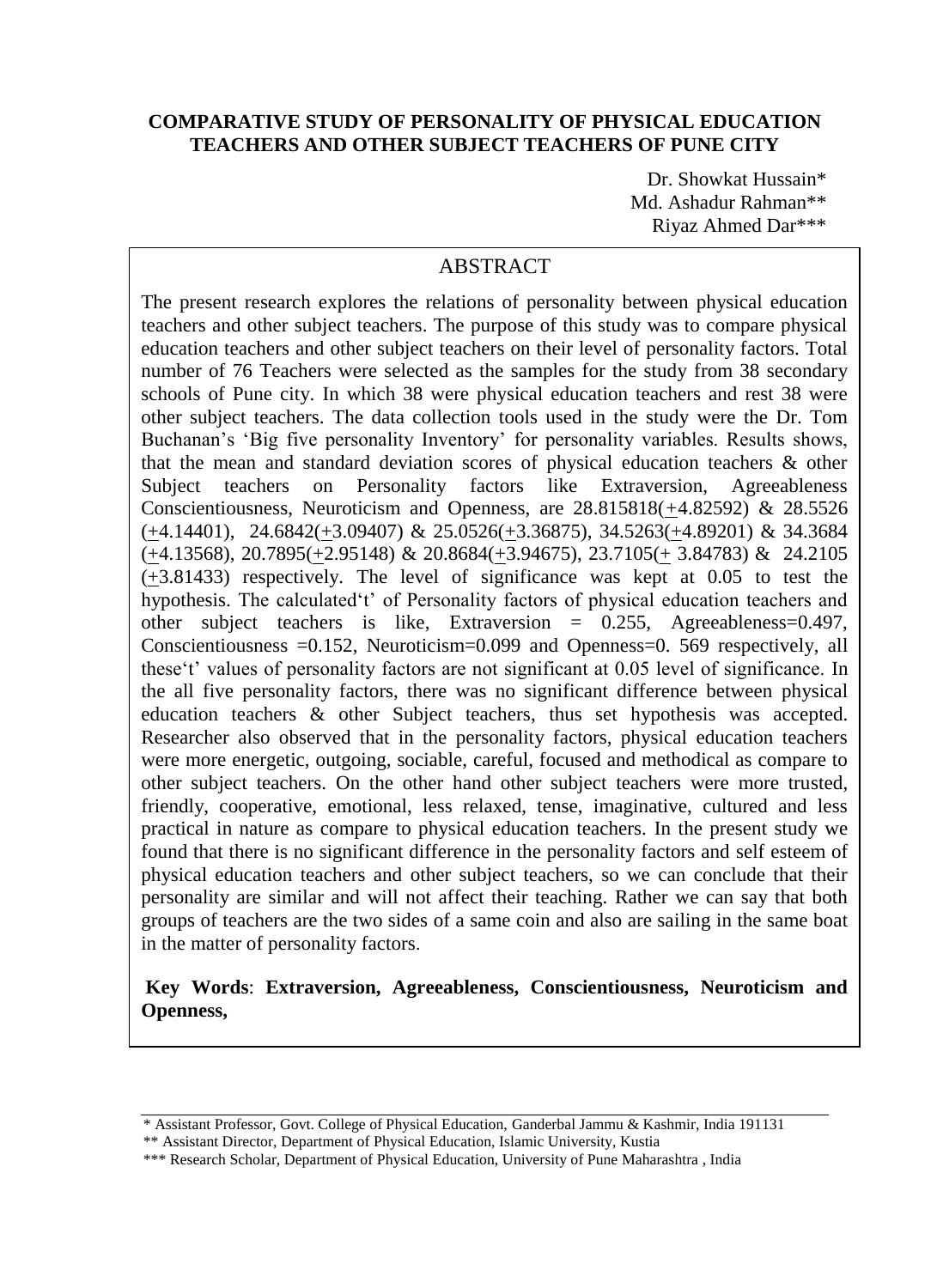### INTRODUCTION

Personality is covered with the 'social stimulus value' of the individual behavior, attributes and qualities or with conceptions of one's self which differentiate one human being from other personalities the entire organization of the individual at each stage of his life. Traits like imagination, ambition or perseverance may be found in many people but it is in relation to other abilities and environment opportunities that they develop and influence life and behavior. Personality is the way to be affected by others. Personality is distinctive or unique. It is continually changing and growing people may acquire and develop in the course of his life and experience. Growth takes place by reorganization and integration of new experience and behavior in the total system. Disposition refers to habitual tendencies inherited or previous experience and term character is inter changeably with personality. Both Cattell's and Eysenck's theory have been the subject of considerable research, which has led some theorists to believe that Cattell focused on too many traits, while Eysenck focused on too few. As a result, a new trait theory often referred to as the "Big Five" theory emerged. This five-factor model of personality represents five core traits that interact to form human personality.

Today, many researchers believe that they are five core personality traits. Evidence of this theory has been growing over the past 50 years, beginning with the research of D. W. Fiske (1949) and later expanded upon by other researchers including Norman (1967), Smith (1967), Goldberg (1981), and McCrae & Costa (1987). The "big five" are broad categories of personality traits. While there is a significant body of literature supporting this five-factor model of personality, researchers don't always agree on the exact labels for each dimension. However, these five categories are usually described as follows:

**Extraversion:** This trait includes characteristics such as excitability, sociability, talkativeness, assertiveness and high amounts of emotional expressiveness.

**Agreeableness:** This personality dimension includes attributes such as trust, altruism, kindness, affection, and other pro-social behaviors.

**Conscientiousness:** Common features of this dimension include high levels of thoughtfulness, with good impulse control and goal-directed behaviors. Those high in conscientiousness tend to be organized and mindful of details.

**Neuroticism:** Individuals high in this trait tend to experience emotional instability, anxiety, moodiness, irritability, and sadness.

**Openness:** This trait features characteristics such as imagination and insight, and those high in this trait also tend to have a broad range of interests.

It is important to note that each of the five personality factors represents a range between two extremes. For example, extraversion represents a continuum between extreme extraversion and extreme introversion. In the real world, most people lie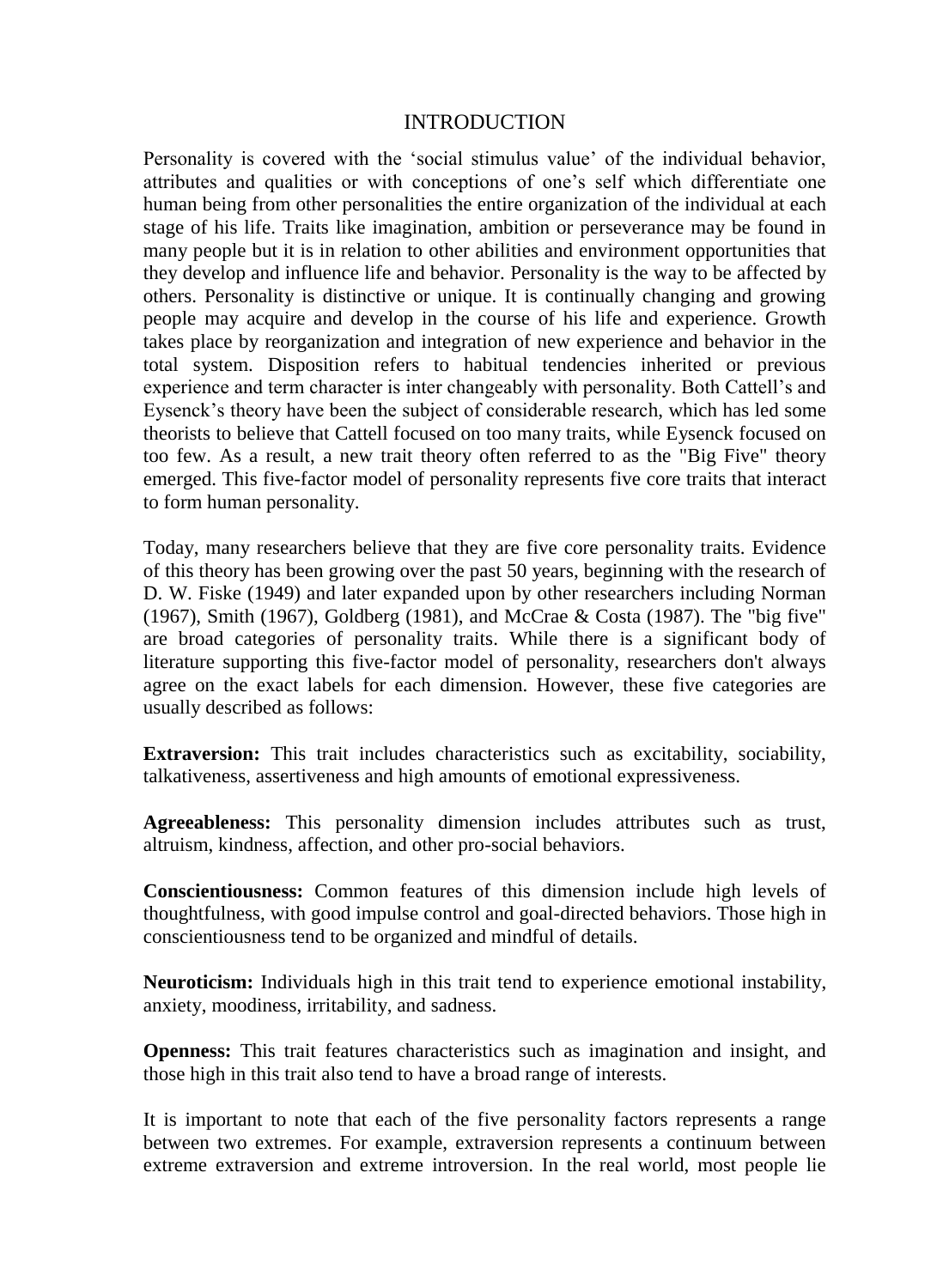somewhere in between the two polar ends of each dimension. These dimensions represent broad areas of personality. Research has demonstrated that these groupings of characteristics tend to occur together in many people. For example, individuals who are sociable tend to be talkative. However, these traits do not always occur together. Personality is a complex and varied and each person may display behaviors across several of these dimensions.

Few people understand the meaning of personality and its importance in the classroom. Some feel that personality is the kind of person one just happens to be, others have said that "It is being like others." Most important, many teachers do not realize the nature of their own short comings simply because they do not fully grasp the significance of the role of personality. Dr. W. H. Burnham said "everyone knows what personality is, but no one can define it." Even though the definition is complex. Most people will agree that personality "is the extent to which one is able to interest or influence other people. This means that your personality is the sum total of the qualities of character, mind and body that make you different from other people. It is a simple matter of human relations. It is the outward evidence of your inner qualities which determine your thoughts, feelings and actions in any given situation.- On this the Lord said, "For out of the abundance of the heart the mouth speaketh". The Apostle Paul said, "Finally, brethren, whatsoever things are true, whatsoever things are honest, whatsoever things are just, whatsoever things are pure, whatsoever things are lovely, whatsoever things are of good report; if there be any virtue, and if there be any praise, think on these things". At this point extreme caution must be exercised. In addition to influencing others to think with us on things wholesome and right, the teacher's personality must be such as to develop habits and skills which interest and serve others. It's doing things with people, for people and even involves selfsacrifice.

### MATERIALS AND METHOD

The participants were 38 physical education teachers (group 1) and 38 other subject teachers (group2). These teachers were selected from 38 secondary schools of Pune city in which 15 were English medium, 16 were Marathi medium, 3were English /Marathi medium,3 Hindi medium and 1 was Urdu medium school. Out of 38 subject teachers 10 were language teachers, 10 were mathematics teachers, 10 were social science and rest 8 were science teachers. Both male and female teachers were selected who had at least 5 years experience.

For the purpose of this study, personality of physical education teachers and other subject teachers were asked to complete Dr. Tom Buchan's big five inventory. The questionnaire consisted of 41 questions. The inventory is based on the Five Factor Model of personality. There is a broad consensus amongst personality theorists that this model, which describes five major factors, is the best current description of the structure of personality. This questionnaire measures the big five traits of personality viz Extraversion, Agreeableness, Conscientiousness, Neuroticism and Openness.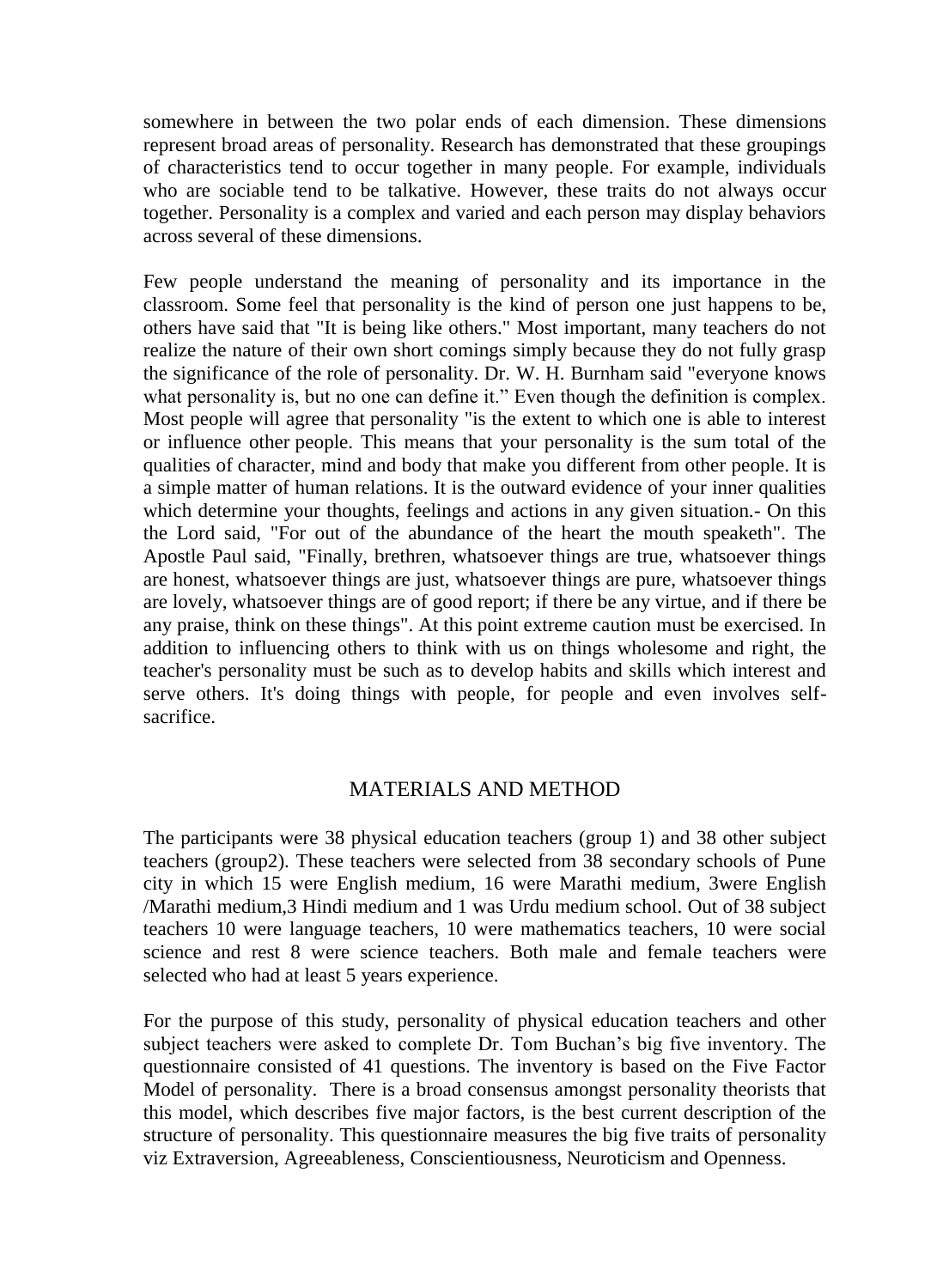Basic description statistics were used in the data processing and the difference between the two groups of participants were calculated by means of the t test. Data processing was done in the SPSS 17 statistical program.

### **RESULTS**

Comparison of mean and standard deviation of Physical education teachers and other Subject teachers on Extraversion, Agreeableness, Conscientiousness, Neuroticism and Openness scores.

|                 | Physical education teachers |         |           | Other subject teachers |    |         |           |           |
|-----------------|-----------------------------|---------|-----------|------------------------|----|---------|-----------|-----------|
| Factors         | N                           | Mean    | Standard  | St. Error              | N  | Mean    | Standard  | St. Error |
|                 |                             |         | Deviation | Mean                   |    |         | Deviation | Mean      |
| Extra-          | 38                          | 28.8158 | 4.82592   | 0.78287                | 38 | 28.5526 | 4.14401   | 0.67225   |
| Version         |                             |         |           |                        |    |         |           |           |
| Agree-          | 38                          | 24.6842 | 3.09407   | 0.50192                | 38 | 25.0526 | 3.36875   | 0.54648   |
| ableness        |                             |         |           |                        |    |         |           |           |
| Conscien-       | 38                          | 34.5263 | 4.89201   | 0.79359                | 38 | 34.3684 | 4.13568   | 0.67090   |
| tiousness       |                             |         |           |                        |    |         |           |           |
| Neurotic-       | 38                          | 20.7895 | 2.95148   | 0.47879                | 38 | 20.8684 | 3.94675   | 0.64025   |
| Ism             |                             |         |           |                        |    |         |           |           |
| <b>Openness</b> | 38                          | 23.7105 | 3.84783   | 0.62420                | 38 | 24.2105 | 3.81433   | 0.61877   |
|                 |                             |         |           |                        |    |         |           |           |

In the above table, there were 38 physical education teachers having mean of 28.8158, 24.6842, 34.5263, 20.7895, 23.7105, and with standard deviation of 4.82592, 3.09407, 4.89201, 2.95148, 3.84783, and standard error of mean 0.78287, 0.50192, 0.79359, 0.79359, 0.47879, 0.62420 on the Personality factors like Extraversion, Agreeableness Conscientiousness, Neuroticism and Openness. Similarly there were of 38 other Subject teachers having mean of 28.5526, 25.0526, 34.3684, 20.8684, 24.2105 with standard deviation of 4.14401, 3.36875, 4.13568, 3.94675, 3.81433 and standard error of mean 0.67225, 0.54648, 0.67090, 0.64025, 0.61877 on the Personality factors like Extraversion, Agreeableness Conscientiousness, Neuroticism and Openness respectively.

| Independent sample't' test of Extroversion |  |
|--------------------------------------------|--|
|--------------------------------------------|--|

|       | df | $Sig. (2-tailed)$ | Mean Difference | Std. Error Difference |
|-------|----|-------------------|-----------------|-----------------------|
| 0.255 | 74 | 0.799             | 0.26316         | 1.03189               |

In the above table, mean differences for the Extraversion of physical education teachers and other subject teachers was 0.26316. This difference when tested by Independent 't' test ,'t' value was found 0.255. Which was not significant at 0.05 (p=0.05) significance level for 74 degree of freedom. Therefore the set hypothesis, there is no significant difference between Extraversion of physical education teachers and other subject teachers is accepted.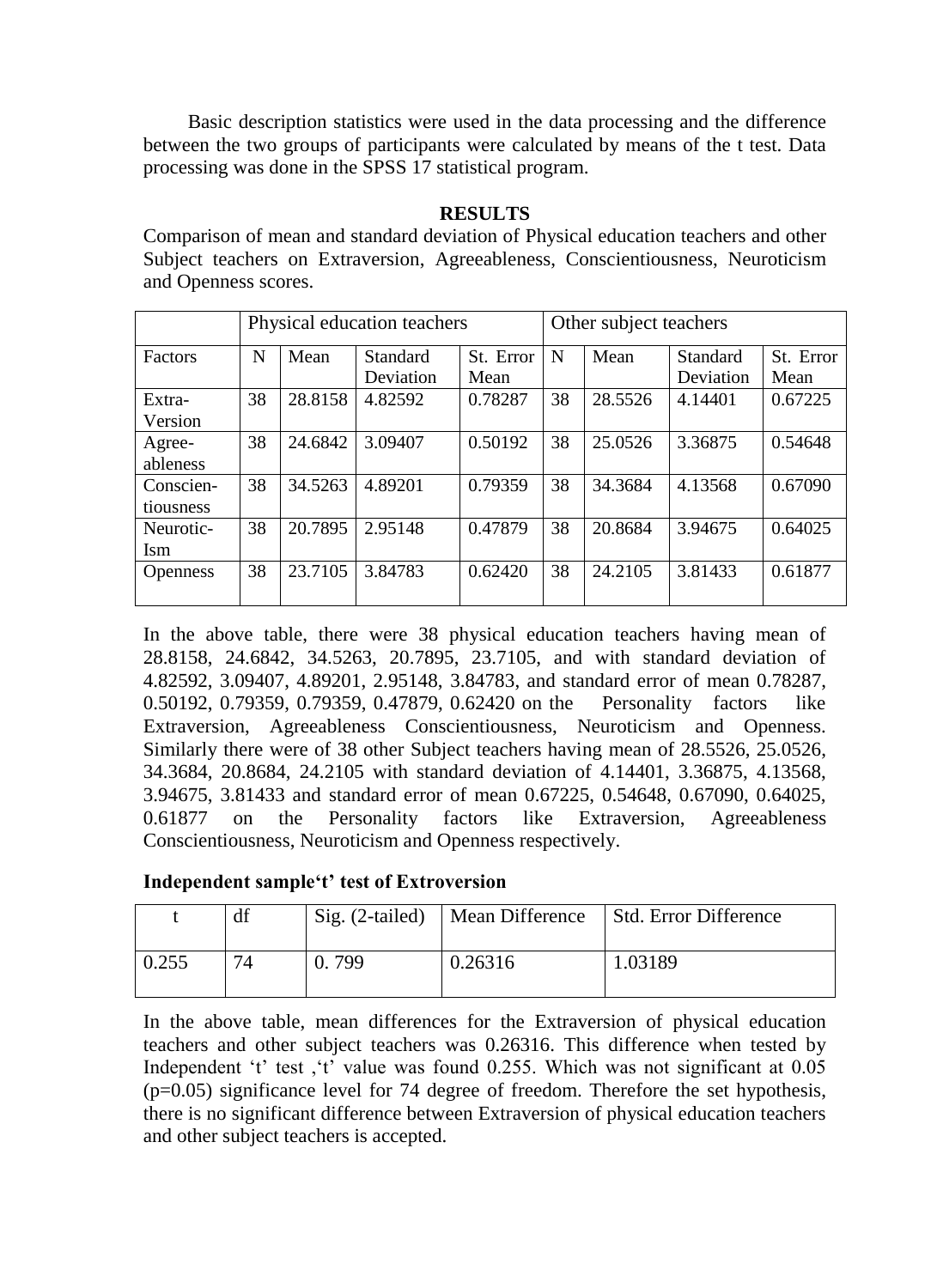### **Independent sample 't' test of Agreeableness**

|       | df |       | $Sig. (2-tailed)$   Mean Difference | Std. Error Difference |
|-------|----|-------|-------------------------------------|-----------------------|
| 0.497 | 74 | 0.621 | 0.368442                            | 0.74201               |

In the above table, mean differences for the Agreeableness of physical education teachers and other subject teachers was 0.368442.

This deference when tested by Independent't' test, 't' value was found 0.497. Which was not significant at  $0.05$  ( $p=0.05$ ) significance level for 74 degree of freedom. Therefore the set hypothesis, there is no significant difference between Agreeableness of physical education teachers and other subject teachers.

### **Independent sample 't' test of Conscientiousness**

|       | df | $Sig. (2-tailed)$ | Mean Difference | Std. Error Difference |
|-------|----|-------------------|-----------------|-----------------------|
| 0.152 | 74 | 0.880             | 0.15789         | 1.03917               |

In the above table, mean differences for the Conscientiousness of physical education teachers and other subject teachers was 0.15789. This deference when tested by Independent t' test , 't' value was found 0.152. Which was not significant at 0.05 (p=0.05) significance level for 74 degree of freedom. Therefore the set hypothesis, there is no significant difference between Conscientiousness of physical education teachers and other subject teachers is ace

### **Independent sample 't' test of Neuroticism**

|       | df | $Sig. (2-tailed)$ | <b>Mean Difference</b> | Std. Error Difference |
|-------|----|-------------------|------------------------|-----------------------|
| 0.099 |    | 0.922             | 0.07895                | 0.79947               |

In the above table, mean differences for the Neuroticism of physical education teachers and other subject teachers was 0.07895. This deference when tested by Independent 't' test, 't' value was found 0.099 . Which was not significant at 0.05 (p=0.05) significance level for 74 degree of freedom. Therefore the set hypothesis, there is no significant difference between Neuroticism of physical education teachers and other subject teachers.

# **Independent sample't' test of Openness**

.

|       | df |       | $Sig. (2-tailed)$   Mean Difference | <b>Std. Error Difference</b> |
|-------|----|-------|-------------------------------------|------------------------------|
| 0.569 | 74 | 0.571 | 0. 50                               | 0.87892                      |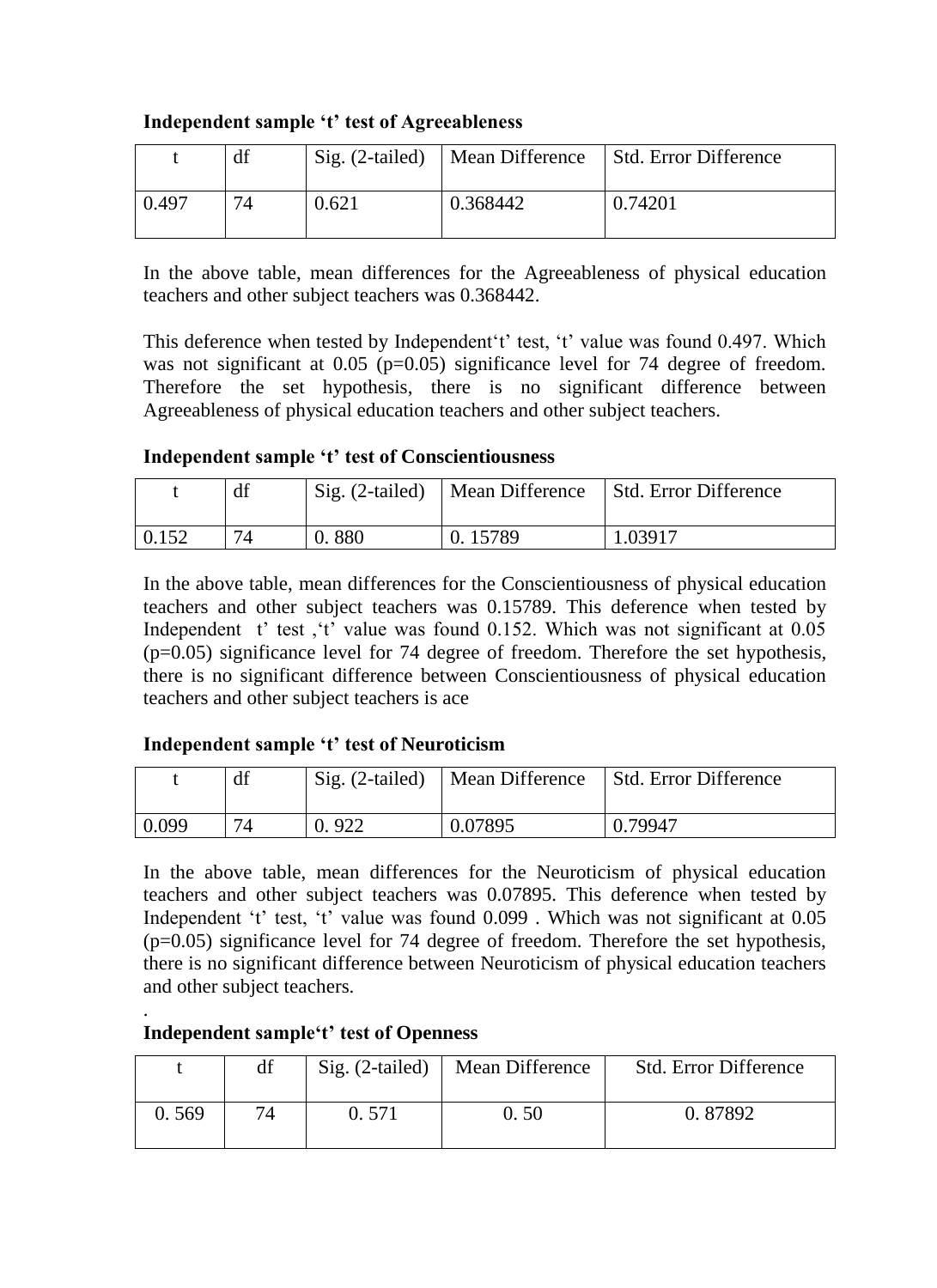In the above table, mean differences for the Openness of physical education teachers and other subject teachers was 0.50. This difference when tested by Independent t' test, 't' value was found 0. 569. Which was not significant at  $0.05$  (p=0.05) significance level for 74 degree of freedom. Therefore the set hypothesis, there is no significant difference between openness of physical education teachers and other subject teachers.

### **DISCUSSION**

It was observed from the finding that the personality traits of physical education teachers and other subject teachers from above tables. That no significant differences were found between physical education teachers and other subject teachers in all personality factors i.e. Extraversion, Agreeableness Conscientiousness, Neuroticism and Openness. Therefore the set hypothesis, there is no significant difference between the personality factors of physical education teachers and other subject teachers is accepted.

The mean scores of personality factor Extroversion shows that physical education teachers have high degree of personality traits than other subject teachers. While the mean scores of personality Factor Agreeableness shows that other subject teachers have high degree of personality traits than physical education teachers. The mean scores of personality Factor Conscientiousness shows that physical education teachers have high degree of personality traits than other subject teachers. Mean scores of personality Factor Neuroticism shows that other subject teachers have high degree of personality traits than physical education teachers and mean scores of personality Factor Openness shows that other subject teachers have high degree of personality traits than physical education teachers.

In the present study we found that there is no significant difference between physical education teachers and other subject teachers in all personality factors. This finding was supported by the Dr. Mohan N. Khatal (2009) in his study of relationship between personality traits & effective communication of teachers from the professional courses, concluded that the personality traits of both effective and noneffective teacher communicator do not differ from profession to profession. Richard R. DeBlassie (1971) in his study, A Comparative Study of the Personality Structures of Persistent and Prospective Teachers, suggest that only slight personality difference exist between teachers with an undergraduate teacher training background and prospective teachers with an undergraduate liberal arts background. Sing,J and Sing,P (2005) In their study on personality make up of winners and non winners students sport person in relation to social economic status concluded that winners sports persons, as a whole, do not differ in their personality make up. While socialeconomic status is not significance different of personality make up of sportsperson. Erdwins, Carol J.; Mellinger, Jeanne C. 1984 studied the Mid-life women: Relation of age and role to personality. Found no difference among different age groups in personality dimensions like self-esteem, focus of control, achievement and affiliation needs, indicates of psychological adjustment.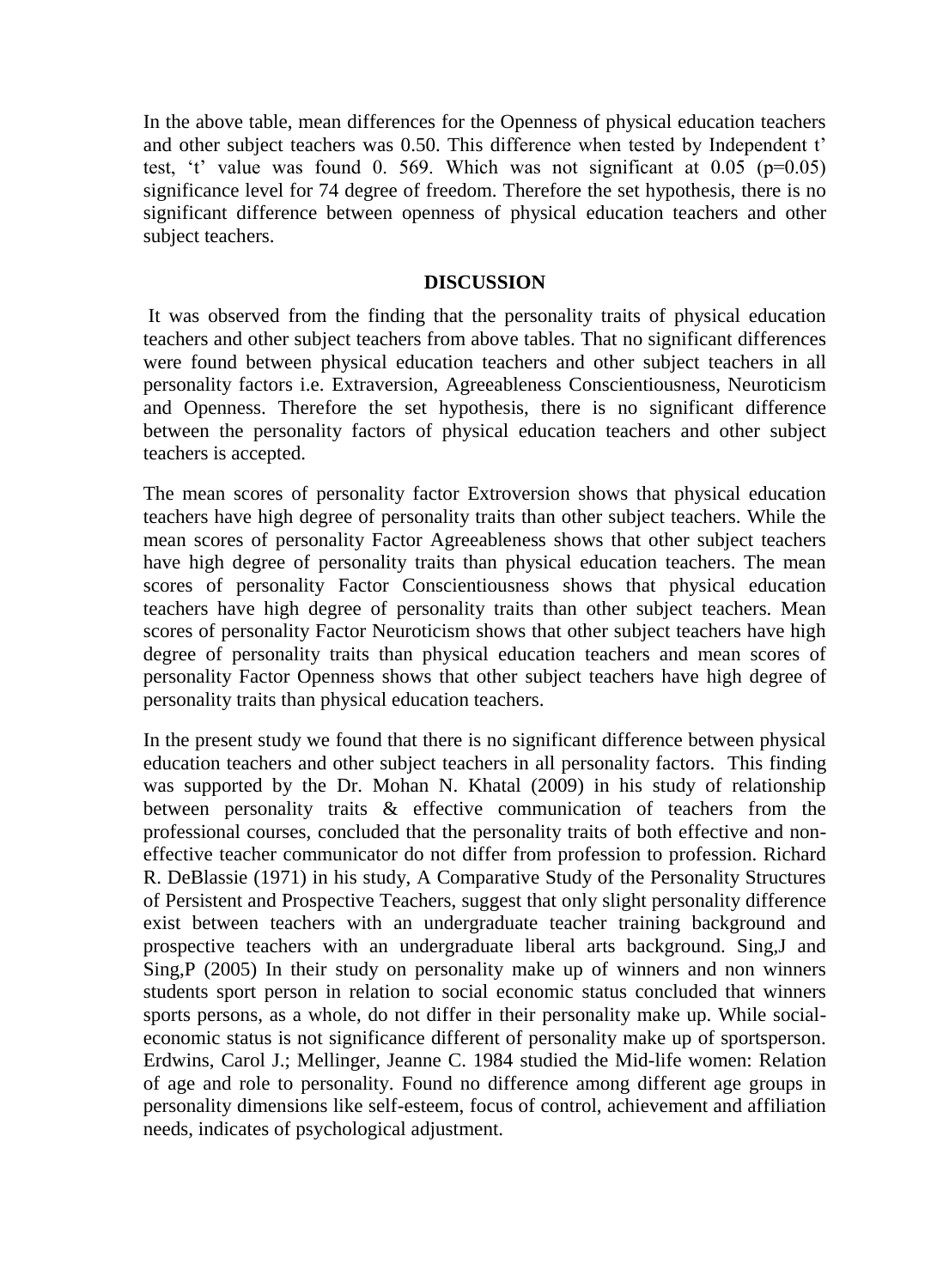In the present study, we observed that physical education teachers got good results in personality factors Extraversion and Conscientiousness as compared to other subject teachers, and other subject teachers got good results in personality factors Agreeableness, Neuroticism and Openness. Finally, Researcher concluded that physical education teachers were more energetic, outgoing, sociable, careful, focused and methodical as compared to other subject teachers. On the other hand other subject teachers were more trusted, friendly, cooperative, emotional, less relaxed, tense, imaginative, cultured and less practical in nature as compared to physical education teachers. These findings are supported by the researches like Beavers, Amy S (2011) investigated the similarities and differences of personality traits within teacher groups, as well as examine the effects of personality on job satisfaction for teachers, concluded that Mathematics, science, and physical education teachers were more resolute, analytical and investigative, where as elementary, secondary English and history, and special education teachers were more open-minded and sensitive. Among the traits distinctive of the teacher occupational type as a whole, teacher groups in this sample were generally extraverted, warm, energetic, dutiful, and patient. Main, Cecil; Hounshell, Paul B.(1971) in their study, A Comparative Study of Personality and Behavior of Selected Secondary Science and Non-Science Teachers. This study was concerned with personality and science teaching. They concluded science teachers were found to be generally more reserved, calm and mature, and appeared more serious and taciturn. In the group dependent versus selfsufficient factor, science teachers placed more toward the self-sufficient, resourceful polarity than the other teachers. Female science teachers appeared to be more outgoing and warm-hearted, while male science teachers were more tough-minded, self-reliant, and realistic. Ali Ozel (2007) in his study determined to what extent the geography teachers at high schools reflect their personality on their teaching experiences. The results showed that teachers reflected their personalities on their teaching experiences as their ages and seniority increased. The personal assets the teachers found in themselves were self-confidence, discipline, tidiness, justice and job-satisfaction.

### **REFERENCES**

- Allport, G.W. (1927). Personality and Psychological Interpretation. New york : Henry Holt & Co. Pp. 132-140.
- Azra Parveen & Muhammad Tayyab Alam (2008) Does Mothers' Education Influence Children's Personality Factors and Academic Achievement. Bulletin of Education and Research December 2008, Vol. 30, No. 2 pp. 1-6
- Buchanan,T., Goldberg,L.R.,& Johnson,j.a.(1999).Personality assessment: Evaluation of an online Five Factor inventory.
- Bowles S., Gintis H., Osborne M. (2001). The determinants of earnings: A behavioral approach. Journal of Economic Literature. 39: 1137‐ 76.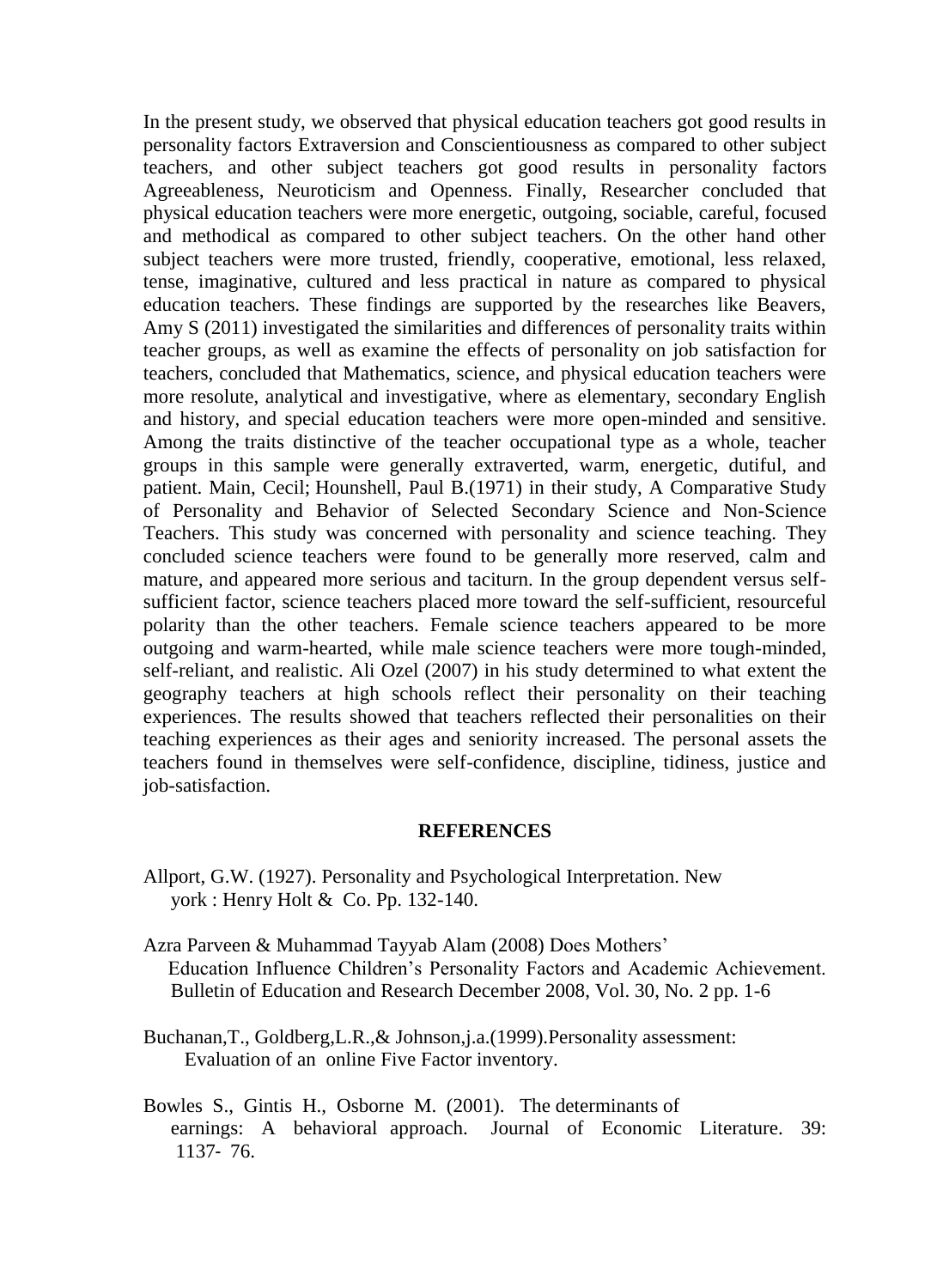- Bryant, J.C (1957). Learning about the human behavior through active games. Englewood cliffs. N.j: Prentice Hall Inc. P.1.
- Cattel, R.B. (1970). Theories of personality.  $2<sup>nd</sup>$  edition. John wiley and sons.p-386.
- Challan ,S.G. Successful teaching in secondary schools. Glenview, III SCOTT.1966.
- Costa PT Jr, Terracciano A, McCrae RR (2001) "Gender differences in personality traits across cultures: robust and surprising findings. National Institute on Aging, National Institute of Health, Baltimore, Maryland 21224- 6825, USA.
- Danial J.Garland and JoHn R. Barry (2004) Personality and leader behavior in collegiate football: A multi dimentional approach to performance.
- Dr.L.B.Laxmikanth Rathod .."A comparative study of personality differences among athletes and non athletes" Associate Professor Department of Physical Education Osmania University, Hyderabad.
- D.K. Dureha\* & P.S. Ghuman (2000) Psychological profiles of junior elite hockey players. book of abstracts Pre-Olympic Congress (2000) International Congress on Sport Sports Medicine and Physical Education Brisbane, Australia 2000
- De Fruyt F, McCrae RR, Szirmák Z, Nagy J (2004) "The Five-factor Personality Inventory as a measure of the Five-factor Model: Belgian, American, and Hungarian comparisons with the NEO-PI-R". Department of Psychology, Ghent University, Belgium.
- Erdwins, Carol J.; Mellinger, Jeanne C. (1984) Mid-life women: Relation of age and role to personality. Journal of Personality and Social Psychology, Vol 47(2), Aug 1984, 390-395.
- Richard R. DeBlassie (1971 )A Comparative Study of the Personality Structures of Persistent and Prospective Teachers.*The Journal of Educational Research*, Vol. 64, No. 7 (Mar., 1971), pp. 331-333 Published by: Taylor & Francis, Ltd. Article Stable URL

http://psychology.about.com/od/theoriesofpersonality/a/trait-theory.htm.Retrie-vedon 22/12/2011.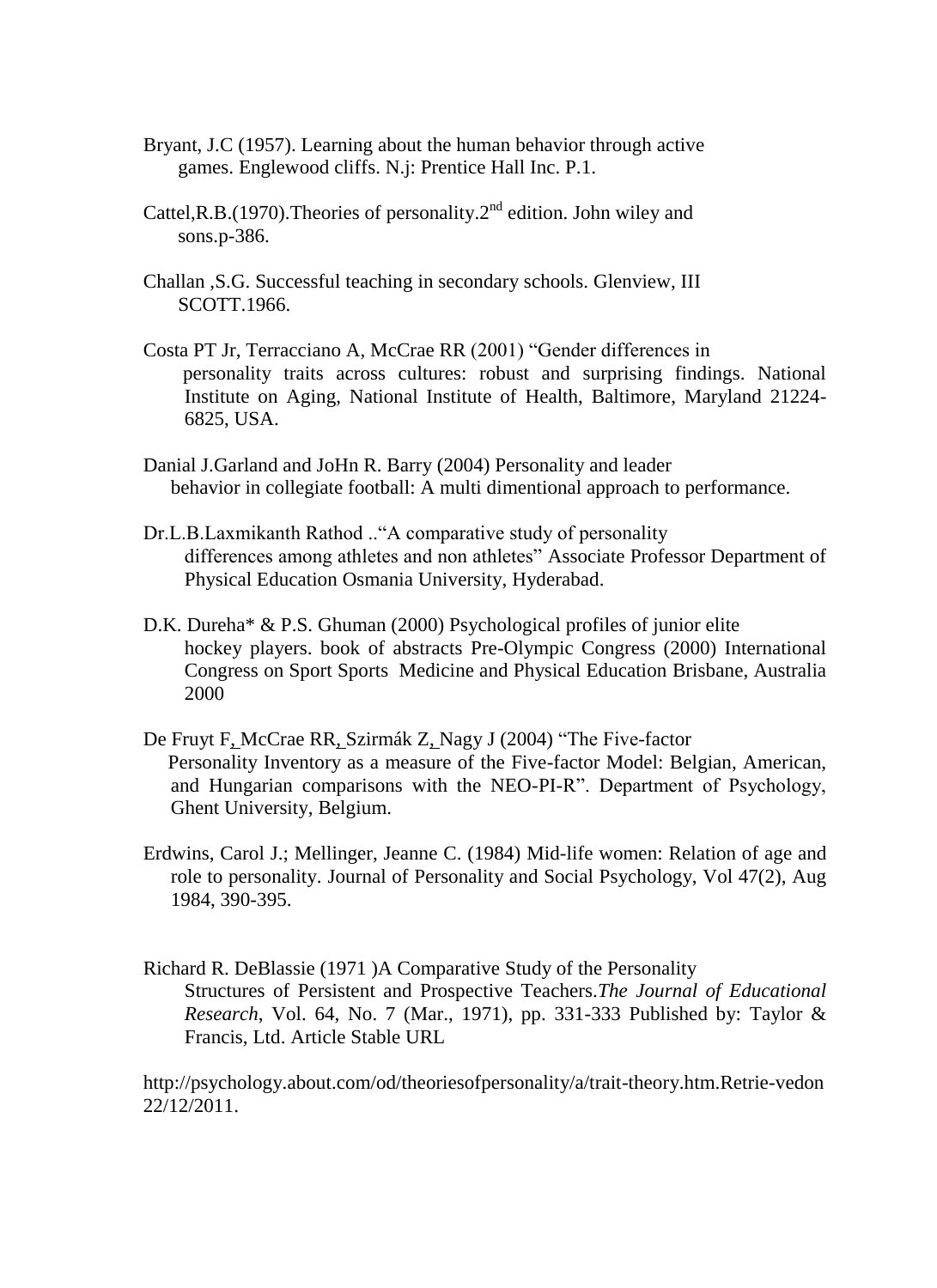http://www.scribd.com/doc/50653475/the-teacher-s-personality-final.Retrieved on 15/12/2011.

htt:/www2.wmin.ac.uk/~buchnt/wwwffi.Retrieved on 20/12/2011.

http://en.wikipedia.org/wiki/Social\_psychology.Retrieved on 20/01/2012.

http://en.wikipedia.org/wiki/Self-esteem.Retrieved on 20/01/2012.

htt:/www2.wmin.ac.uk/~buchnt/wwwffi.Retrieved on 20/12/2011.

http://www.scribd.com/doc/50653475/the-teacher-s-personality-final. Retrieved on  $29/12/2011$ .

http://www.personalitytest.org.uk/.Retrieved on 18/07/2011.

htt:/www2.wmin.ac.uk/~buchnt/wwwffi.Retrieved on 20/12/2011.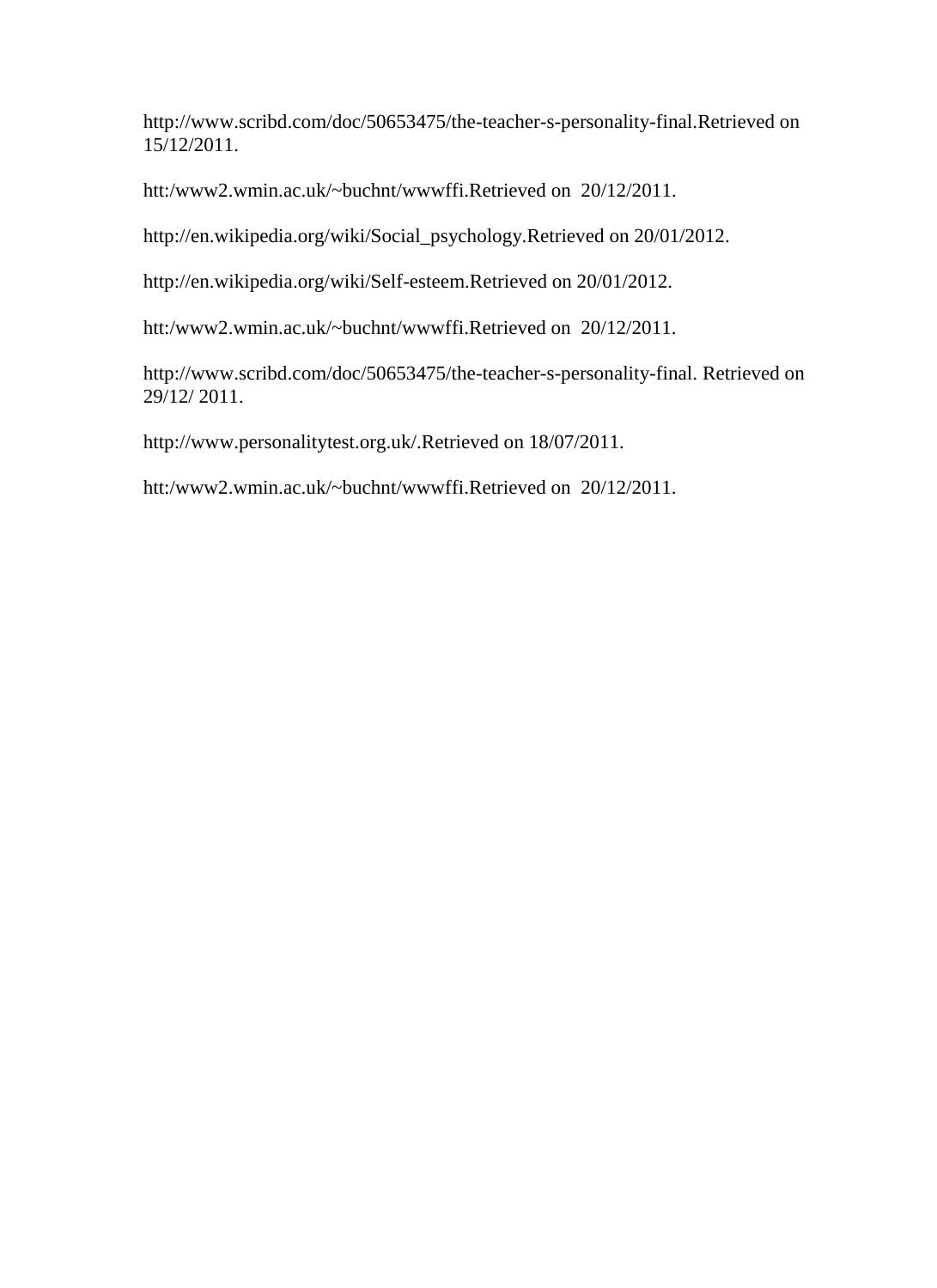#### **INSTRUCTIONS FOR AUTHORS**

The Bangladesh Journal of Sports Science publishes original and exclusive articles in the areas of sports science and sports. The articles contributed should add to new knowledge in these disciplines by providing insight, which may be a new information, substantiation or contradiction of the previous findings, theories, phenomenon, application and development of a new technique etc. In the case of research article, the methodology and statistical procedure used should be most appropriate and well accepted.

Manuscript should be submitted in duplicate, typed in double-space, on one side only of  $A_4$ paper with 3cm margin on all sides. The manuscript should be in short form and arranged as follows: Title page, Abstract, Introduction (brief), Materials and Methods, Results, Discussion, Acknowledgement, References, Tables and Figures. Full length of the paper should not normally exceed 10 printed pages.

Title page: This should contain the title of the paper along with the name of the author (s), affiliations and postal address of the author to whom correspondence regarding the manuscript should be sent. No other page should contain the names of the authors.

Abstract: In should be within 200 words and include, in brief, the aim of the study, findings and conclusion reached.

Introduction: This should include the reason for undertaking the study. It should also include a brief review of related research.

Materials and Methods: This should clearly describe the methodology adopted for selection of subjects, design of the study, collection of data and application of appropriate statistical procedures.

Results: The findings should be presented clearly and the text of results and data presented in tables and figures should complement with one another. Data should be presented in SI units.

Discussion: This should precisely deal with interpretation of results and must not unnecessarily be long and rambling. It should be pertinent to the data presented and supported by citing references. The main conclusion should be incorporated in final paragraph.

Acknowledgement: These should be brief and specific.

References: These should be arranged in alphabetical order of family name of the first author and should be set out in the following way:

Daggett A., Davis B., and Boobis L. Physiological and biochemical responses to exercise following oral contraceptive use. Medicine and Science in Sports and Exercise, 1983; 15(2): 174-178.

Burn J.H. The autonomic nervous system, 4th ed. Blackwell Scientific Publication, Oxford, 1986.

Prasad K. V. V., Venkata Ramana., Raju P. S., Venkata Redy M., and Murthy K. J. R. Energy cost and physiological efficiency in male yoga practitioners. Journal of Exercise Physiology on line, 2001; 4(3); 38-44, Available from: URL: htt://www. asep. com

Manuscript should be submitted to the Editor, Bangladesh Journal of Sports Science, Bangladesh Institute of Sports (BKSP), Zirani, Savar, Dhaka, Bangladesh.

E-mail:dr.ehoquess@yahoo.com